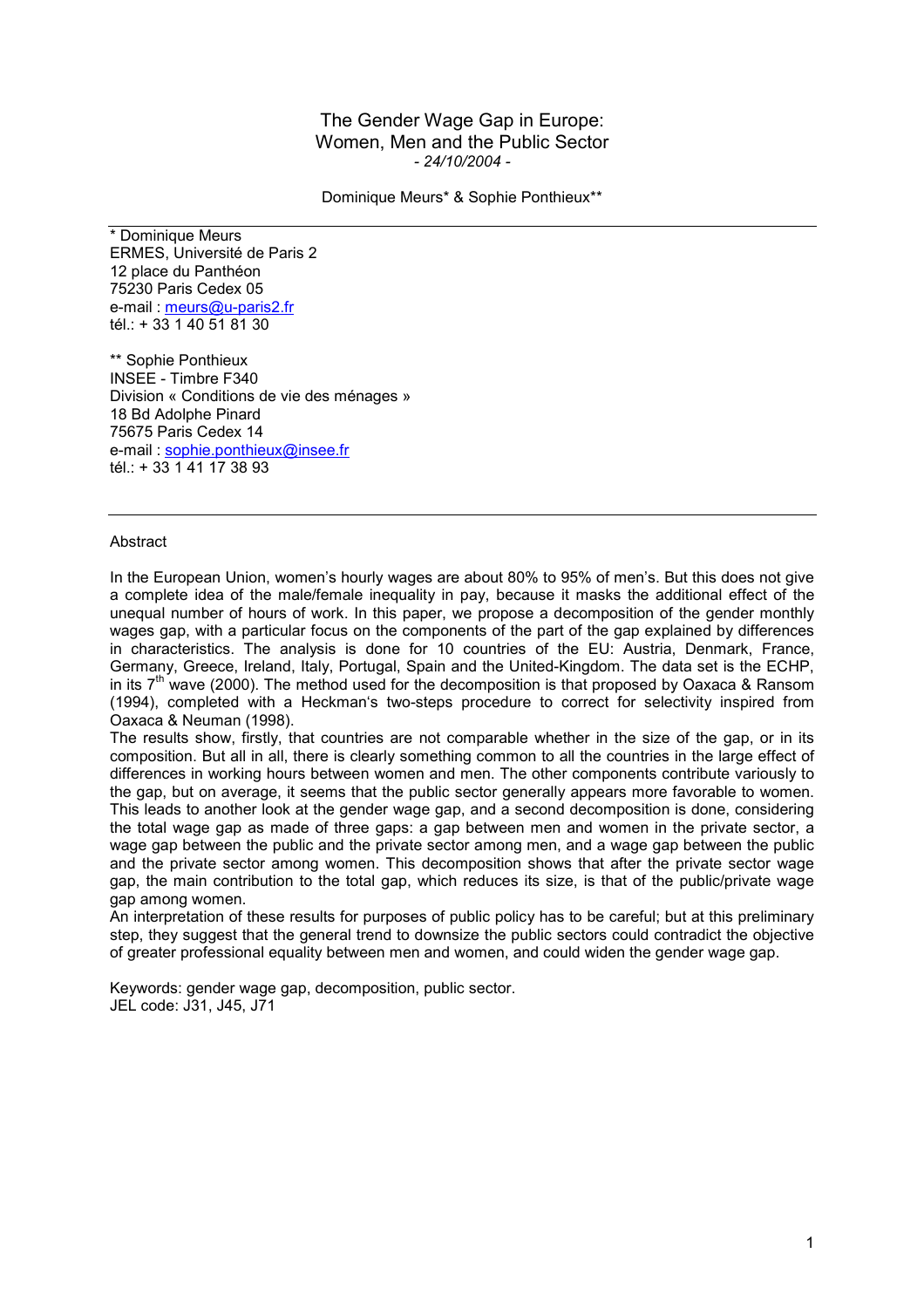# The Gender Wage Gap in Europe: Women, Men and the Public Sector

Dominique Meurs (Ermes-Paris2) & Sophie Ponthieux (Insee)

#### 24/11/2004 **Introduction**

In Europe, in 2000, women's hourly wages represented between 80% and 95% of men's hourly wages (European Commission, 2003, p.10). However, this figure only gives a partial idea of the inequality in earnings between men and women, for it masks the additional effect of inequality in the number of hours worked. This is essentially the consequence of part-time work, which almost exclusively involves women. Thus, if we consider monthly wages, women only earned between 65% and 80% of the amount earned by men.

The differences in job structures, characteristics of individuals and in working hours make a large contribution to the gender wage gap. In this paper, we propose an evaluation of the impact of these different factors on the composition of the gender wage gap for ten countries in the EU. The data we use is drawn from the seventh wave of the European Community Household Panel (ECHP), conducted in 2000<sup>1</sup>. The advantage of this source is that the data has been harmonised at a European level. However, certain countries for which the data were too incomplete (Sweden, Belgium and the Netherlands) or for which the samples were too small (Finland, Luxembourg) have had to be omitted from our survey. Finally, we are left with ten countries for which we have been able to carry out a complete analysis: Austria, Denmark, France, Germany, Greece, Ireland, Italy, Portugal, Spain and the United Kingdom.

We start in section 1 with a brief overview of some structural characteristics of these countries. In section 2, we focus in more detail on the method of decomposition of the gender wage gap, which allows to evaluate the relative contribution of returns and individuals and jobs characteristics; these characteristics are in turn broken down into four components: "human capital ", "sector of activity/professional category","working hours", and "public sector". Not surprisingly, the respective importance of these components varies greatly from one country to another. In terms of public policy to reduce the gender wage gap, this means that the emphasis must be placed on different priorities in each country. Another interesting result is that the "public sector" component generally appears to have a negative impact on pay inequality. This leads to another look at the gender wage gap, and a second decomposition is proposed in section 3. This time, the overall wage gap is considered as made of three gaps: the wage gap between men and women in the private sector, the wage gap between public and private sector among men, and the wage gap between public and private sector among women. The results from this last decomposition suggest that the general trend to downsize the public sectors could contribute to a widening of the gender wage gap.

## **1. Men and women in the EU labour market**

The EU countries share many common rules and objectives in the field of employment and professional equality between men and women. However, the respective situations in these countries are far from equivalent. Among the numerous reasons for this, we can cite three which stand out: firstly, women's participation in the labour market varies in scale, history and social acceptance from one country to another; secondly, institutional measures, notably in terms of tax systems, make it more or less attractive for women who are married and/or have children to work; lastly, measures relating to systems of childcare and parental leave can also either encourage or penalise the participation of women in employment, particularly in relation to full-time work.

To achieve greater cross-national comparability in the populations of the countries studied, we have limited our field – throughout the paper – to the 25 to 55 year-old age range. We have chosen this relatively restrictive range to limit the impact of national differences both in the duration of the studies and in retirement conditions. It has the added advantage of providing greater precision in taking the number of children into account: in the ECHP (as in many other sources), only the children actually

l  $1$  See Eurostat, 1996 for a complete presentation of the EC Household Panel.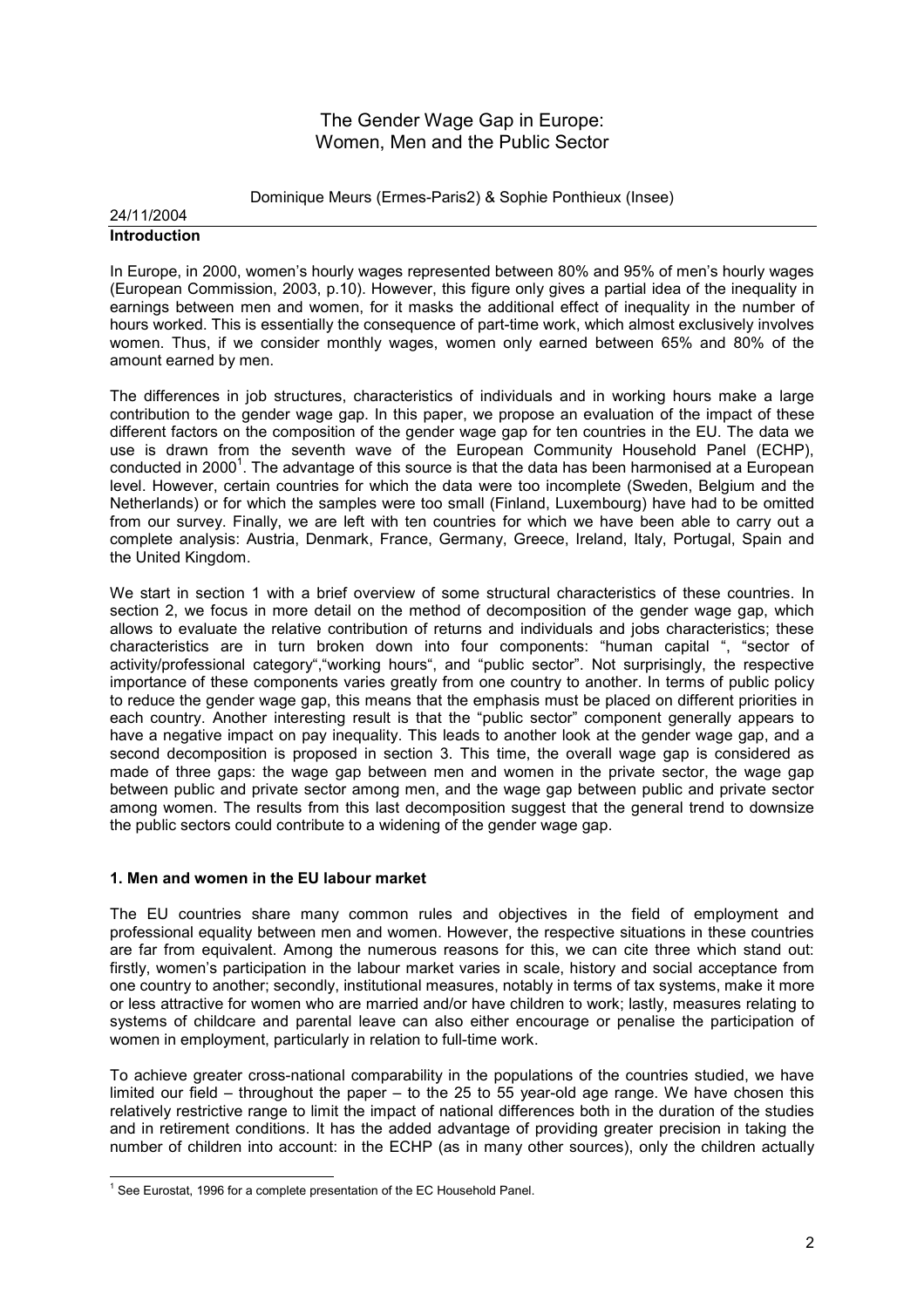present in the household are taken into account; by setting an upper age range limit of 55, we obtain a greater probability that children will still be living with their parents.

## *1.1. Occupational status*

The profiles of the distribution of men and women in terms of occupational status vary considerably between the different EU countries, shaped by the combination of factors involved in institutional diversity. In this paper, we have chosen to work with four possible occupational statuses: salaried work, self-employment, unemployment and inactivity. For men (graph 1.a), the cross-country differences in profile appear largely to be due to the different proportions of self-employment; this is much higher than average in the Southern countries, bearing witness to the fact that the primary sector has remained stronger here than it has in the other countries. The second factor of differentiation is, of course, unemployment.

## Graph 1 - Activity status of men (1.a) and women (1.b) in 10 EU countries

Much greater national contrasts arise when we examine the situation for women (graph 1.B). A first level of comparison, in relation to the situation for men, shows that the rate of activity is considerably lower for all the countries analysed except Denmark. This observation is already widely known. The composition of the activity is also very different: apart from a few exceptions (Austria, Greece, Ireland, the United Kingdom), the level of unemployment is at least as high as that of men, testifying to the general phenomenon of female "over-unemployment" (see Maruani, 2003). In every country, the proportion of self-employment is lower than that observed for men, although for women too, the rate is comparatively higher in the Southern countries. As for the global proportion of salaried employment, it is lower for women than for men in every country except Denmark. Finally, part-time work, almost nonexistent for men<sup>2</sup>, generally represents a significant proportion of salaried employment for women.

A second level of comparison, between the different national situations for women, shows that Spain, Greece, Ireland and Italy are all characterised by a high proportion of inactivity. However, Ireland stands out from the other members of this group because of its higher proportion of part-time employment, which remains undeveloped in the Southern countries. A second group of countries can be constituted on the criterion of the overall proportion of salaried employment; this group comprises Germany, Austria, France and Portugal. Within this group, slight differences can be observed in relation to the share of part-time work, which is higher in Germany and Austria than in France, and almost non-existent in Portugal. There remain the United Kingdom, in which the proportion of salaried employment is significantly higher than in the latter group of countries, with a high level of part-time work, and Denmark, distinguished from all the other countries by its very low proportion of inactive women.

In addition to the general inequality of their presence in salaried employment, it is also widely acknowledged that men and women do not hold the same jobs: inequalities are particularly present in terms of professional category, sector of activity and public employment. These job characteristics, which may influence wage levels, will be examined briefly in the next sub-section.

## *1.2. Employment characteristics*

Overall, an examination of job characteristics leads to a conclusion in line with the classic results. The differences that appear between one country and another are of a structural nature: a varying proportion of skilled jobs, corresponding to differences in the level of qualification of the work force, and a varying proportion of large sectorial components. As for the spread of men and women, women hold relatively less skilled jobs than men, and they work more often in the tertiary sector.

It should be noted that the composition of salaried employment presented here may differ from the usual statistics, because the data for almost half of the countries in our study (Austria, Greece, Italy and Portugal) do not provide details of the number of hours worked in part-time jobs of less than fifteen hours a week. As we shall be studying the earnings of the population described, we have applied this threshold to all the countries in the survey, and the salaried jobs described here therefore exclude small part-time jobs.

 2 Among men, the proportion of part-time salaried employment in the age-range studied varies from 0.8% (in Belgium) to 2.8% (in France and Ireland); this figure rises to 4% in the Netherlands.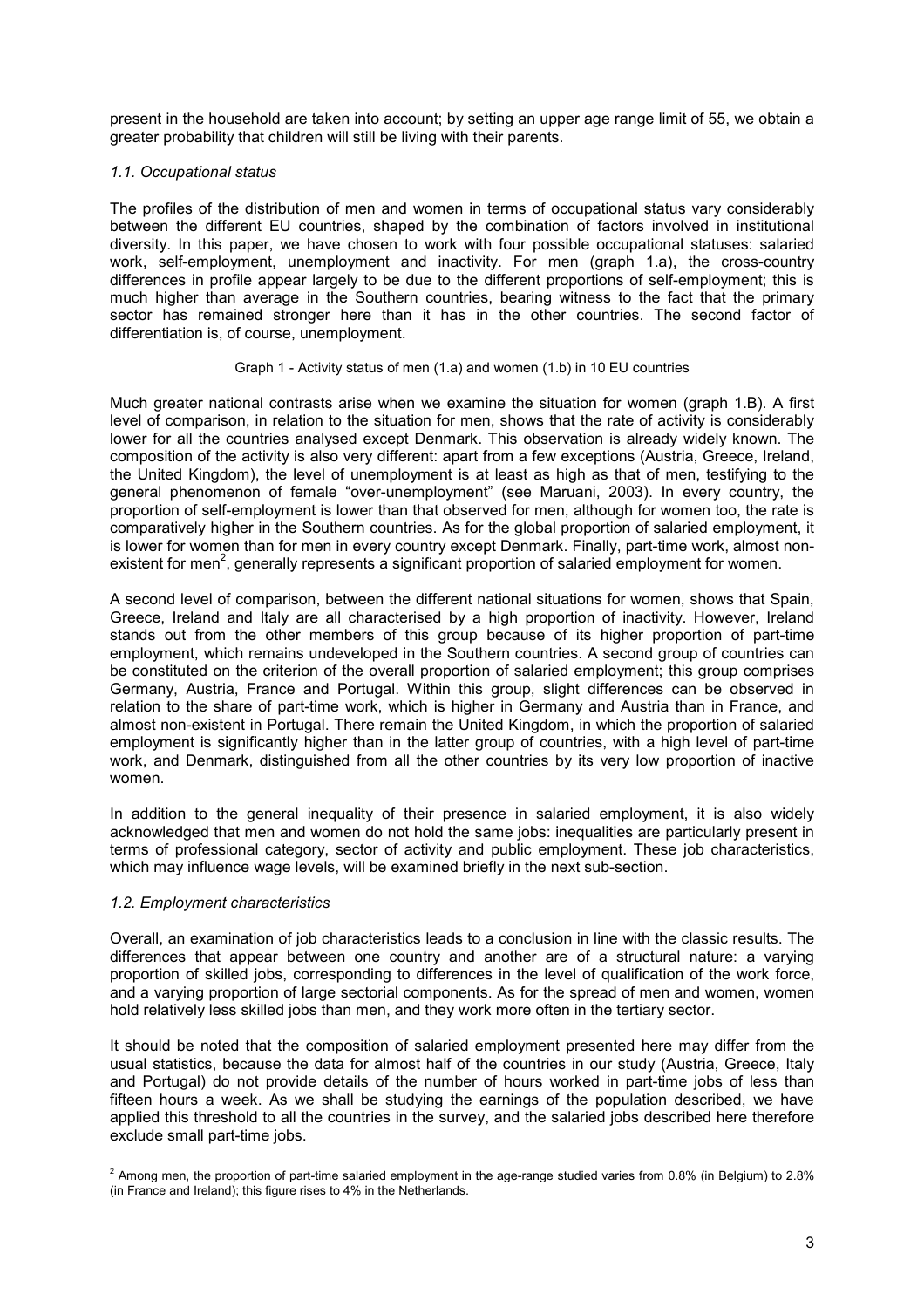#### Table 1 – Salaried employment structures (%)

Taken as a whole, the main characteristics of gender inequality that we observe are nothing new, but certain nuances can be brought out: although the proportion of women holding managerial posts is generally lower than that of men, this is not the case in Spain, Greece, Italy or Portugal (table 1.A). One reason for this particularity is simply mechanical: as there are fewer women actually in employment in these countries, the number of women holding managerial jobs as a proportion of this smaller fraction of the female population is naturally higher than is the case for men in these countries, or for women in other countries. A generation effect may also be at work here: older women are less likely to be active, and when they are active, they are more likely to be self-employed, whereas younger women are both more likely to be salaried and better qualified. Nevertheless, the main dividing line between "white collar" workers (the largest relative proportion of women's jobs) and "blue collar" workers (the largest relative proportion of men's jobs), can be observed in every country. Equally widespread is the fact that the blue-collar jobs held by women are more often unskilled, whereas those held by men are more often skilled jobs.

As for the sectorial spread of activities, the proportion of women who work in education and social services ("other services" in the table) is generally much higher than the proportion of men; in the other tertiary sector activities, the proportion of women in trade exceeds that of men, except in Denmark, France and Portugal, and, reciprocally, the proportion of men is higher in communication, finance and real estate activities, with the exception of Spain.

Finally, the proportion of women employed in the public sector is systematically higher than that of men. As we shall see, this has a certain interrelation with earnings, for their method of determination can be more favourable to women than it is in the private sector (see Gregory & Borland, 1999).

#### *1.3. Education, experience, family structures*

The "human capital" characteristics (education and experience) and family characteristics of individuals constitute two further dimensions of factors that can influence earnings. Education and experience are fundamental variables in the traditional formulation of earning equations (Mincer, 1974; Willis, 1986). The measurement of these two variables presents difficulties of various orders. Firstly, in the field of education, it is difficult to harmonise measurements on an international level. In the case of the ECHP, this has resulted in a very poor variable with only three levels and no indication of specialities. Secondly, a classic problem arises from the fact that very often (and this is true here) no effective measurement of experience is available. Experience is measured by the number of years since leaving education or since first entering a job, without any possibility of taking into account intermediate periods of unemployment or inactivity. However, we know that women are more likely to experience interruptions in their careers than men are, because of children. This leads to an overevaluation of women's professional experience (see Bayet, 1996; Meurs & Ponthieux, 2000), and neglect of the specific effect of interruptions, which has been described by many authors (Gronau, 1988; Albrecht et al., 1998; Colin, 1999). To correct this measurement of potential experience, we shall introduce the number of children into the earning equation in order to capture the effect of time possibly spent outside the workplace.

From another perspective, family characteristics and education levels are important factors in employment selection mechanisms; in short, less well-educated women have weaker job opportunities and tend to have more children. The difficulty here is due to endogeneity, for a higher number of children reduces the probability of employment. It should be noted that recent work (Ahn & Mira, 2002) tends to demonstrate a change of sign in the classic correlation between the number of children and access to employment (notably in the Southern countries); it seems as though women were waiting to get a job before having children. This phenomenon can be related to the fall in fertility rates and the rise in levels of education. Within the limits of this paper, we shall simply refer the reader to the abundant literature about the relative effects of education and labour market institutions and structures on the joint decision concerning participation in the labour market and child-rearing (see, for example: Journal of Population Economics, 1996; Del Boca, 2002; Smith et al., 2003).

What is the situation of the countries analysed in this paper in relation to these different dimensions? In terms of education, we can divide the whole sample into three groups (Table 2): countries in which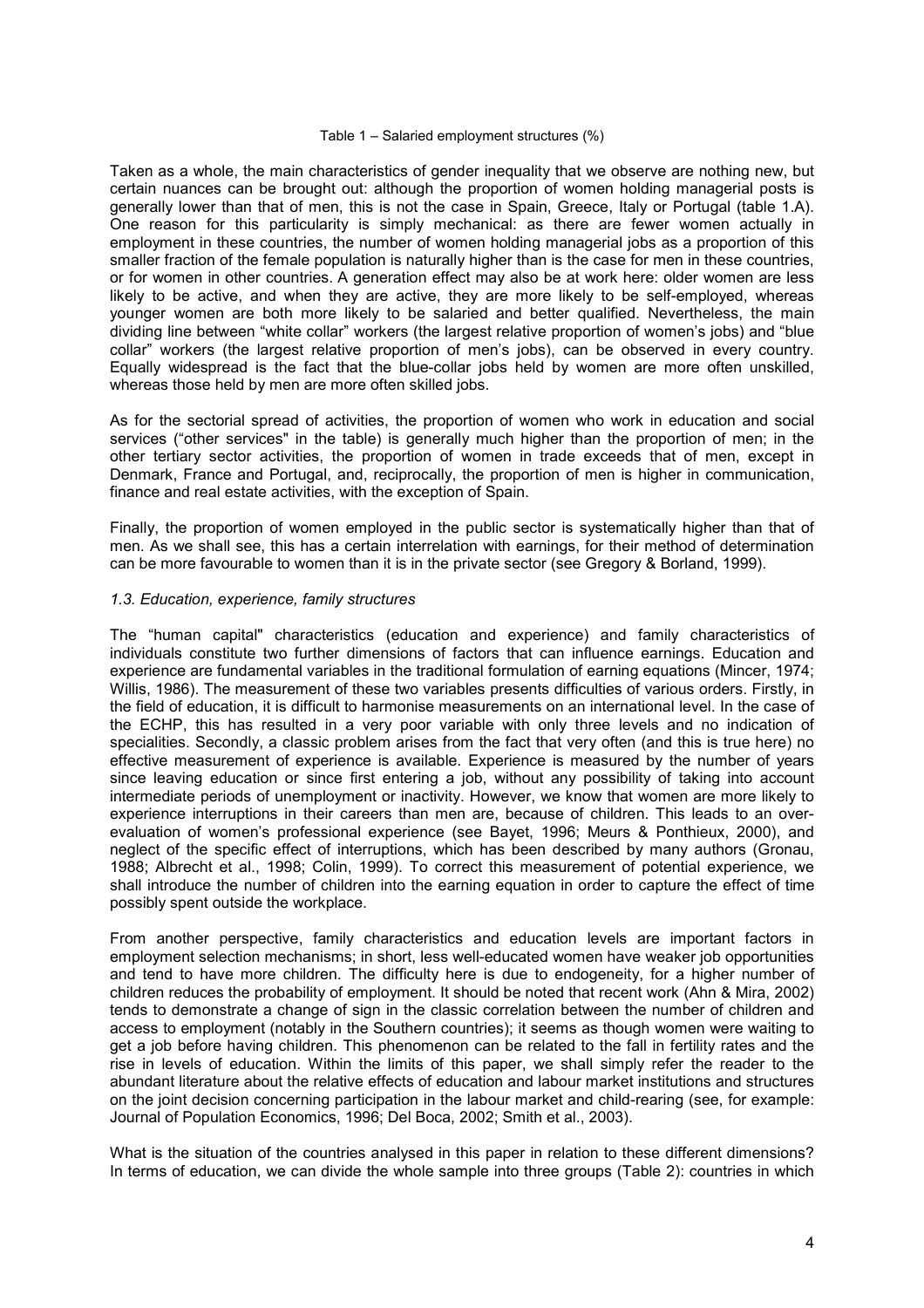women have on average a lower level than men (Germany, Austria, Greece and the United Kingdom), those in which the levels are equivalent (Denmark, Spain, Ireland and Italy) and those in which women have a higher average level than men (France and Portugal). The effect of selection in employment is expressed in the difference between a certain level of education as a proportion of the whole group and as a proportion of salaried employees; this difference is greater for women than for men in every country, and above all in Spain ( where the proportion of women possessing a higher education diploma rises from 29% for the whole group to 47% for the salaried employees), in Greece (from 19% to 36%), in Ireland (from 17% to 26%), in Portugal (from 15% to 22%) and also, but to a lesser degree, in Italy and Germany.

#### Table 2 – Distribution of men and women by education levels (%)

To describe family characteristics, we have identified seven classes of individuals, using two criteria: living in a couple or not, with children (distinguished by the number and age of the children) or not. For each class, the comparison of family structures for the whole population and for the salaried employees brings out a contrast between men, for whom the spread by class hardly varies, and women, for whom we can observe, unsurprisingly, the under-representation of women with at least three children among the salaried employees and, conversely, the over-representation of women who live alone or in a couple without children.

## Table 3 - Distribution of men and women by family characteristics (%)

However, certain countries do present a more particular profile. Denmark is once again eccentric, since the distribution by class changes very little between the whole population and the salaried employees, and this is true for both men and women. In certain other countries (Greece, Ireland, Italy and Portugal), the proportion of women with young children is higher than average among salaried employees; this could be an illustration of the change in sign of the correlation between fertility and participation in employment mentioned above.

Family characteristics can affect the presence of women in employment. For women who do work, they also have an influence on the number of hours they work. Combined with the characteristics of the jobs occupied, they contribute to a shorter average working week than that of men, and to a greater disparity in working hours for women. A graphic representation of the distributions of the length of working weeks shows that this effect is general (Graph 2).

On the whole, the amplitude of the variation is the same for all countries. As might be expected, women's working hours are more frequent at the lower end of the distribution than those of men. In addition, the longest working weeks for women are lower than those for men are. Above all, the profile of the distributions differs greatly between men and women. The distribution for men is much more tightly grouped around the 40-hour week. Lastly, the four Southern countries differ from all the others in that part-time work is less developed in them. In the other countries – except Denmark -, this is illustrated by the almost bi-modal distribution of women's working hours: around 20 hours and around 40 hours.

## Graph 2 - Distribution of weekly working hours

This overview will end with a look at monthly earnings (Graph 3). These are the current earnings declared during the survey; they are converted into "purchasing power parities" (PPP), and therefore cross-nationally comparable<sup>3</sup>.

There again, as could be expected, the women's wage curve lies to the left of the men's wage curve, and, except for Denmark, women's earnings are more widely dispersed. Furthermore, the top of the men's wage distribution is considerably higher than that of the women's wage distribution in every country. Conversely, the bottom of the women's wage distribution is lower than the male one.

We shall now examine how differences in access to employment and in the characteristics of individuals and jobs held can help to explain the lower wage levels of women.

 3 Almost : in France, unlike all the other countries studied here, there is no tax deduction at source. Earnings in France are therefore net of social security payments, but gross of taxes, whereas they are "net-net" for the other countries.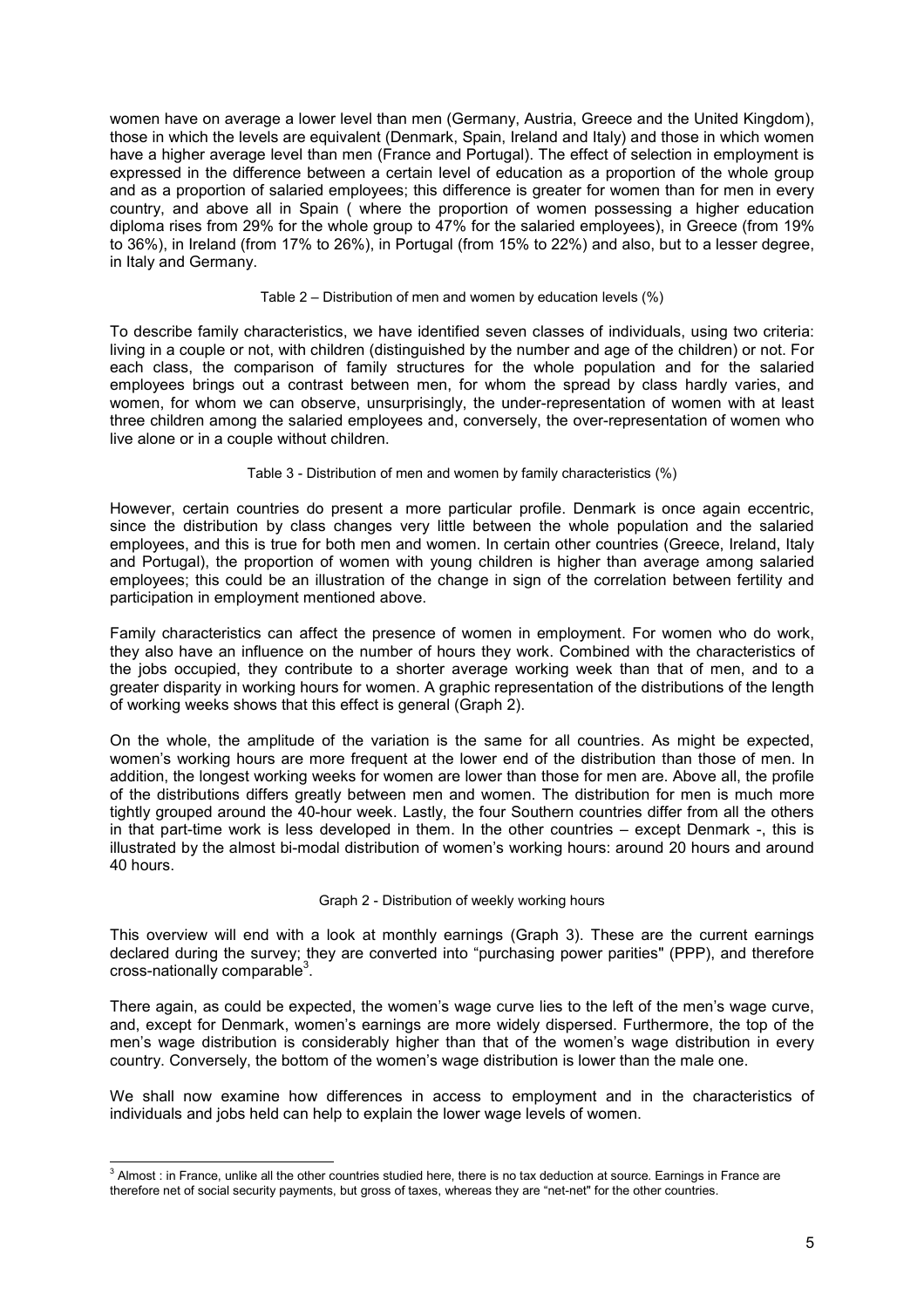#### Graph 3 - Distribution of monthly earnings (in PPP, logarithms)

The size of the gap in wages (for subsequent calculations, this is expressed as the ratio of men's earnings to women's earnings) varies from 1.2 in Portugal to more than 1.5 in Germany, Austria, Ireland and the United Kingdom (Graph 4).

#### Graph 4 – Average gender wage gap

#### **2. Composition of wage gaps**

Among the various methods that exist for conducting this type of analysis (for a survey of these methods, see, for example, Beblo *et al.*, 2003), we have chosen a "standard" one: that proposed by Oaxaca & Ransom (1994). One classic difficulty in the evaluation of earnings equations comes from the fact that earnings are only known for the fraction of the population which is actually paid a salary, yet this sub-population may differ from the reference sample in terms of unobserved characteristics, which may result in biased estimations. Here, we have also chosen a standard method, Heckman's "two-step" method (1979), to take this selection effect into account.

## *2.1. Methodological aspects*

Following Oaxaca (1973) and Blinder (1973) it is usual to write the average wage gap as follows:

 $\overline{W}_m - \overline{W}_f = \hat{\beta}_m (\overline{X}_m - \overline{X}_f)' + \overline{X}'_f (\hat{\beta}_m - \hat{\beta}_f)$  (1) where  $\overline{W}$  represent the average earnings evaluated by an earnings equation, the indices m and f represent men's and women's earnings respectively.  $\bar{X}$  are the average characteristics and  $\hat{\beta}$  are the estimated returns on these characteristics.

The gap in average earnings (expressed as a logarithm) can be broken down into a first part representing the difference between the returns on men's characteristics and the returns on women's characteristics (often refered to as "discrimination"), and a second part that can be attributed to the differences in the observed characteristics of men and women.

All methods of decomposition of the wage gap must deal with the problem of the choice of weighting. In equation (1), differences in characteristics are weighted by the average male returns, and differences in returns are weighted by the average female characteristics. Here, we have chosen to use the method proposed by Oaxaca and Ransom (1994). This involves the construction of a "nondiscriminatory" norm for returns on individual characteristics; the wage gap is then expressed as the sum of an advantage for men, a disadvantage for women, and the difference between characteristics valued at the norm's returns. There are several ways of setting the norm (Oaxaca & Ransom, 1994). The most direct one consists in using the population of women and men pooled, that means considering employment as a whole, wether jobs are occupied by women or men. The average earnings gap is then composed of three parts:

$$
\overline{W}_{m} - \overline{W}_{f} = \overline{X}'_{m}(\hat{\beta}_{m} - \hat{\beta}_{norm}) + \overline{X}'_{f}(\hat{\beta}_{norm} - \hat{\beta}_{f}) + \hat{\beta}_{norm}(\overline{X}_{m} - \overline{X}_{f})'
$$
(2)

The first term represents the additional return on characteristics, compared with the norm, due to the fact of being a man and the second term represents the deficit in the return on characteristics due to the fact of being a woman. The sum of these two terms represents the part of the wage gap resulting from differences in returns (we shall work with the sum of the two to lighten our reading of the results). The third term measures the gap resulting from differences in characteristics, using the average return of the whole sample as weighting.

Of course, the relative sizes of the components depend on the choice of independant variables introduced into the earnings equation; when the information is more detailed, the component "returns" is more likely to diminish, but then it could be that the "characteristics" cover phenomena of professional segregation. For this reason, we propose firstly to break down monthly earnings, rather than the hourly wages which are usually taken, and secondly to make explicit, in the characteristics, the impact of factors of structural inequality between the characteristics and jobs of men and women.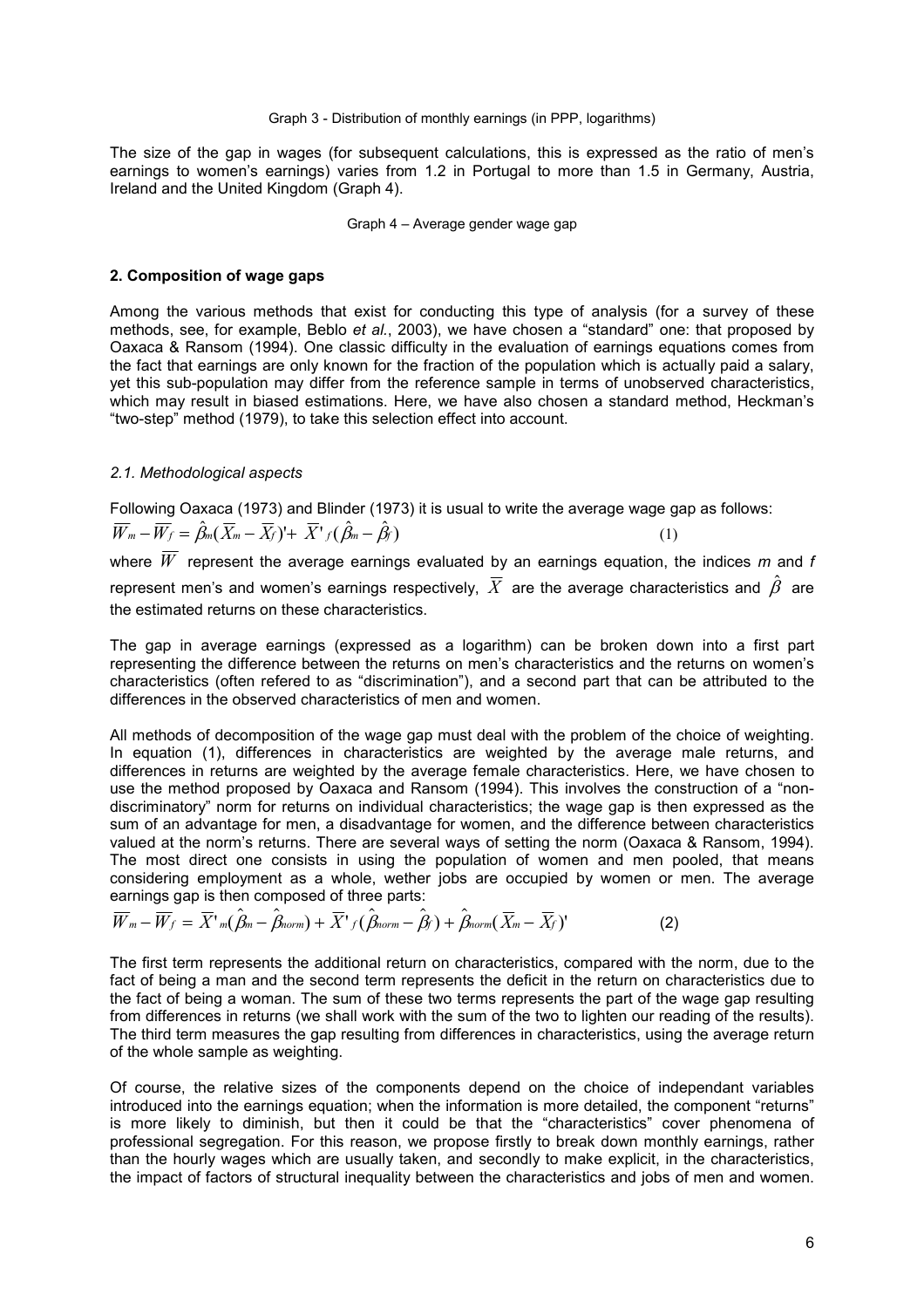Thus, we have chosen four dimensions of observable differences between men and women: one on the level of individual characteristics, which we call "human capital", and three on the level of job characteristics: "number of hours worked", "industry / professional category" and "public sector".

Another factor which must be taken into account is that, as we have seen, women's participation in the labour market is – except in Denmark – considerably lower than that of men. Neglecting to take this difference into account could result in biased estimations of returns on individual characteristics, and, consequently, on the measurement of the explained and unexplained parts.

The two-step procedure introduced by Heckman (Heckman, 1979) is a method frequently used<sup>4</sup> when the population of which the earnings are being studied is not a random sample drawn from the reference population. This involves evaluating the impact of different individual characteristics on the probability of having a salaried job rather than being inactive. All individuals who are not in a position to apply for a job (students, old age pensioners, etc.), those who should have a job but cannot find one<sup>5</sup> (unemployed) and, of course, those who are not available for a salaried job (self-employed) are therefore removed from the population. We can then contrast salaried workers with the "pure inactives". In this case, the pure inactives are women, as the proportion of men in salaried employment is about 98 %. Consequently, the problem of selection only concerns the female population, except in Denmark where the proportion of inactive women is negligible.

The correction consists in evaluating a Probit model of belonging to the group of salaried employees; in brief, we seek to estimate a latent variable that is a function of individuals' characteristics, which expresses their propensity to hold a salaried job. This estimation provides us with an additional regressor (the inverse Mills ratio – IMR) to introduce into the earnings equation. This variable enables us to capture the effect on wages of selection in employment. With a standard earnings equation, we therefore have a model of the following form:

$$
\hat{W}_i = \hat{\beta}\overline{X}^{\dagger} + \hat{\theta}\hat{\lambda}_i + u_i
$$
\n(3)

where  $\,\hat{\lambda}\,$  is an estimator of IMR and  $\,\hat{\theta}\,$  is the coefficient indicating the effect of selection on the wage.

Lastly, to break down the wage gap while taking into account the selection bias, we adapt the specification proposed by Neuman and Oaxaca (1998), which combines the Oaxaca method and the Heckman method. Selection appears in the components of the wage gap in the form of a term  $(\hat{\theta}_m\hat{\lambda}_m-\hat{\theta}_l\hat{\lambda}_f)$ . Neuman and Oaxaca examine different ways of introducing this term into the breakdown; one of these ways consists in treating selectivity as a separate component. This is the simplest approach, as it requires no *a priori* hypothesis about whether selectivity has more of an influence on individual characteristics or on the return on these characteristics. We then obtain an equation of the following form:

$$
\overline{W}_m - \overline{W}_f = \overline{X}^1_m(\hat{\beta}_m - \hat{\beta}_{norm}) + \overline{X}^1_f(\hat{\beta}_{norm} - \hat{\beta}_f) + \hat{\beta}_{norm}(\overline{X}_m - \overline{X}_f)^1 + (\hat{\theta}_m\hat{\lambda}_m - \hat{\theta}_f\hat{\lambda}_f)
$$
(4)

with, here,  $\hat{\theta}_m \hat{\lambda}_m$  = 0, because there is no selection among men.

With the breakdown of the characteristics, we finally obtain an expression containing six terms:

$$
\overline{W}_{m} - \overline{W}_{f} = \hat{\beta}C_{norm}(\overline{X}C_{m} - \overline{X}C_{f})' + \hat{\beta}H_{norm}(\overline{X}H_{m} - \overline{X}H_{f})' + \hat{\beta}S_{norm}(\overline{X}S_{m} - \overline{X}S_{f})' + \hat{\beta}P_{norm}(\overline{X}P_{m} - \overline{X}P_{f})' + \overline{X'}_{m}(\hat{\beta}_{m} - \hat{\beta}_{norm}) + \overline{X'}_{f}(\hat{\beta}_{norm} - \hat{\beta}_{f}) + (0 - \hat{\theta}_{f}\hat{\lambda}_{f})
$$
\n(5)

where *C*, *H*, *S* and *P* refer respectively to "human capital","number of hours worked","industry / professional category" and "public sector".

## *2.2. The breakdown of the gender wage gaps*

## 2.2.1. The evaluation of earnings equations

In practical terms, the first step consists in evaluating, for each country, the probit model of belonging to the group of salaried employees (only for women and excluding Denmark – see above).

 4 Other methods of correction could be used (see Beblo et al., 2003).

 $<sup>5</sup>$  The unemployed represent a particular case; by proceeding in this manner, we consider that all unemployment is involuntary.</sup> Furthermore, for the unemployed, the probability of finding a job involves other selection mechanisms that do not interest us here.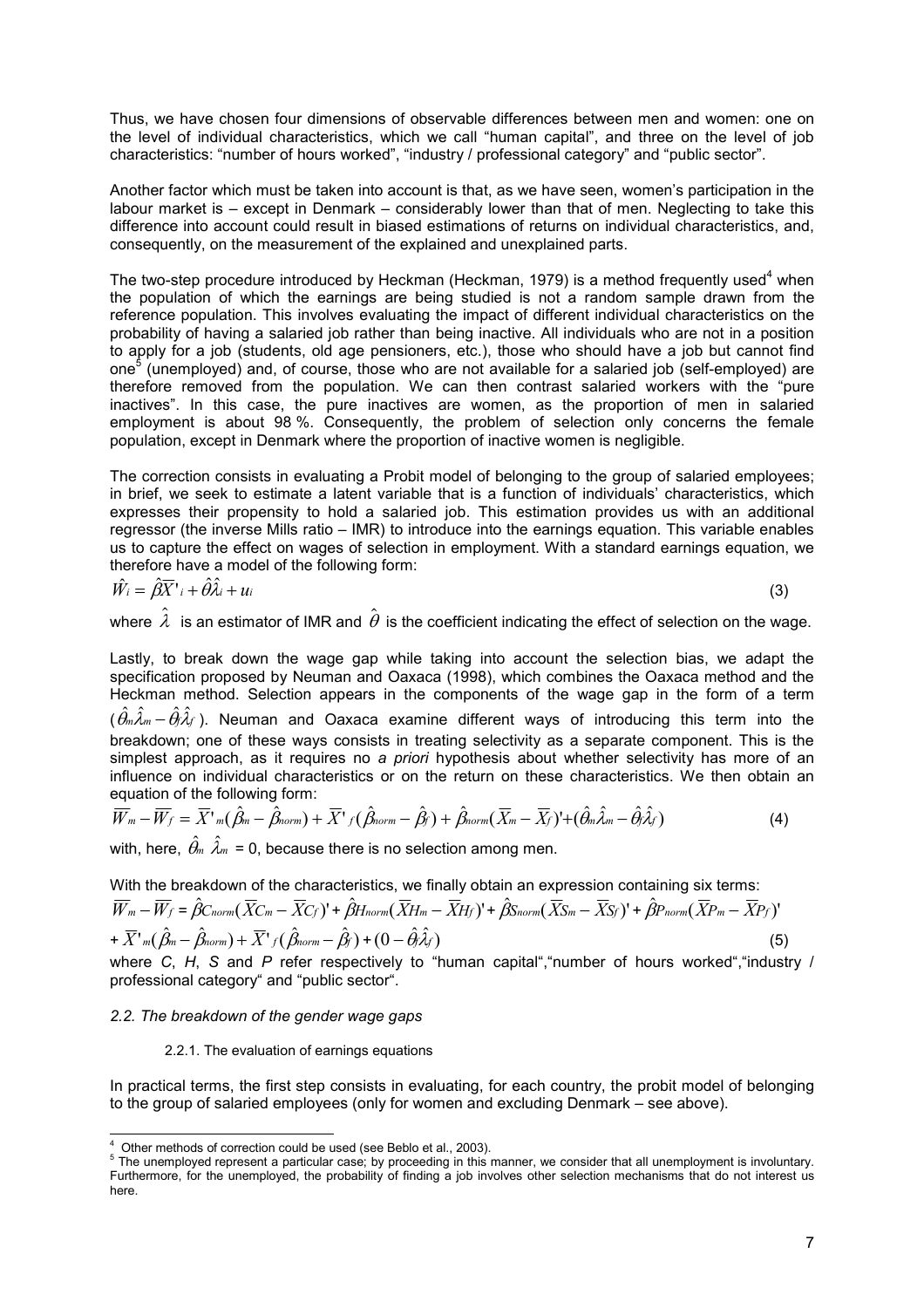For this model we have chosen a relatively standard set of variables: age (and age squared), the level of education, the family characteristics category, marital status, the income of the household – from which we have excluded, when it exists, the work income of the woman -, nationality and the region of living. On the whole, the results of the evaluations (detail in Appendix- 1) are quite classic, and this is true for all the countries in our survey: the probability of holding a salaried job increases with age and with the level of education; it is lower for women with children than for those without; it is lower for mothers of young children and large families than for the others. In general, marriage has a negative effect on this probability: marital status is not significant in Austria, France, Greece, Ireland or the United Kingdom, but it is highly significant in Germany and Italy, two countries in which tax measures are particularly discouraging married women's work. The level of income of the household (excluding the woman's wages if she has a job) also has a negative influence on this probability, except in Austria and Ireland. Lastly, the effect of regions, introduced as proxies for local labour market conditions, is obviously very variable.

The specification of the earnings equation is also relatively classic. We have the logarithm of monthly wages (in PPP to obtain estimators in a comparable unit) depending on a set of determinants covering the four main components of which we want to evaluate the respective effects on the earnings gap:

- human capital (C), evaluated by the level of education and potential experience. The number of children has also been introduced, to take into account the effect of maternity on the actual accumulation of experience. The length of time spent in the job is also taken into account, as a measurement of specific human capital;

- the number of hours worked per week (H);
- the jobs held (S), described by industry and professional category;
- employment in the public sector (P).

Finally, the effect of selection in employment is captured by the variable obtained with the probit model (by construction, its value is zero for the men and zero for women in Denmark). For Germany, a specific variable has been introduced to control the possible effect of living in one of the new Länder.

The results of the estimations (detailed in Appendix- 2) are quite predictable: returns on human capital are higher for higher levels of education, and rise with experience and with the number of years spent in a job. Furthermore, we can see that the number of children generally has a negative effect for women (whereas it is more often than not positive for men). The number of hours worked per week obviously has a strong, positive effect on wages. High levels of qualification and working in the industrial sector are generally the most advantageous factors. The effect of the public sector is often positive and significant for women, whereas it is not significant for men. In Germany, the effect of living in one of the new Länder proves to be negative and significant (this result has regularly been obtained in numerous studies on Germany).

The effect of selection in employment only appears to be significant in three countries: France, Germany and Italy. This is not surprising, since each of these countries presents at least one institutional particularity which can be interpreted in terms of unobserved characteristics of women selected in employment: in France, these are parental leave and the dependents tax allowance; in Germany, the maintenance of protection for working mothers, the absence of childcare systems and the tax system (based, for couples, on the income divided by two); and in Italy, the loss of family allowance when the woman works. All these factors work to discourage the women with the lowest earnings perspectives from entering the labour market; if we had not taken this selection effect into account for these countries, we would have overestimated the return to the characteristics of salaried women.

#### 2.2.2. The gap due to characteristics, the gap due to returns

The part of the wage gap which is not explained by the characteristics of individuals and their jobs varies widely from one country and another, ranging from 30% in Denmark and France to more than 100% in Portugal (Graph 5; the detailed table of the decomposition appears in Appendix- 3).

The part of the wage gap which is unexplained by differences in characteristics can be interpreted in terms of discrimination. From this point of view, Denmark and France would appear in almost equal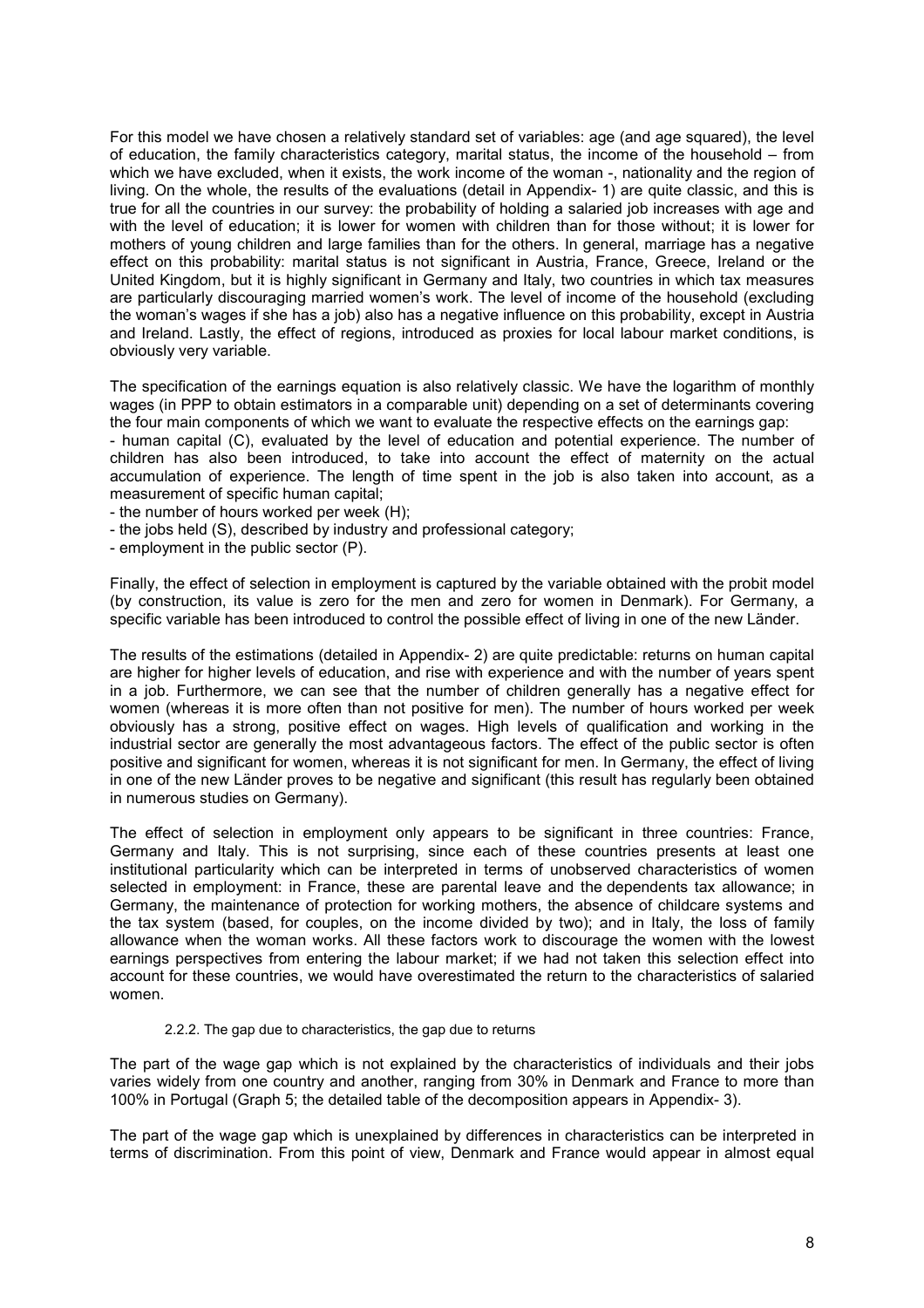first place on the honour roll, followed, in this order, by the United Kingdom, Austria, Germany and Ireland, then Italy, Spain, Greece and Portugal.

#### Graph 5 – Differences in returns and monthly wage gap

However, this interpretation is simplistic, for it does not take the size of the gap into account. Yet we observe that a high proportion of the unexplained part of the gap is not generally associated with a large gender wage gap. In fact, the main observation to be made here is the wide diversity of combinations. For example, Denmark and France, the two "virtuous" countries in terms of the "unexplained" part, are differentiated by a difference of more than 5 percentage points in terms of the wage gap; the same is true for Spain and Italy, which have a higher "unexplained" part and a slightly more pronounced difference in wage gaps. Thus, from the point of view of the wage gap alone, Italy is closer to Denmark than France is. On the other hand, the group composed of Germany, Austria, the United Kingdom and Ireland is fairly homogeneous from both points of view; the large wage gap and small unexplained part indicates a relatively high level of segregation in jobs. We shall return to this point later.

Portugal is a special case, with an unexplained part which is larger than the total gap; this suggests, of course, that the productive characteristics of employed women are, on average, "higher" than those of men are. One possible interpretation of this disparity in favour of women is that it could be at least partly due to the high proportion of self-employment (see Graph 1), which would drain a considerable proportion of the most highly qualified men, as if the mechanisms of selection in jobs were more dependent on the division between salaried work and self-employment than on the factors usually taken into account. The difficulty here is of a methodological nature, for no theoretical model exists for testing this hypothesis. This problem, pointed out with the case of Portugal, is doubtless of much wider relevance, notably for countries in which unemployed people could be encouraged to create their own businesses, and also in the study of the creation of small businesses by immigrants. However, this path remains beset by numerous methodological problems (see, for example, Blanchflower, 2000).

The part of the wage gap explained by differences in the characteristics measures the effect on wages of the differences between the characteristics of salaried men and women. By analysing its composition, we can see how the different groups of wage-determining factors (human capital, working hours, industry/qualification and public sector) contribute to the disparity in wages between men and women; here, a negative component indicates a characteristic that is more favourable to women than to men.

As expected, the strongest difference is observed for the number of working hours, much higher for men than it is for women (Graph 6). This factor represents at least half of the explained part of the gap in every country except Portugal. The countries in which it makes the greatest contribution are Germany, Austria, the United Kingdom and Ireland, which are the countries in which the proportion of part-time work for salaried women is the highest (see graph 1), and also those in which pay inequality between men and women is the most pronounced.

Another very widespread effect, working this time in favour of women, is that of employment in the public sector. The only exceptions are Austria, where this component is insignificant, and Denmark, where it works in favour of men.

The other components then come into play, having very diverse effects from one country to another. The part of the wage gap due to differences in human capital works in favour of women in France and the United Kingdom, where the effect is weak, in Italy, where it is slightly stronger, and in Portugal, where it is more pronounced. It is relatively high in favour of men in Germany, Austria, Ireland and Spain. We can put forward two hypotheses here: firstly, this might demonstrate an effect, more unfavourable here than in the other countries, of maternity-linked interruptions in professional activity; secondly, it might be the result, especially in Spain, of a larger gap in education and experience than in the other countries, to the detriment of the older women in the survey, thus expressing a generation effect.

Finally, the industry and skill level of the jobs held shows a marked contrast between the Northern countries, in which structural differences are unfavourable to women, and the Southern countries, in which, on the contrary, these differences work in the favour of women. This calls to be interpreted in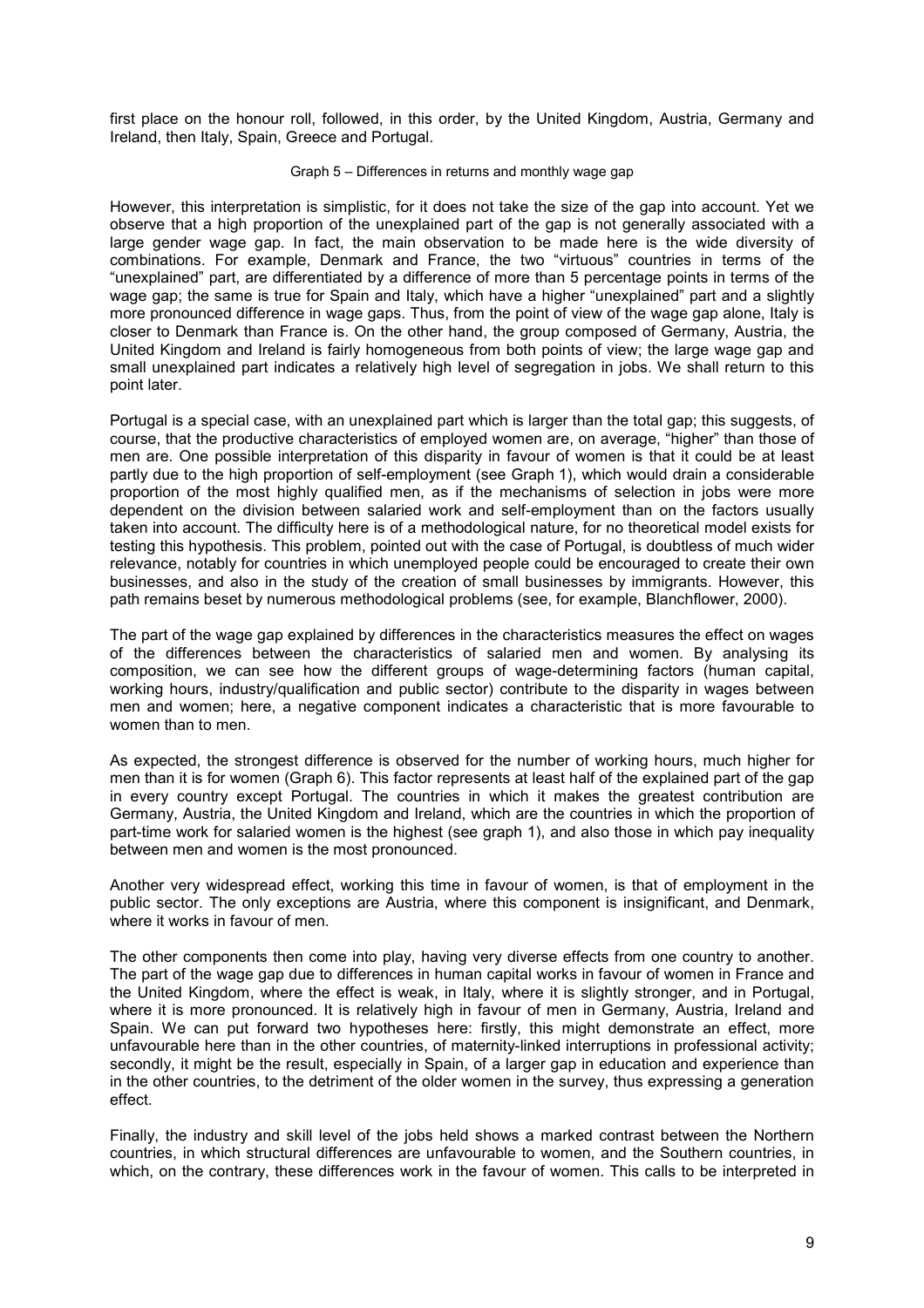terms of segregation: in both North and South, there are significant differences between the characteristics of the jobs held by women and those held by men. However, in the Southern countries, one cannot dismiss the hypothesis of a selection effect, on the men's side, between salaried workers and self-employed.

## Graph 6 – Composition of the differences in characteristics

Ultimately, the overriding observation resulting from this comparison is one of huge diversity, both in the size of the wage gap between men and women and in the composition of this gap: the part unexplained by characteristics varies greatly from one country to another, as do the relative shares of the four components corresponding to differences in the productive characteristics of men and women and the jobs they hold. More than the actual levels of each component, it is their diversity which calls for our attention, for it signifies that the common objective of reducing wage gaps cannot be attained by the same policies in every country.

By isolating the public sector as a specific component, we have shown that this is generally, though weakly, more favourable to women. To explore this result further, we shall now propose another way to decompose the gender wage gap.

## **3. To which extent does public sector employment reduce the wage gap?**

As our previous results suggest, the component "public sector" contributes to a reduction of the gender wage gap. This is clearly illustrated by comparing the overall wage gap to that observed in the private sector, and the public/private differential among men and among women: firstly, the gender gap is signifcantly greater in the private sector than on average(Graph 7), and secondly, as underlined in several studies (Elliott et al., 1999; Gregory & Borland, 1999; Oecd, 2000) the public/private wage diffrential is greater among women than it is among men (Graph 8).

## Graph 7 – Overall and private sector gender wage gaps

## Graph 8 – Public/private raw wage differential

This impact could be due to a composition effect, or to a return effect, or both. The composition effect would result from the fact that the public sector attracts and retains most of the highly educated women; this would mean, in turn, that these women cannot find comparable jobs in the private sector (either in pay or in "quality", including the possibility that the public sector could be more "familyfriendly" than the private sector). The returns effect would result from a better valuation of individual characteristics in the public sector, especially for women; this explanation is supported by numerous studies whether on European countries or other Oecd countries. These two effects (composition and returns) can of course be combined, in various proportion according to the country.

In order to shed some light on these points, we turn to another way of decomposing the average gender wage gap, as the combination of three gaps: the wage gap between men and women in the private sector, the wage gap between men in the public sector and men in the private sector, and the wage gap between women in the public sector and women in the private sector. The interest of this formulation is to allow for the estimated returns to charactereistics to be different in the private and in the public sectors.

## *3.1 Decomposition of the three gaps*

We start with an expression of the average wage as the sum of the average wages in the public and in the private sectors, weighted by the proportion of workers in each sector, as follows:

$$
\overline{W} = P \cdot \overline{W}^{pu} + (1 - P) \cdot \overline{W}^{pr}
$$
  
i.e:  $\overline{W} = \overline{W}^{pr} + P \cdot (\overline{W}^{pu} - \overline{W}^{pr})$  (6)

where *P* represents the proportion of workers in the public sector, and *pu* and *pr* in superscript indicate respectively the public and the private sector. When written for men and women separately, this gives:  $\cdot (\overline{W}_m^{pu} - \overline{W}_m^{pr})$ *pu*  $\overline{W}_m = \overline{W}_m^{\ \ pr} + P_m \cdot (\overline{W}_m^{\ \ pr} - \overline{W}_m^{\ \ pr})$  (6m)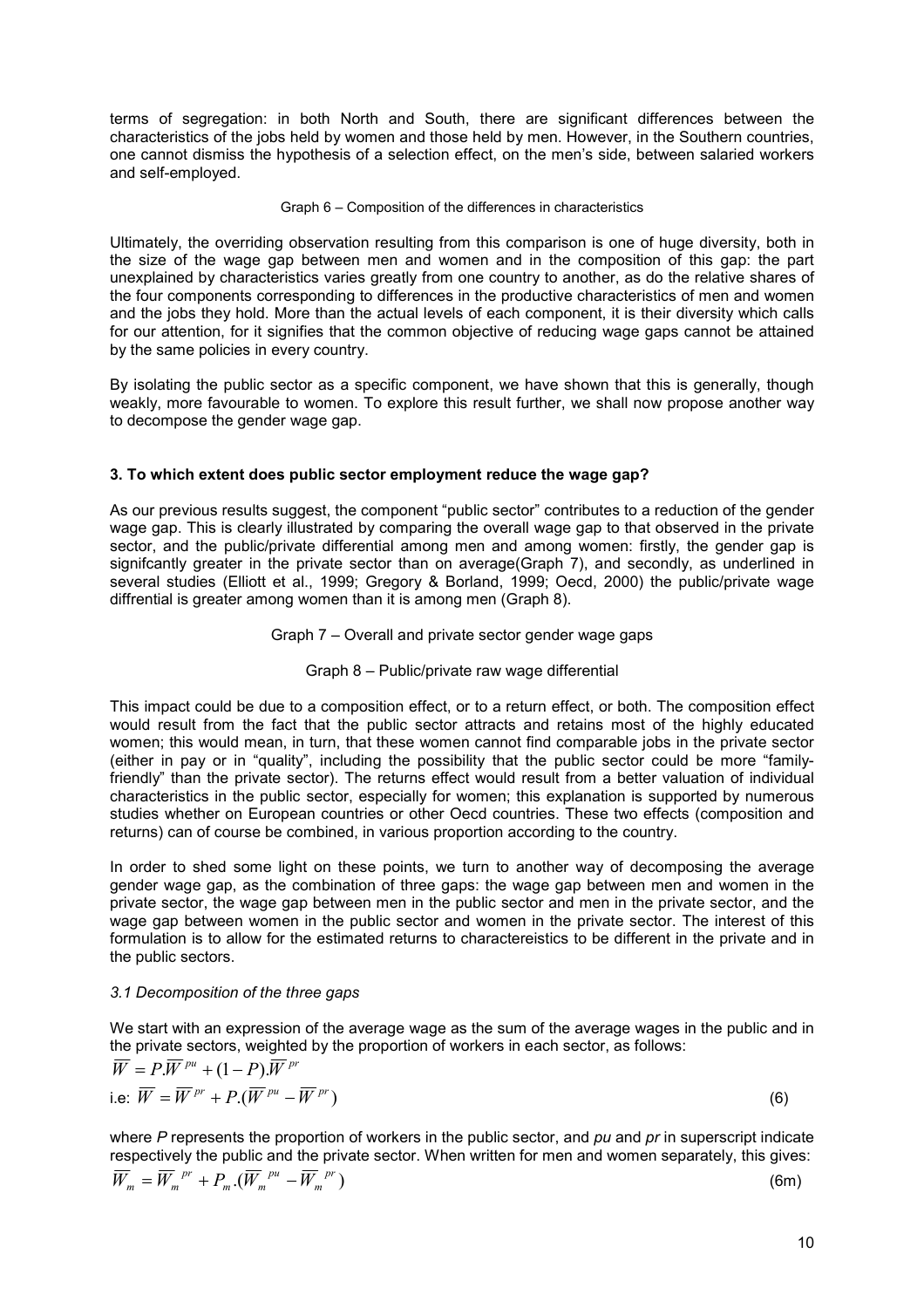$$
\overline{W}_f = \overline{W}_f^{pr} + P_f \cdot (\overline{W}_f^{pu} - \overline{W}_f^{pr})
$$
\n(6f)

The wage gap between men and women [(6m)-(6f)] is then:

$$
\overline{W}_m - \overline{W}_f = \overline{W}_m{}^{pr} - \overline{W}_f{}^{pr} + [P_m \cdot (\overline{W}_m{}^{pu} - \overline{W}_m{}^{pr})] - [P_f \cdot (\overline{W}_f{}^{pu} - \overline{W}_f{}^{pr})]
$$
\n(7)

where the first term represents the wage gap in the private sector, the second term the weighted sectorial wage gap among men, and the third term the weighted sectorial wage gap among women. Finally, when each of these terms is decomposed as in (2), we obtain:

$$
\overline{W}_m{}^{pr} - \overline{W}_f{}^{pr} = \overline{X}{}^{\prime}{}_{m}{}^{pr} (\hat{\beta}_m{}^{pr} - \hat{\beta}) + \overline{X}{}^{\prime}{}_{f}{}^{pr} (\hat{\beta} - \hat{\beta}_f{}^{pr}) + \hat{\beta} (\overline{X}_m{}^{pr} - \overline{X}_f{}^{pr})' \tag{7a}
$$

$$
P_m \cdot (\overline{W}_m{}^{pu} - \overline{W}_m{}^{pr}) = P_m [\overline{X}{}^r{}_m{}^{pu} (\hat{\beta}_m{}^{pu} - \hat{\beta}) + \overline{X}{}^r{}_m{}^{pr} (\hat{\beta} - \hat{\beta}_m{}^{pr}) + \hat{\beta} (\overline{X}_m{}^{pu} - \overline{X}_m{}^{pr})'] \tag{7b}
$$

$$
P_f \cdot (\overline{W_f}^{pu} - \overline{W_f}^{pr}) = P_f [\overline{X}^r f^{pu} (\hat{\beta}_f^{pu} - \hat{\beta}) + \overline{X}^r f^{pr} (\hat{\beta} - \hat{\beta}_f^{pr}) + \hat{\beta} (\overline{X}^{pu} - \overline{X}^{pr})'] \tag{7c}
$$

In the calculation, we distinguish between the characteristics using the same notation as in (5); of course, there is no term for the public sector (P), and, in the detail of the specification, the component S takes into account only the professional category (while the regressors included the sector of industry in our previous decomposition), taken as a proxy for the jobs' skill level.

There remains to introduce the correction term for the selection in employment. This is clearly more problematic than in our previous decomposition, because it would be necessary to correct not only for the employment bias, but also for a selection in private *vs.* public employment, and this time for men as well as for women. While an estimation of a sectorial choice can be found in several studies (for example Godderis, 1988; Hartog & Osterbeek, 1993), it is also well-known that there are many problems in the implementation of this correction, going from specification and identification problems (Nawata, 1996; Manski, 1993 & 1995) to the information required and not always available in the data sets. At this preliminary step of our work, we have only taken into account the selection in employment, and finally, the expression estimated, combining (7) and (3) is:

$$
\overline{W}_{m} - \overline{W}_{f} = \overline{W}_{m}^{pr} - \overline{W}_{f}^{pr} + [P_{m}.(\overline{W}_{m}^{pr} - \overline{W}_{m}^{pr})] - [P_{f}.(\overline{W}_{f}^{pr} - \overline{W}_{f}^{pr})] + [(\hat{\theta}_{m}\hat{\lambda}_{m}) - (\hat{\theta}_{f}\hat{\lambda}_{f})] \qquad (8)
$$
\n(3) itself giving:  
\n
$$
(\hat{\theta}_{m}\hat{\lambda}_{m}) - (\hat{\theta}_{f}\hat{\lambda}_{f}) =
$$
\n
$$
[\hat{\theta}_{m}^{pr}\hat{\lambda}_{m}^{pr} - \hat{\theta}_{f}^{pr}\hat{\lambda}_{f}^{pr}]
$$
\n
$$
+ [P_{m}.((\hat{\theta}_{m}^{pu}\hat{\lambda}_{m}^{pu}) - (\hat{\theta}_{m}^{pr}\hat{\lambda}_{m}^{pr}))] - [P_{f}.((\hat{\theta}_{f}^{pu}\hat{\lambda}_{f}^{pu}) - (\hat{\theta}_{f}^{pr}\hat{\lambda}_{f}^{pr}))]
$$
\nbut since  $(cf. supra)$   $\hat{\theta}_{m}\hat{\lambda}_{m} = 0$ ,  $\hat{\theta}_{m}^{pr}\hat{\lambda}_{m}^{pr} = 0$  and  $\hat{\theta}_{m}^{pu}\hat{\lambda}_{m}^{pv} = 0$ , the selectivity term is in fact calculated as:  
\n $(\hat{\theta}_{m}\hat{\lambda}_{m}) - (\hat{\theta}_{f}\hat{\lambda}_{f}) = 0 - [(\hat{\theta}_{f}\hat{\lambda}_{f}) + (\hat{\theta}_{f}^{pr}\hat{\lambda}_{f}^{pr})] - [P_{f}.((\hat{\theta}_{f}^{pu}\hat{\lambda}_{f}^{pu}) - (\hat{\theta}_{f}^{pr}\hat{\lambda}_{f}^{pr}))].$ 

#### *3.2 Results*

With this decomposition, we wished to analyse better the impact of the public sector on the size of the gender wage gap, and whether this impact was due to a composition effect, or to a return effect, or both. The answer is: both; but more or less of each from one country to the other (Table 4; the detailed results are reported in the Appendix- 4).

## Table 4 – Public/private composition of the monthly wage gap

In order to sort out the results, we start by looking at the total gap as a combination of differences in men and women returns and men and women characteristics in the private sector, and differences between public and private sector in returns and characteristics among men and among women.

In all countries, the first contribution to the total gender wage gap is that of the gap in the private sector. But then, countries differ in the division between returns and characteristics, so that the first contribution to the total gap is the returns component in the private sector in Spain, Greece, Italy and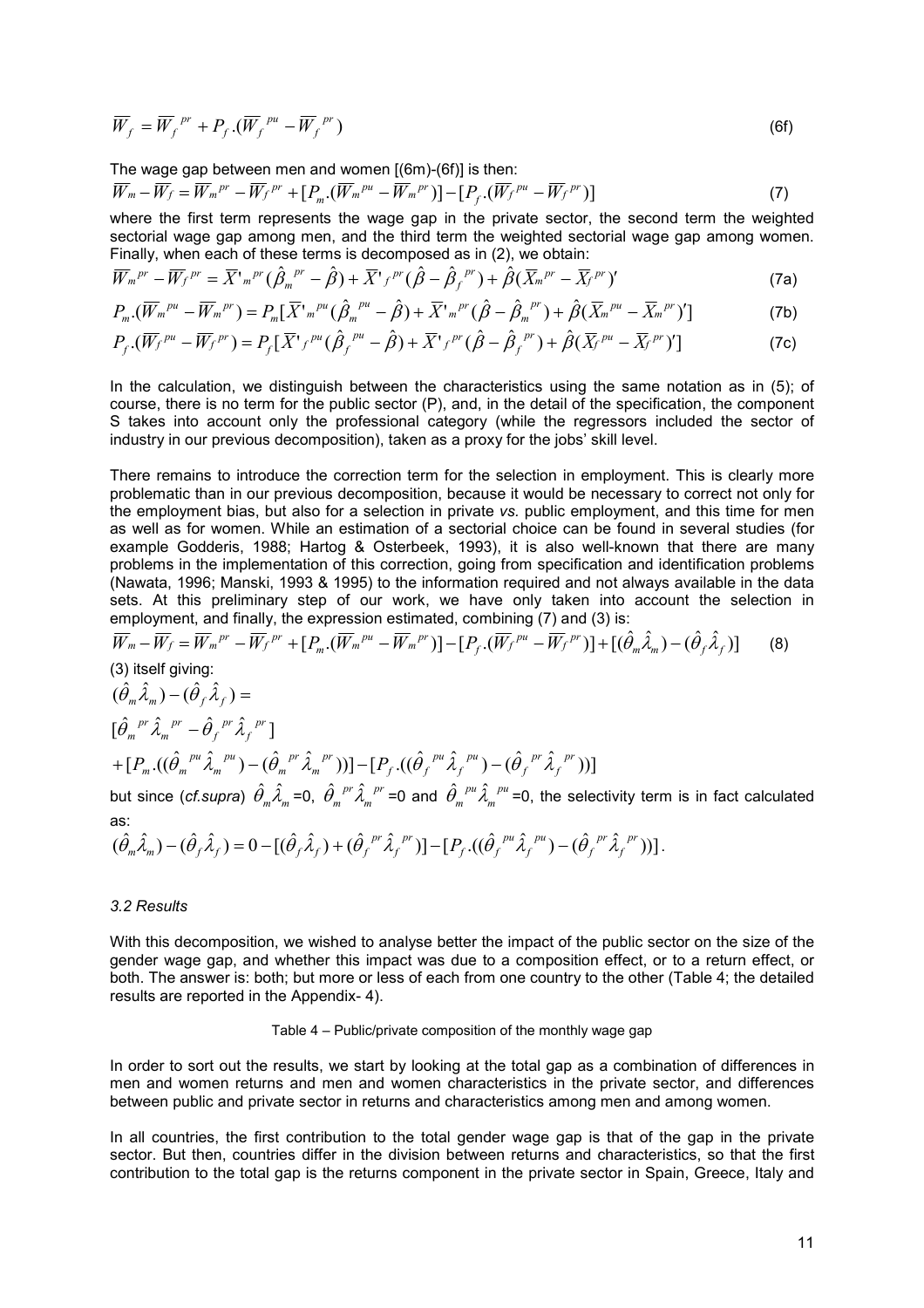Portugal, the characteristics in Austria, Denmark, France and United-Kingdom, and returns and characteristics play almost equally in Germany and in Ireland. It is noticeable that when the characteristics are decomposed, the human capital component ("C" in table 4) appears to play a very little role, except in Greece and Portugal.

The second contribution to the total gap is that of differences among women between public and private sector: it is always positive, which means that it contributes negatively in the total wage gap, and strong everywhere except in Austria, Denmark and Germany. In all the countries, it is not firstly an effect of the differences in returns but an effect of the differences in characteristics. In the detail of characteristics, human capital component accounts for at least one half of these differences in most countries.

The smallest contribution is that of differences among men; its proportion of the total gap is nil in Austria, Denmark and UK, and in the other countries, it is at best one half of the differences among women (except in Greece where it is in the same range); this disproportion between the size of the public/private wage gap among men and among women is not just an effect of the weighting by the respective proportions of men and women in the public sector. Even though the values are small, it is interesting to notice that the composition of the gap among men, when this gap exists, is only partly similar to that we have seen for women: as in the case of women, it is mostly an effect of differences in the characteristics; but in the characteristics, it is everywhere due to differences in human capital.

If we compare now, within the three gaps, the effect of differences in the other characteristics, that is the jobs skill levels and the working hours ("S" and "H" in table 4), the unsurprising result is about the impact of working hours: it is positive and strong in the private sector (where it accounts up to about one third of the gender wage gap in all countries except Spain, Greece and Portugal). The difference of impact on the public/private wage gap resulting from differences in the working hours appears with the expected sign (negative, since it is public-private), for men as well as for women, but it is generally smaller among women. It is more difficult to interpret the impact of differences in the jobs skill level, which could just reflect that women with higher education levels can obtain more attractive jobs in the public than in the private sector.

## **Provisional conclusion**

At this step of our work, and within the limits of the methodological difficulties mentionned in the paper, several results can be underlined. The first is that the gender wage gaps are disparate in the EU countries, in size as well as in composition. Beyond differences, the first decomposition confirms that the unequal amount of working hours is a crucial factor of unequal pay. This is not a big surprise, but it is not as trivial as it appears since it highlights the question of options available to women who want to work and to have children: part-time work is a costly solution to "reconcile work and family". It is not useless to keep in mind that, since women very often do not have children without men, this question leads more generally to that of the parental division of familial responsibilities. It is obvious also that the consequences of this parental division are not the same all along the wage distribution: compared to men, women with higher education levels are probably less disadvantaged by their working hours than by the so-called glass ceiling (see Albrecht et al., 2003).

As for the others factors of the gender wage gap, it seems that the problem does not result from education differentials: in most countries, women's education levels are at least comparable to men's, and tend even to be higher among the youngest generations. But, and our data didn't allow to control for this, it is likely that differences in specialities taken by male and female students, related to habits and stereotypes, play a role. This is to be related in turn to differences in the sectors and in the professions, which remain significantly segregated by gender.

When considering the public sector as a specific component of the wage gap, it appears to have, in general, a negative (even though small) impact on the size of the total wage gap. A second decomposition of the total wage gap into a gender wage gap in the private sector and the sectorial wage gaps among men and among women brings results that can be sumarized as follows: most of the total gender wage gap is due to the gender wage gap in the private sector, and the sectorial wage gap among women contributes more to close the gap than its counterpart among men contributes to widen it. In short, the benefit of public sector employment is higher for women than it is for men. Are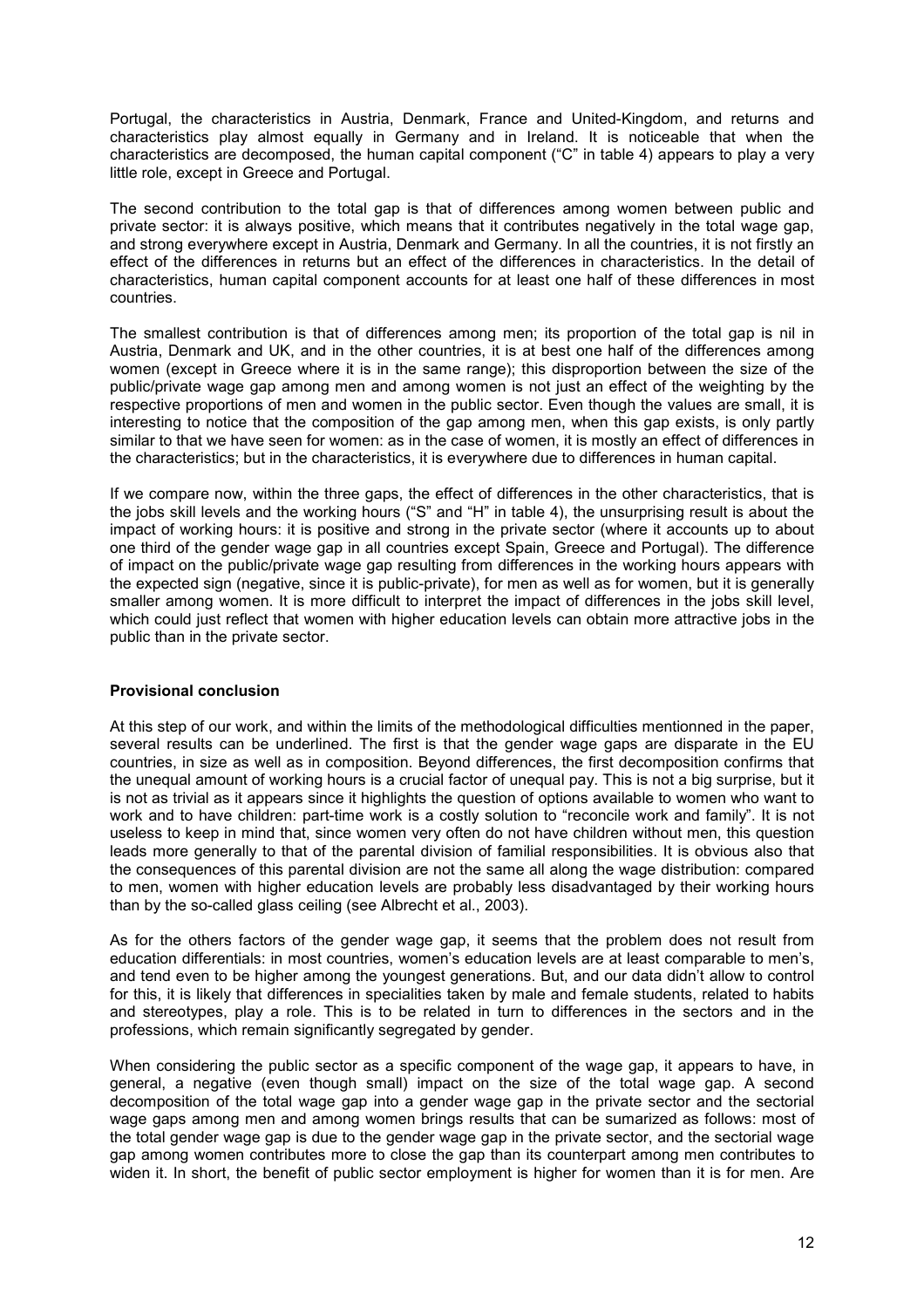we doing more here than splitting hairs ? Yes, because it points out another dimension of the employment segregation, by type of employer. It seems especially relevant in the case of Southern countries, where public employment seems to be the main supplier of high-skill jobs for highly educated women.

To finish, it seems interesting to mention that, consequently to the General agreement on trade and services (GATS), a shift from public to private services and its counterpart in the sectorial structure of employments would be likely to have an unequal impact on men and women employment and wages. Our results suggest that it could contribute to a widening of the gender wage gap.

#### **References:**

Ahn N. & P. Mira (2002), A note on the changing relationship between fertility and female employment rates in developed countries, *Journal of Population Economics*, 15: 667-682.

Albrecht J.W, P.E. Edin, M. Sundström & S.B. Vroman (1998), Career interruptions and subsequent earnings: a reexamination using Sweedish data, *Journal of Human Resources*, Vol. 34 n°2.

Albrecht J.W., A. Björklund & S. Vroman (2003), Is there a glass ceiling in Sweden?, *Journal of Labor Economics*, 21(1): 145-178.

Beblo M., D. Beninger, A. Heinze & F. Laisney (2003), *Methodological issues related to the analysis of gender gaps in employment, earnings and career progression*, Rapport pour la Commission européenne - DG Emploi et affaires sociales.

Bender K.A. & F. Elliott. (1999), Relative earnings in the UK Public Sector: The Impact of Pay reform on Pay Structure, *in Public Sector Pay Determination in the European Union*, MacMillan, pp 285-328.

Blanchflower D. (2000), Self-employment in OECD countries, *Labour Economics* 7(5): 471-506.

Blinder A.S. (1973), Wage discrimination : reduced form and structural estimates, *The Journal of Human Resources* 8(4):436-455.

Commission européenne (2003), Gender pay gaps in european labor markets - measurement, analysis and policy implications, *Commission Staff Working Paper* n° SEC(2003)937.

Del Boca D. (2002), The effect of child care and part-time opportunities on participation and fertility decisions in Italy, *Journal of Population Economics*, 15: 549-573*.* 

Disney R. & A. Gosling (1998), Does it pay to work in the public sector?, *Fiscal Studies* 19: 347-374.

Dustman C. & Van Soest (1998), Public and private sector wages of males workers in Germany, *European Economic Review*, 42:1417-41.

Elliott B., C. Lucifora & D. Meurs Eds (1999), *Public Sector Pay Determination in the European Union*, MacMillan, 138-191.

European Foundation for the Improvement of Working and Living Conditions (2003), *Part-time work in Europe*, Eurofound, Dublin.

Eurostat (1996), *The European Community Houshold Panel - Volume 1 - Survey methodology and implementation*, Luxembourg: Office for Official Publications of the European Communities.

Godderis J.H. (1988), Compensating differentials and self-selection: an application to lawyers, *Journal of Political Economy*, 96(2):411-428.

Gregory R. & J. Borland (1999), Recent developments in public sector labor markets *in* O. Ashenfelter & R. Layard Eds, *Handbook of Labor Economics*, vol 3C. 3573-3630.

Hartog J. & H. Osterbeek (1993), Public and private sector wages in The Netherlands, *European Economic Review*, 37(

Heckman J. (1979), Sample selection bias as a specification error, *Econometrica*, 47(1) :153-161.

Jonhston J. & J. DiNardo (1997), *Econometric methods*, 4<sup>th</sup> ed., McGraw Hill.

Journal of Population Economics ed. (1996), *Symposium on labour forces transitions of women in connection with childbirth*, Journal of Population Economics 9(3).

Katz L. & A. Krueger A. (1991), Changes in the Structure of Wages in the Public and Private Sector, *Research in Labour Economics*, JAI Press,Vol.12.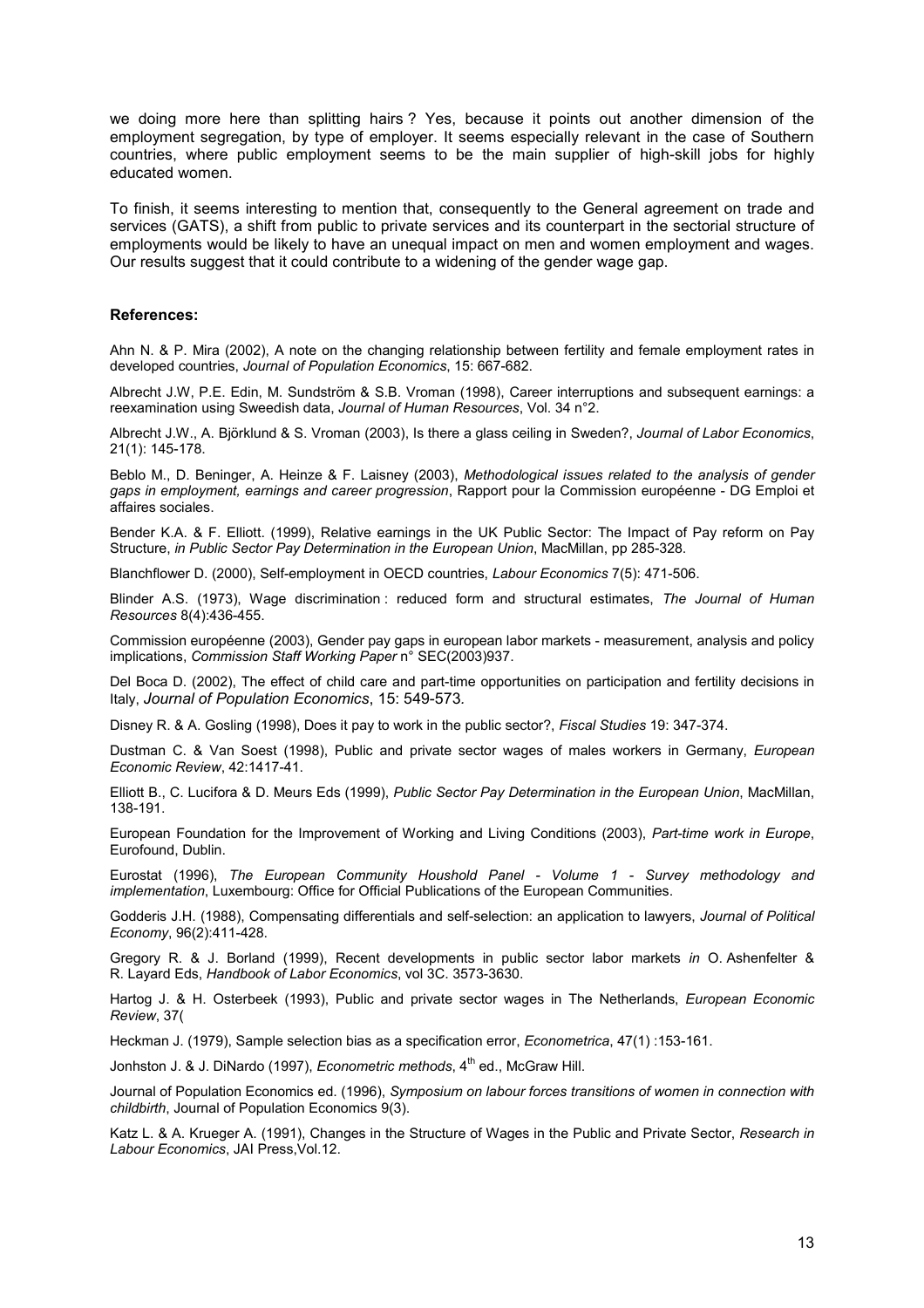Lucifora C. & D. Meurs (2004), The public sector pay gap in France, Great-Britain and Italy, *Document de travail Ermes*, n°1/2004 & *IZA Discussion Paper*, n°1024.

Manski C.F. (1993), The selection problem in econometrics and statistics, *in* G.S. Maddala, C.R. Rao & D.H. Vinod Eds *Handbook of statistics* Vol 11, Elsevier.

Manski C.F. (1995), *Identification problems in social sciences*, Harvard University Press.

Maruani M. (2003), *Travail et emploi des femmes*, Paris: La Découverte, coll. Repères.

Nawata K. (1996), Estimation of sample selection models, *Econometric Review*, 15(4) :387-400.

Meurs D. & S. Ponthieux (2000), Une mesure de la discrimination dans l'écart de salaire entre hommes et femmes, *Economie et Statistique* 2000(337-38): 135-158.

Meurs D. & S. Ponthieux (2004), Les écarts de salaire entre les femmes et les hommes en Europe, *Revue de l'OFCE*, 90: 153-192.

Mincer J. (1974), *Schooling, experience and earnings*, NY: Columbia U. Press.

Neuman S. & R.L. Oaxaca (1998), Estimating labour market discrimination with selectivity corrected wage equations: methodological considerations and an illustration from Israel, *CEPR Discussion Paper Series* n°1915.

Oaxaca R.L. (1973), Male-female wage differentials in urban labor markets, *International Economic Review*, 14(3):693-709.

Oaxaca R.L. & M.R. Ransom (1994), On discrimination and the decomposition of wage differentials, *Journal of Econometrics*, 61(1): 5-21.

Oaxaca R.L. & M.R. Ransom (1999), Identification in detailed wage decompositions, *The Review of Economics and Statistics*, 81:154-157.

OECD (2000), *Trends in Public Sector Pay in OECD Countries,* PUMA, Paris.

Ponthieux S. & D. Meurs (2000), Components of the gender wage gap in 12 EU countries, paper presented at the First EALE/SOLE conference, Milano.

Smith N., S. Dex, J.D. Vlasbom & T. Callan (2003), The effect of taxation on married women's labour supply across four countries, *Oxford Economic Papers* 55: 417-439.

Vella F. (1998), Estimating models with sample selection bias, *The Journal of Human Resources*, 33(1):127-169.

Willis R.G. (1986), Wage determinants: a survey and reinterpretation of human capital earning functions, *in* O. Ashenfelter & R. Layard Eds, *Handbook of Labor Economics,* Vol I, North-Holland, pp.525-602.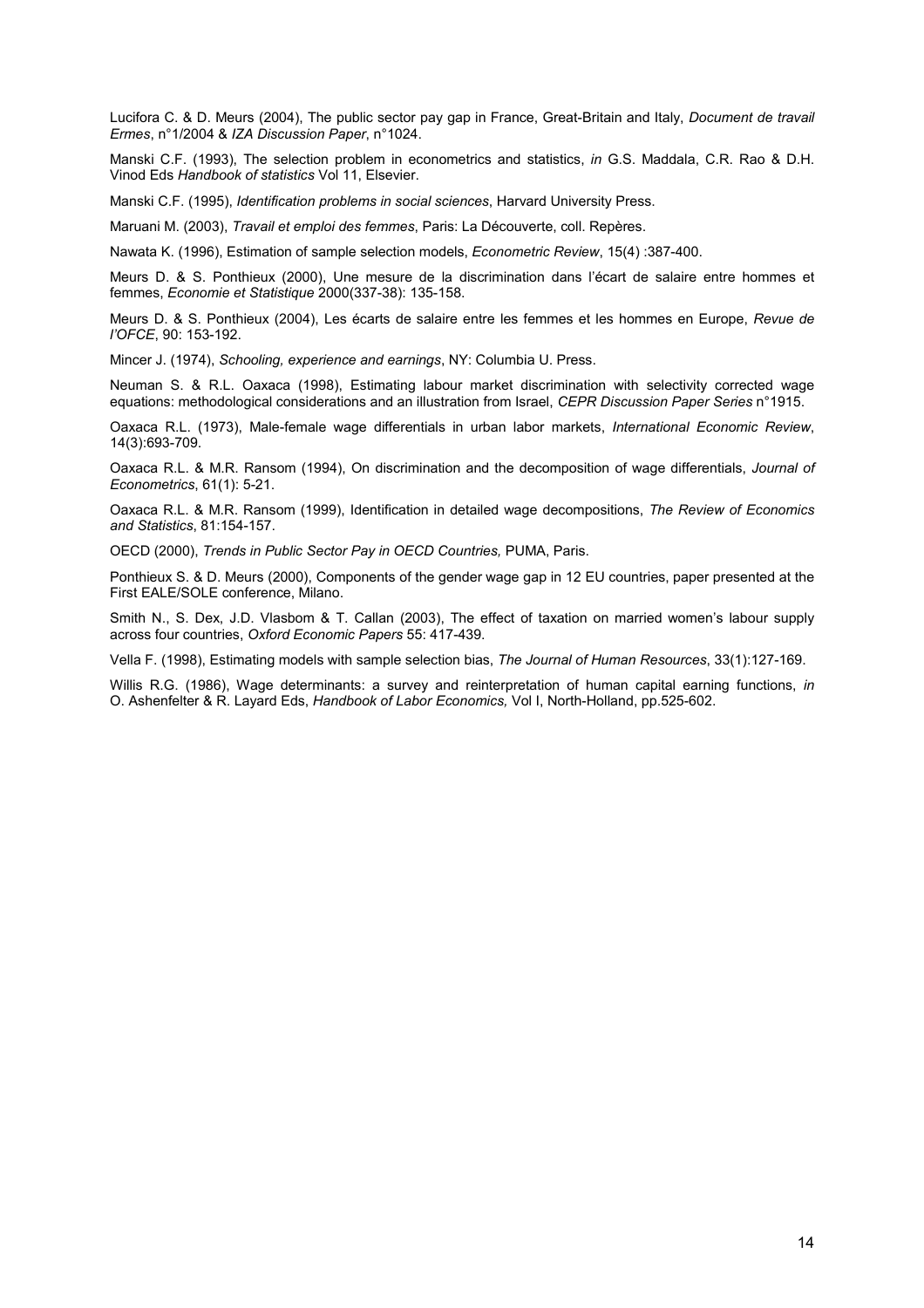

**Graph 1 - Activity status of men (1.a) and women (1.b) in 10 EU countries** 

1.a - Men

 $NB:$ *NB :* 

SALARIES

CHOMAGE= Unemployment, INACT= Inactivity, SALARIES= Salaried workers, NON SALARIES=Self employed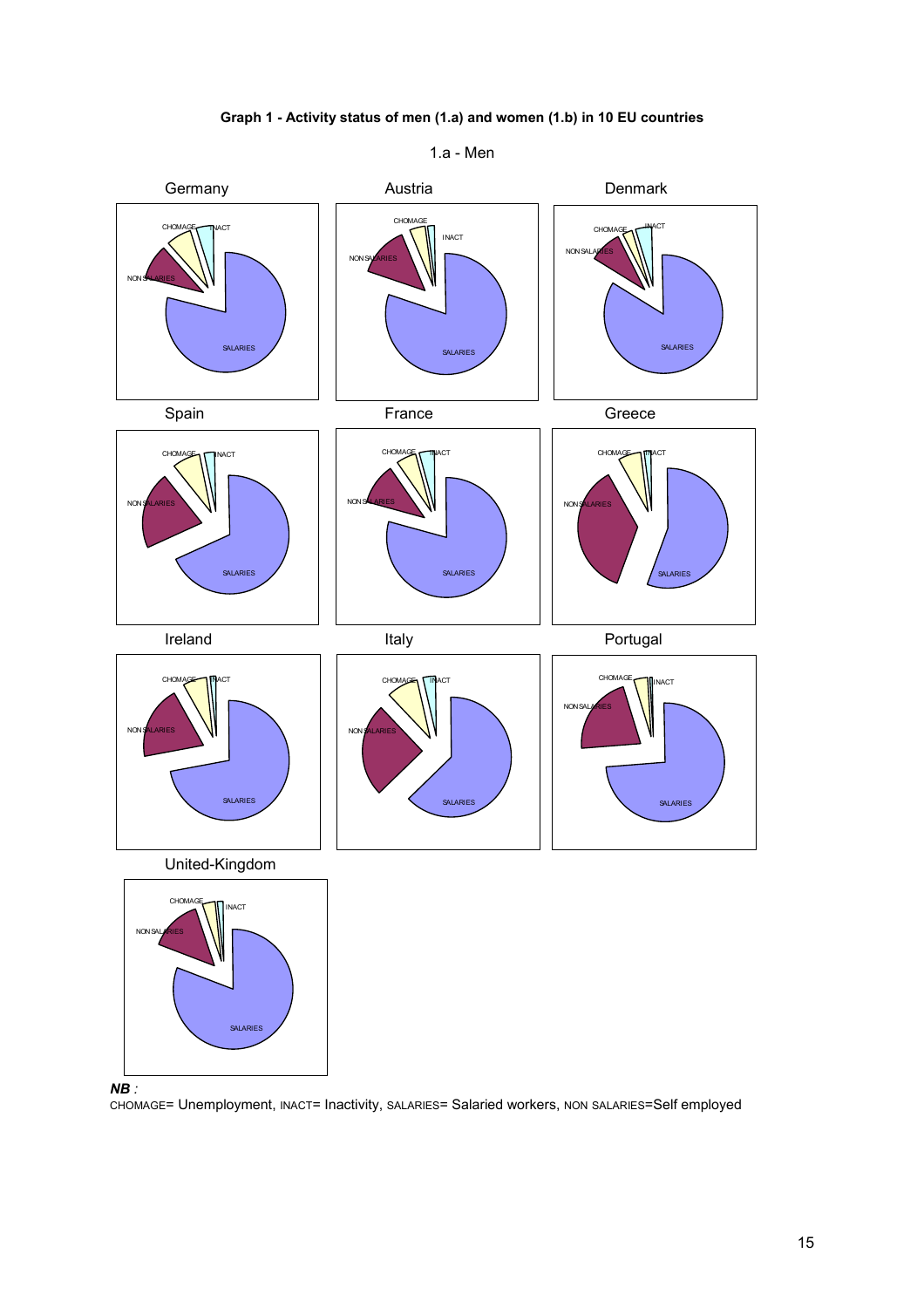



\_\_\_\_\_\_\_\_\_\_\_\_\_\_\_\_\_\_\_\_\_\_\_\_\_\_\_\_\_\_\_\_\_\_\_\_ Source: European Community Household Panel, wave 7, 2000. Field: Population aged between 25 and 55.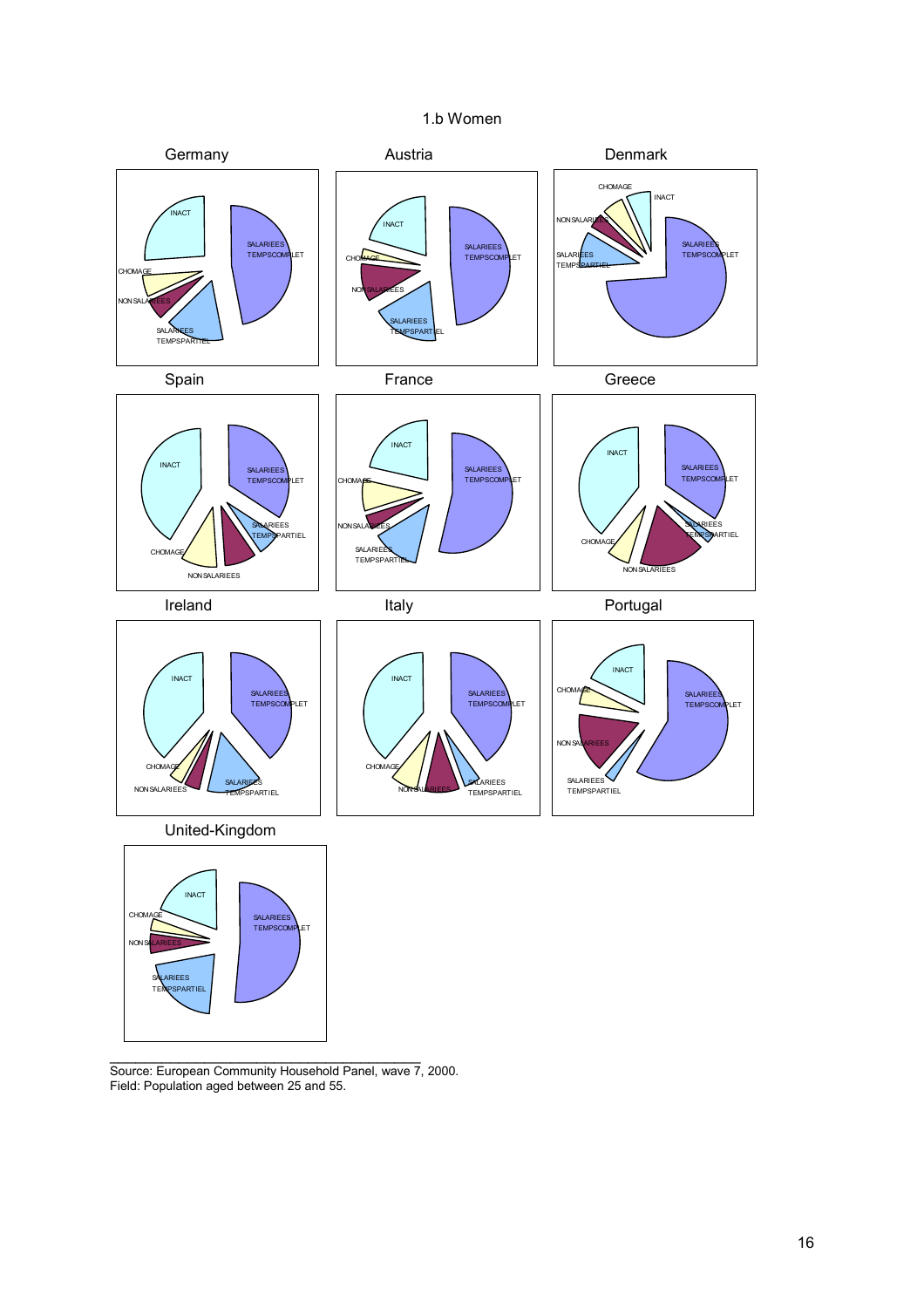| Country   |     |      |           |      | 1.A Professional category |                                             |     |            |              | 1.B Industry |       |          | Public |
|-----------|-----|------|-----------|------|---------------------------|---------------------------------------------|-----|------------|--------------|--------------|-------|----------|--------|
|           |     | Cad. |           |      |                           | Pr int Empl bu Empl co o qual onq agric ind |     |            | constr trade |              | C.F.1 | O. Serv. | sector |
| Germany   | All |      | 19,6 20,4 | 16,0 | 7,4                       | 20,516,1                                    |     | n.d. n.d.  | n.d.         | n.d.         | n.d.  | n.d.     | 26,1   |
|           | M   |      | 21,2 14,8 | 9,2  | 4,3                       | 32,618,0                                    |     |            |              |              |       |          | 19,9   |
|           | F   |      | 17,3 28,5 | 25,8 | 11,9                      | 3,313,3                                     |     |            |              |              |       |          | 35,1   |
| Austria   | All |      | 11,5 16,6 | 19,8 | 15,8                      | 19,317,0                                    |     | 1,2 23,1   | 9,6          | 18,4         | 14,9  | 30,9     | 28,9   |
|           | M   |      | 13,1 15,6 | 12,5 | 9,1                       | 31,018,7                                    |     | 1,9 29,9   | 15,4         | 13,3         | 17,8  | 21,8     | 25,6   |
|           | Ė   |      | 9,4 17,9  | 29,0 | 24,3                      | 4,414,9                                     |     | $0,5$ 15,6 | 2,8          | 25,6         | 11,8  | 43,7     | 33,2   |
| Denmark   | All |      | 25,6 23,9 | 13,8 | 11,7                      | 10,6 14,3                                   | 1,6 | 17,1       | 4,7          | 8,5          | 14,0  | 37,6     | 40,2   |
|           | M   |      | 31,3 16,8 | 6,7  | 5,6                       | 18,920,8                                    |     | 2,8 28,8   | 9,7          | 10,6         | 20,4  | 27,7     | 25,6   |
|           | F   |      | 19,6 31,4 | 21,4 | 18,2                      | $1,9$ 7,5                                   |     | $1,1$ 11,7 | 1,5          | 9,8          | 13,0  | 62,9     | 55,8   |
| Spain     | All |      | 19,3 10,4 | 12,5 | 12,6                      | 20,025,1                                    | 3,6 | 18,4       | 11,9         | 15,9         | 18,9  | 28,8     | 22,4   |
|           | M   |      | 15,8 10,7 | 9,2  | 8,6                       | 29,326,3                                    |     | 4,6 23,2   | 18,4         | 14,6         | 18,7  | 20,6     | 19,2   |
|           |     |      | 25,1 9,9  | 18,1 | 19,3                      | 4,623,0                                     |     | 2,2 11,8   | 2,1          | 19,1         | 20,5  | 44,4     | 27,8   |
| France    | All |      | 16,4 22,5 | 18,6 | 10,8                      | 13,018,7                                    | 1,1 | 18,3       | 5,3          | 15,0         | 20,4  | 36,7     | 34,5   |
|           | M   |      | 19,5 21,0 | 8,5  | 6,1                       | 22,622,3                                    |     | 1,6 25,4   | 9,3          | 15,1         | 22,9  | 25,7     | 28,3   |
|           |     |      | 12,7 24,2 | 30,3 | 16,2                      | 2,014,6                                     |     | $0,7$ 11,2 | 1,1          | 15,9         | 18,8  | 52,3     | 41,6   |
| Greece    | All |      | 22,5 10,5 | 19,8 | 12,8                      | 16,517,9                                    | 0,9 | 16,7       | 6,3          | 20,0         | 19,4  | 35,8     | 38,9   |
|           | M   |      | 21,3 9,3  | 14,7 | 11,2                      | 22,521,0                                    | 0,9 | 18,9       | 10,1         | 18,8         | 21,5  | 29,7     | 37,0   |
|           |     |      | 24,3 12,3 | 27,1 | 15,1                      | 7,913,4                                     | 0,8 | 13,9       | 0,9          | 22,2         | 16,8  | 45,5     | 41,8   |
| Ireland   | All |      | 21.3 13.4 | 14,2 | 16,9                      | 11,422,8                                    | 2,3 | 19,8       | 6,7          | 16,2         | 21,3  | 30,3     | 28,8   |
|           | M   |      | 21,0 13,3 | 9,5  | 8,5                       | 18,329,5                                    | 4,3 | 25,5       | 12,2         | 11,6         | 23,5  | 22,9     | 27,2   |
|           | F   |      | 21,6 13,5 | 20,0 | 27,3                      | 2,914,7                                     |     | $0,2$ 14,3 | 0,5          | 23,1         | 20,3  | 41,7     | 30,8   |
| Italy     | All |      | 13,1 13,2 | 26,4 | 9,6                       | 18,519,3                                    | 2,9 | 23,8       | 5,2          | 11,5         | 15,0  | 39,2     | 34,0   |
|           | M   |      | 9,2 12,9  | 20,6 | 8,5                       | 25, 123, 7                                  |     | 3,7 28,2   | 8,6          | 10,4         | 17,3  | 31,8     | 29,8   |
|           |     |      | 18,7 13,7 | 34,6 | 11,1                      | 9,012,9                                     | 1,9 | 18,7       | 0,6          | 13,9         | 12,5  | 52,4     | 40,1   |
| Portugal  | All | 13,5 | 8,2       | 12,6 | 12,7                      | 25,627,5                                    | 2,9 | 23,0       | 12,8         | 14,5         | 15,3  | 29,0     | 22,9   |
|           | M   | 12,3 | 6,4       | 8,3  | 10,0                      | 35,727,3                                    | 3,1 | 23,8       | 23,1         | 15,9         | 15,5  | 18,6     | 18,4   |
|           | F   |      | 14,8 10,2 | 17,5 | 15,7                      | 14,027,7                                    |     | 2,8 23,3   | 1,9          | 13,8         | 15,8  | 42,3     | 28,1   |
| U-Kingdom | All |      | 32,3 13,8 | 17,8 | 12,0                      | 10,713,4                                    | 0,6 | 17,7       | 3,3          | 15,0         | 24,8  | 31,9     | 26,8   |
|           | M   |      | 35,9 10,5 | 10,8 | 6,5                       | 18,917,5                                    | 0,9 | 27,2       | 6,2          | 14,2         | 31,5  | 20,1     | 17,7   |
|           | F   |      | 28,4 17,5 | 25,6 | 18,1                      | 1,6 8,9                                     |     | $0,3$ 10,3 | 0,7          | 18,1         | 21,3  | 49,2     | 37,1   |

**Table 1 – Salaried employment structures (%)** 

Source: European Community Household Panel, wave 7, 2000.

Field: Population aged between 25 and 55.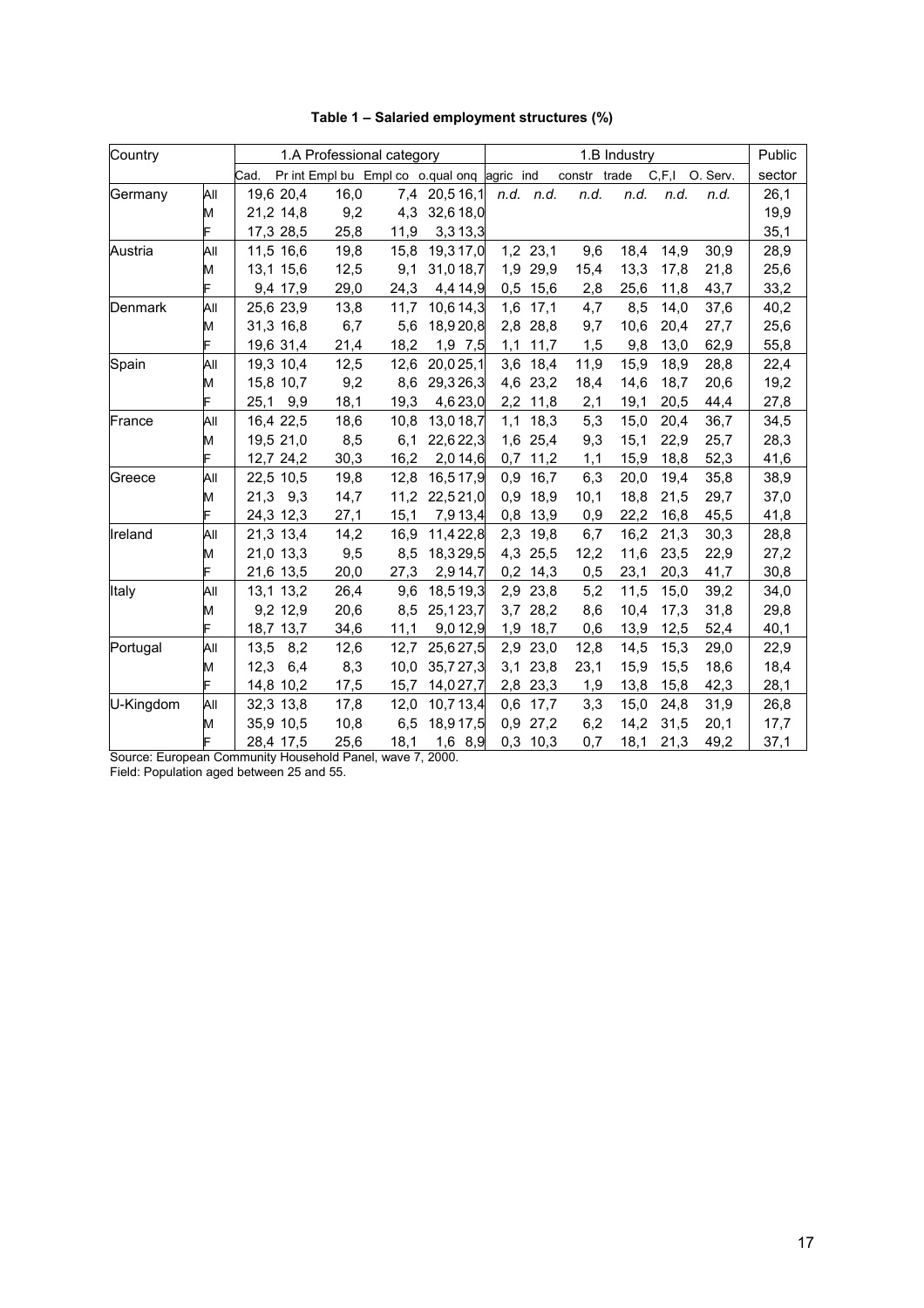| Country   |       | Sub-population |                  | Isced 3 | Isced 5-7 | Total |
|-----------|-------|----------------|------------------|---------|-----------|-------|
| Germany   | Men   | all            | 10,5             | 62,3    | 27,3      | 100   |
|           |       | salaried       | 8,7              | 62,8    | 28,5      | 100   |
|           | Women | all            | 15,3             | 65,1    | 19,7      | 100   |
|           |       | salaried       | 9,6              | 66,2    | 24,1      | 100   |
| Austria   | Men   | all            | 11,8             | 80,5    | 7,7       | 100   |
|           |       | salaried       | 11,4             | 80,6    | 8,0       | 100   |
|           | Women | all            | 26,6             | 65,5    | 7,9       | 100   |
|           |       | salaried       | 22,2             | 67,8    | 10,0      | 100   |
| Denmark   | Men   | all            | 14,2             | 54,6    | 31,2      | 100   |
|           |       | salaried       | 12,5             | 53,2    | 34,3      | 100   |
|           | Women | all            | 13,4             | 54,6    | 32,0      | 100   |
|           |       | salaried       | 8,5              | 55,1    | 36,4      | 100   |
| Spain     | Men   | all            | 53,3             | 18,2    | 28,5      | 100   |
|           |       | salaried       | 48,6             | 18,1    | 33,3      | 100   |
|           | Women | all            | 54,2             | 16,9    | 28,9      | 100   |
|           |       | salaried       | 32,8             | 20,0    | 47,3      | 100   |
| France    | Men   | all            | 21,8             | 48,9    | 29,3      | 100   |
|           |       | salaried       | 21,3             | 48,8    | 29,9      | 100   |
|           | Women | all            | 20,3             | 43,2    | 36,5      | 100   |
|           |       | salaried       | 19,0             | 42,4    | 38,6      | 100   |
| Greece    | Men   | all            | 37,2             | 38,4    | 24,5      | 100   |
|           |       | salaried       | 28,8             | 40,3    | 30,9      | 100   |
|           | Women | all            | 42,6             | 38,3    | 19,0      | 100   |
|           |       | salaried       | 22,5             | 41,7    | 35,9      | 100   |
| Ireland   | Men   | all            | 45,3             | 36,7    | 18,1      | 100   |
|           |       | salaried       | 38,1             | 38,5    | 23,5      | 100   |
|           | Women | all            | 43,6             | 39,5    | 16,9      | 100   |
|           |       | salaried       | 29,5             | 44,5    | 26,0      | 100   |
| Italy     | Men   | all            | 47,9             | 40,9    | 11,3      | 100   |
|           |       | salaried       | 45,3             | 43,3    | 11,5      | 100   |
|           | Women | all            | 45,8             | 43,0    | 11,2      | 100   |
|           |       | salaried       | 30,4             | 53,3    | 16,3      | 100   |
| Portugal  | Men   | all            | 74,4             | 13,6    | 12,0      | 100   |
|           |       | salaried       | 71,4             | 14,5    | 14,2      | 100   |
|           | Women | all            | 71,3             | 13,6    | 15,1      | 100   |
|           |       | salaried       | 62,0             | 15,5    | 22,5      | 100   |
| U-Kingdom | Men   | all            | 21,2             | 48,0    | 30,8      | 100   |
|           |       | salaried       | 19,0             | 48,7    | 32,3      | 100   |
|           | Women | all            | 25,2             | 50,8    | 24,0      | 100   |
|           |       | salaried       | $\frac{22,0}{1}$ | 52,2    | 25,8      | 100   |

**Table 2 – Distribution of men and women according to education levels (%)** 

Source: European Community Household Panel, wave 7, 2000.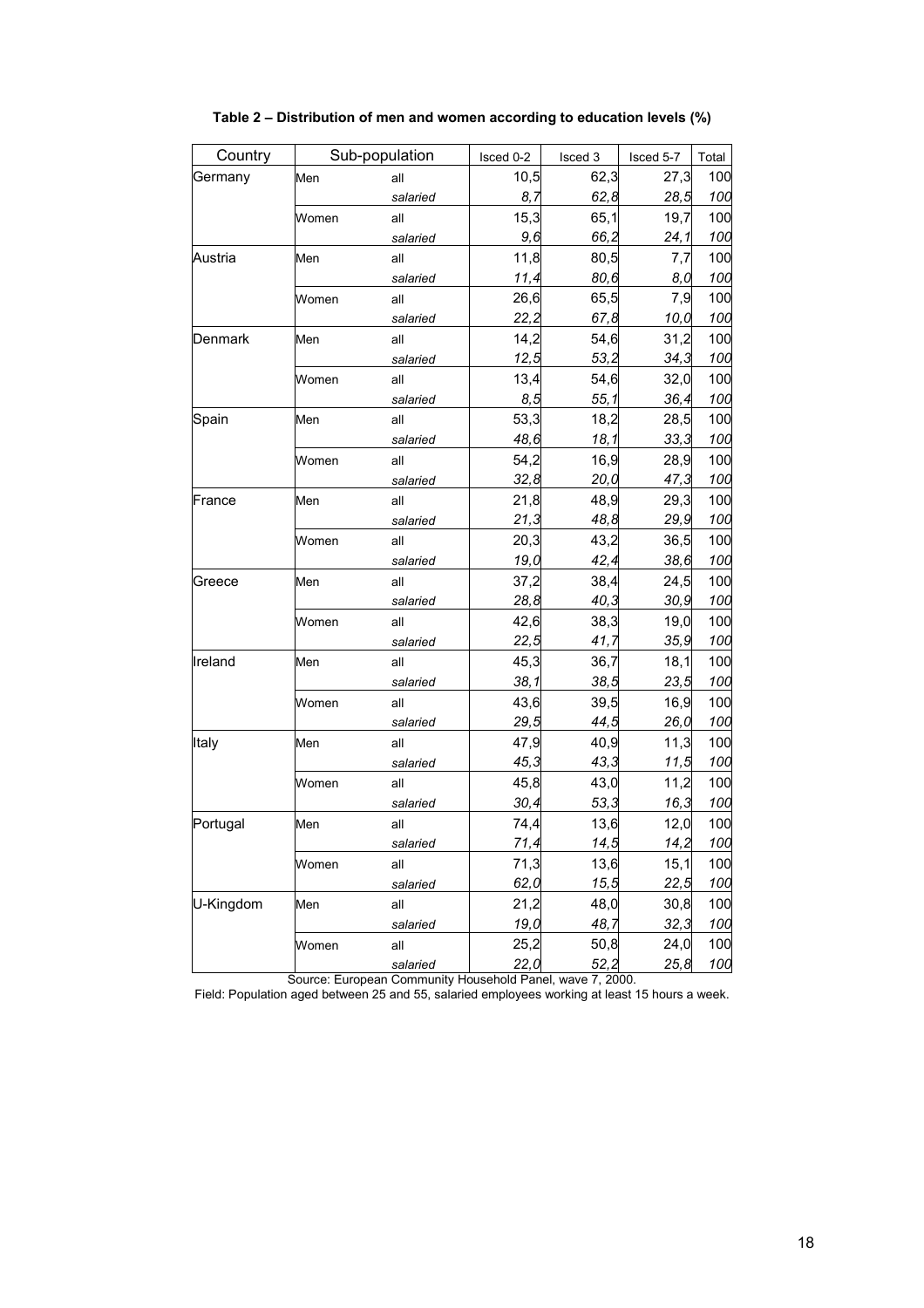|           |       |                       | class 1 | class 2 | class 3 | class 4   | class 5   | class 6 | class 7 |
|-----------|-------|-----------------------|---------|---------|---------|-----------|-----------|---------|---------|
| Country   | Sub-  | Partner:              | no      | no      | yes     | yes       | yes       | yes     | yes     |
|           |       | populationChild(ren): | no      | yes     | no      | max 2     | max 2     | max 2   | $3+$    |
|           |       |                       |         |         |         | max. $6y$ | max. 12 y | other   |         |
| Germany   | Men   | all                   | 33,7    | 1,4     | 23,4    | 6,4       | 11,0      | 17,9    | 6,3     |
|           |       | salaried              | 30,0    | 1,4     | 24,8    | 7,0       | 12,2      | 18,5    | 6,2     |
|           | Women | all                   | 18,0    | 6,1     | 18,0    | 6,0       | 10,5      | 31,5    | 9,9     |
|           |       | salaried              | 22,5    | 5,9     | 24,3    | 2,0       | 6,9       | 31,6    | 6,8     |
| Austria   | Men   | all                   | 28,2    | 3,6     | 22,0    | 9,8       | 13,1      | 16,6    | 6,8     |
|           |       | salaried              | 28,0    | 3,7     | 21,9    | 10,6      | 13,2      | 17,4    | 5,3     |
|           | Women | all                   | 17,8    | 7,6     | 15,6    | 8,4       | 12,0      | 27,0    | 11,6    |
|           |       | salaried              | 22,4    | 8,7     | 17,8    | 7,3       | 12,5      | 24,8    | 6,6     |
| Denmark   | Men   | all                   | 15,4    | 0,9     | 33,8    | 15,4      | 11,7      | 14,4    | 8,5     |
|           |       | salaried              | 14,2    | 0,7     | 35,5    | 14,3      | 12,1      | 15,2    | 8,0     |
|           | Women | all                   | 7,4     | 4,4     | 25,2    | 15,7      | 10,9      | 24,6    | 11,9    |
|           |       | salaried              | 6, 2    | 3,7     | 25,1    | 15,2      | 11,4      | 26,4    | 12,0    |
| Spain     | Men   | all                   | 31,7    | 5,8     | 18,2    | 6,8       | 12,6      | 18,9    | 6,0     |
|           |       | salaried              | 28,2    | 5,9     | 19,0    | 8,0       | 13,9      | 19,6    | 5,5     |
|           | Women | all                   | 24,9    | 5,5     | 9,6     | 6,4       | 10,9      | 26,7    | 16,1    |
|           |       | salaried              | 35,9    | 8,1     | 11.7    | 6,8       | 8,1       | 19,3    | 10,1    |
| France    | Men   | all                   | 23,0    | 1,6     | 25,2    | 11,4      | 13,4      | 17,6    | 7,8     |
|           |       | salaried              | 19,2    | 1,4     | 25,9    | 12,9      | 14,8      | 18,0    | 7,8     |
|           | Women | all                   | 14,1    | 7,2     | 14,4    | 10,8      | 11,6      | 28,3    | 13,6    |
|           |       | salaried              | 15,8    | 7,8     | 14,9    | 10,7      | 13,2      | 27,9    | 9,8     |
| Greece    | Men   | all                   | 28,9    | 1,7     | 23,0    | 9,1       | 12,6      | 20,4    | 4,2     |
|           |       | salaried              | 29,0    | 1,8     | 22,2    | 9,5       | 13,4      | 20,9    | 3,1     |
|           | Women | all                   | 15,6    | 6,3     | 11,0    | 7,7       | 11,9      | 38,7    | 8,8     |
|           |       | salaried              | 24,6    | 8,1     | 11,2    | 9,4       | 13,2      | 27,4    | 6,0     |
| Ireland   | Men   | all                   | 32,4    | 3,3     | 12,1    | 6,4       | 10,4      | 18,9    | 16,5    |
|           |       | salaried              | 30,8    | 3,4     | 12,6    | 7,9       | 11,7      | 18,8    | 14,8    |
|           | Women | all                   | 21,6    | 12,2    | 5,6     | 5,3       | 8,8       | 16,2    | 30,4    |
|           |       | salaried              | 28,4    | 13,2    | 8,1     | 6,1       | 8,0       | 14,0    | 22,4    |
| Italy     | Men   | all                   | 32,4    | 2,6     | 21,4    | 10,1      | 11,7      | 16,6    | 5,2     |
|           |       | salaried              | 26,8    | 2,2     | 20,9    | 11,8      | 14,2      | 19,1    | 5,0     |
|           | Women | all                   | 22,0    | 3,8     | 10,7    | 10,1      | 10,7      | 30,5    | 12,1    |
|           |       | salaried              | 25,0    | 5,0     | 12,6    | 11,8      | 10,8      | 26,3    | 8,5     |
| Portugal  | Men   | all                   | 24,1    | 4,7     | 21,5    | 8,5       | 13,6      | 21,4    | 6,3     |
|           |       | salaried              | 24,8    | 4,8     | 19,0    | 10,2      | 14,6      | 21,1    | 5, 5    |
|           | Women | all                   | 16,2    | 9,2     | 8,0     | 6,7       | 12,6      | 35,0    | 12,4    |
|           |       | salaried              | 19,7    | 11,5    | 8,5     | 9,4       | 12,3      | 30,6    | 8,1     |
| U-Kingdom | Men   | all                   | 23,2    | 1,4     | 30,5    | 10,1      | 11,1      | 14,9    | 8,7     |
|           |       | salaried              | 22,8    | 1,3     | 30,7    | 11,1      | 11,0      | 15,2    | 8,0     |
|           | Women | all                   | 13,8    | 11,9    | 22,2    | 8,3       | 9,6       | 23,5    | 10,6    |
|           |       | salaried              | 16,6    | 9,7     | 25,6    | 7,3       | 8,7       | 24,6    | 7,5     |

## **Table 3 - Distribution of men and women according to family characteristics (%)**

Source: European Community Household Panel, wave 7, 2000.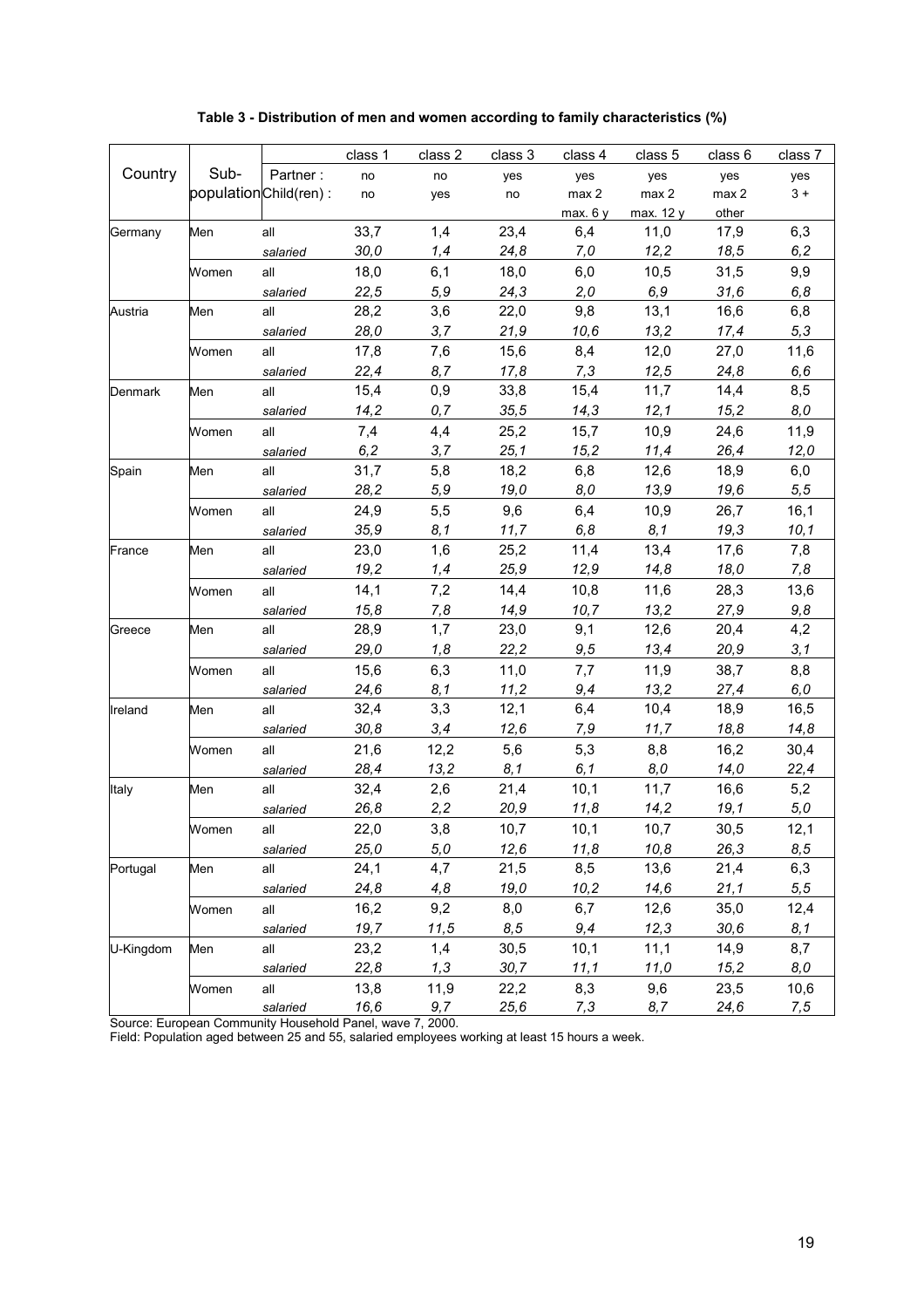

## **Graph 2 - Distribution of weekly working hours**

Source: European Community Household Panel, wave 7, 2000.

Field: Population aged between 25 and 55, salaried employees working at least 15 hours a week.

The method of representation adopted here (distributions drawn up using the kernel method, with Epanechnikov weighting) supplies two items of information: the number of hours worked and their dispersion. The further the curve lies to the right, the higher the number of hours worked; the higher the curve, the less these hours are dispersed.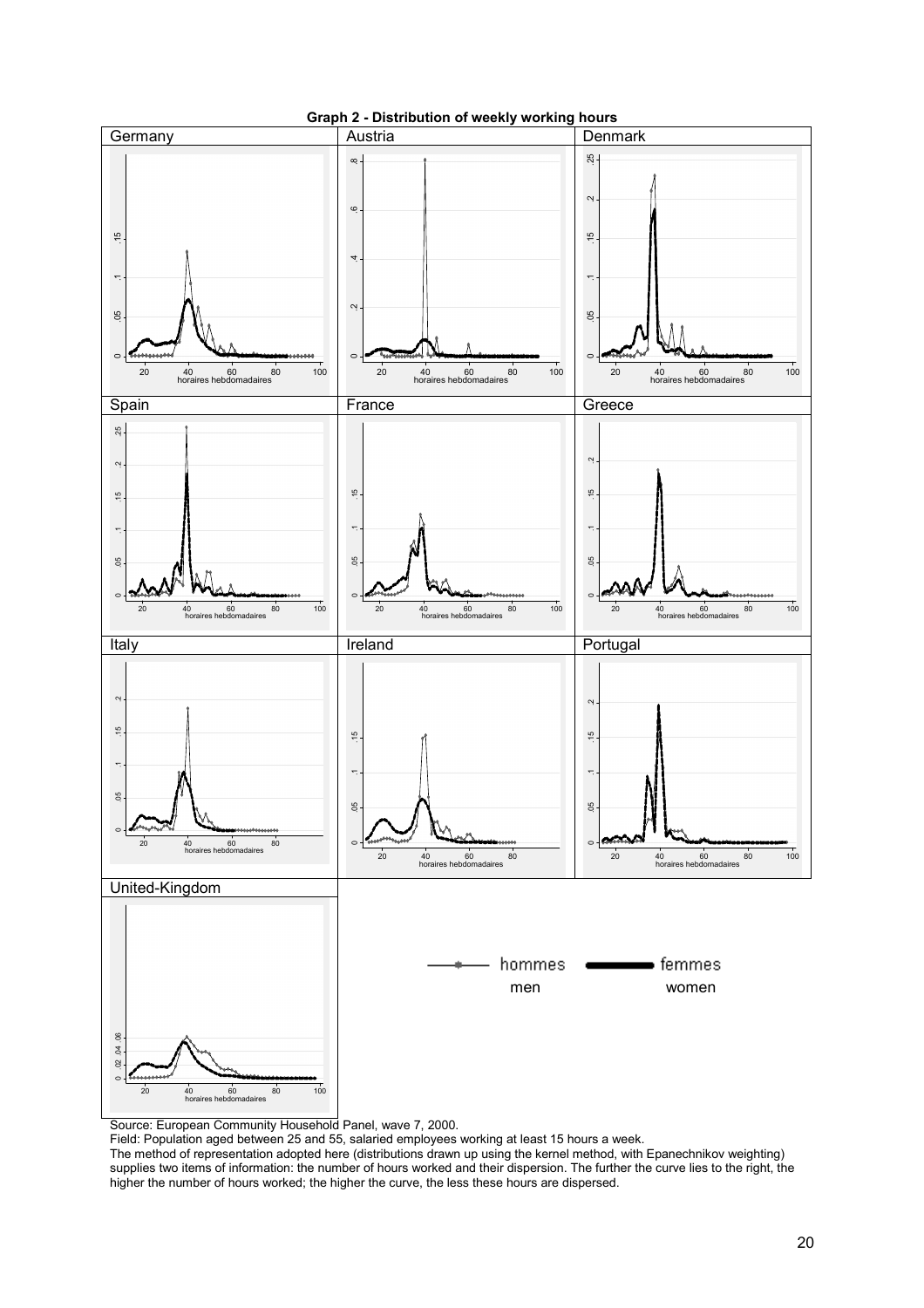

**Graph 3 - Distribution of monthly earnings (in PPP, logarithms)**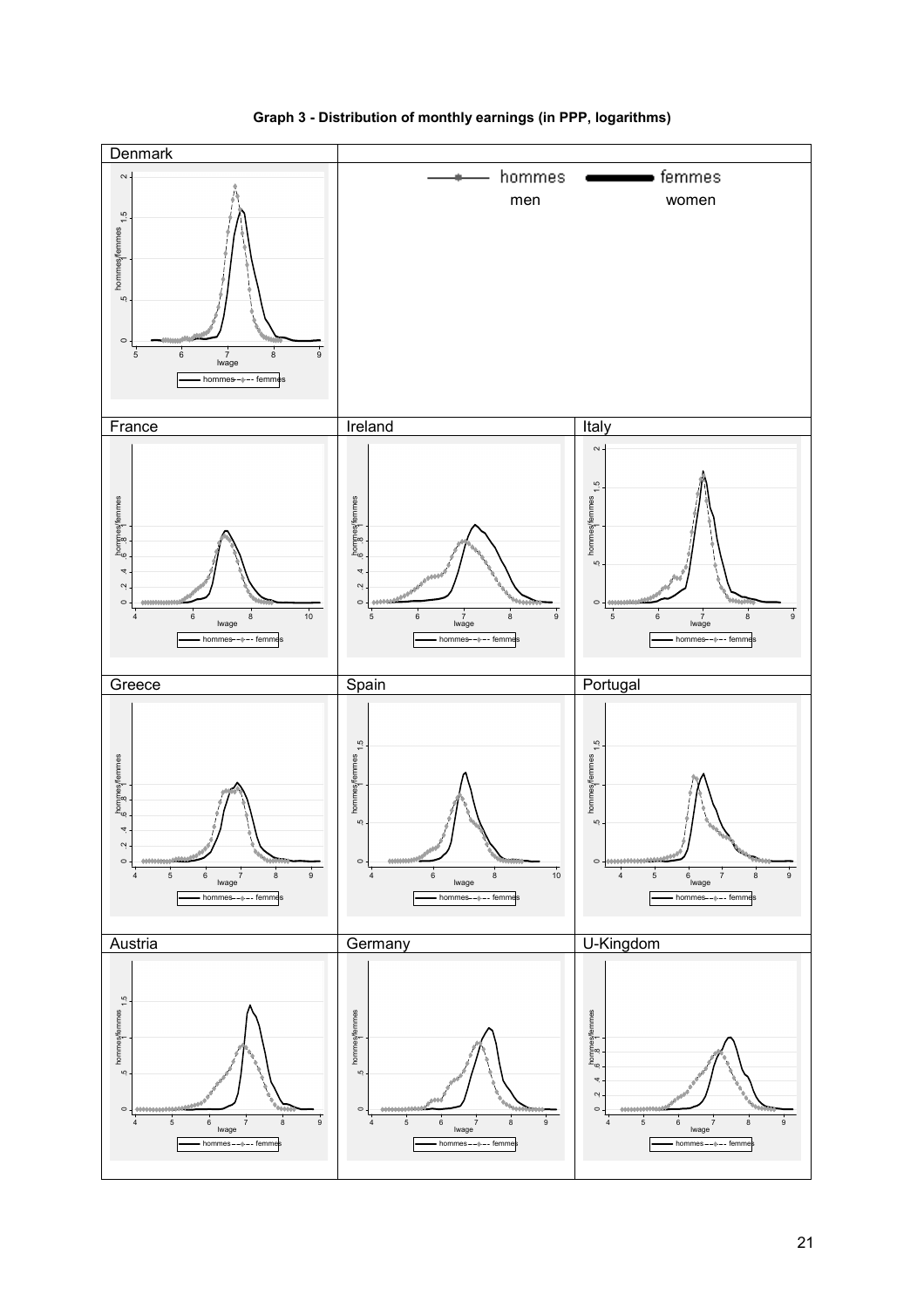

**Graph 4 – Average gender raw wage gap (monthly wages)** 

**Graph 5 – Differences in returns and monthly wage gap** 



Source: European Community Household Panel, wave 7, 2000.

Source: European Community Household Panel, wave 7, 2000. Field: Population aged between 25 and 55, salaried employees working at least 15 hours a week.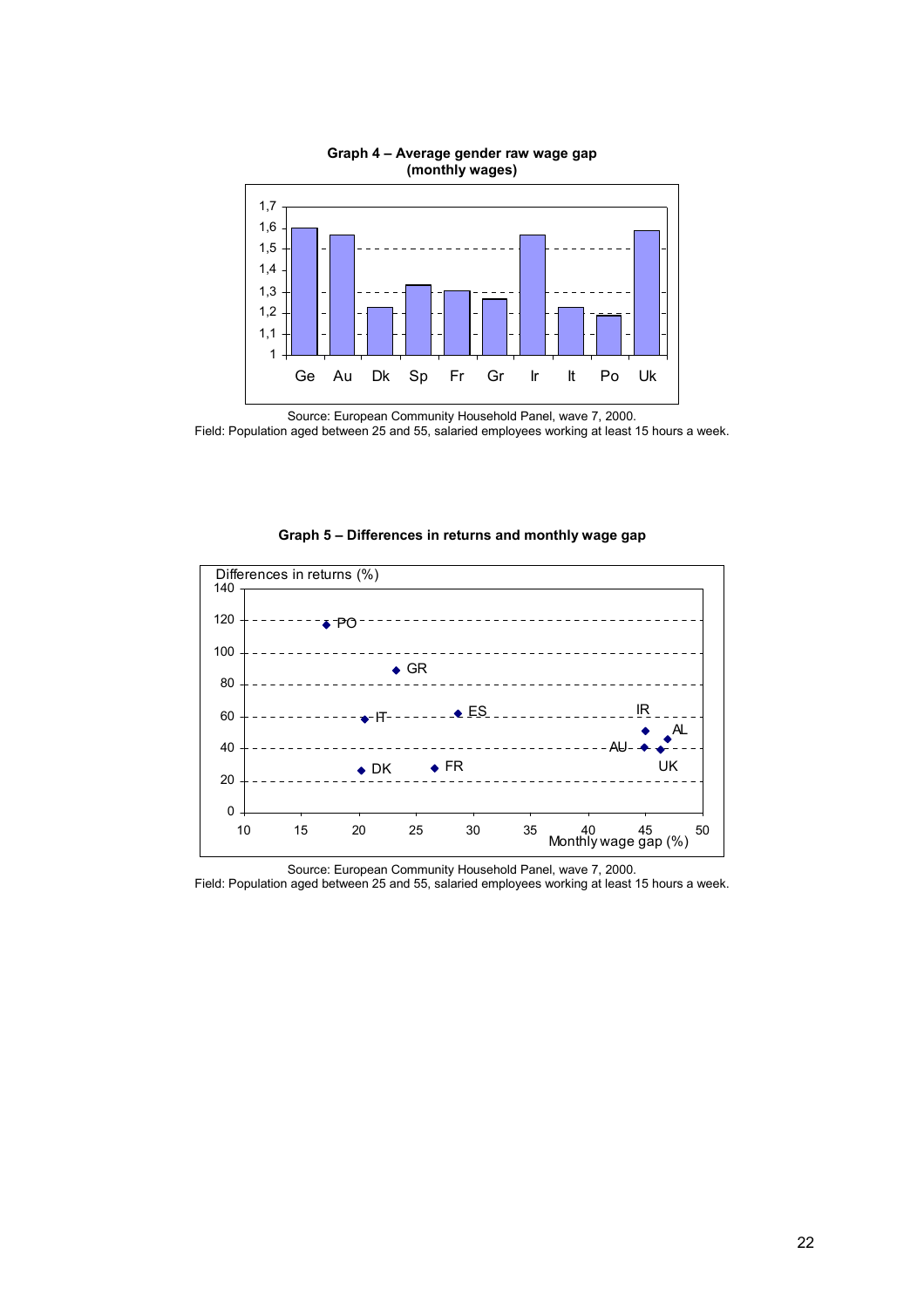

**Graph 6 – Composition of the differences in characteristics** 

Source: European Community Household Panel, wave 7, 2000. Field: Population aged between 25 and 55, salaried employees working at least 15 hours a week.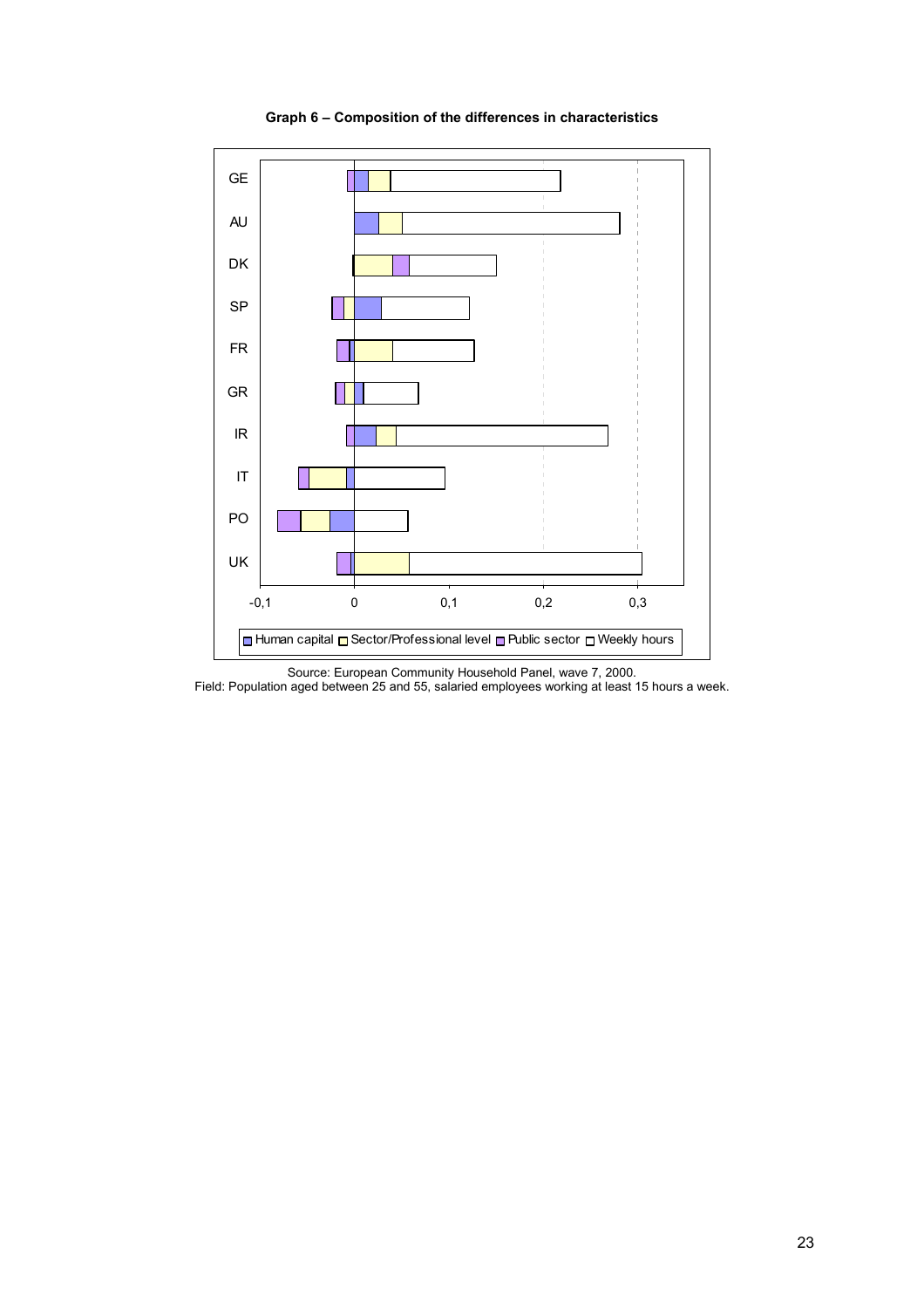

**Graph 7 – Overall and private sector gender wage gaps** 

Source: European Community Household Panel, wave 7, 2000. Field: Population aged between 25 and 55, salaried employees working at least 15 hours a week.





Source: European Community Household Panel, wave 7, 2000. Field: Population aged between 25 and 55, salaried employees working at least 15 hours a week.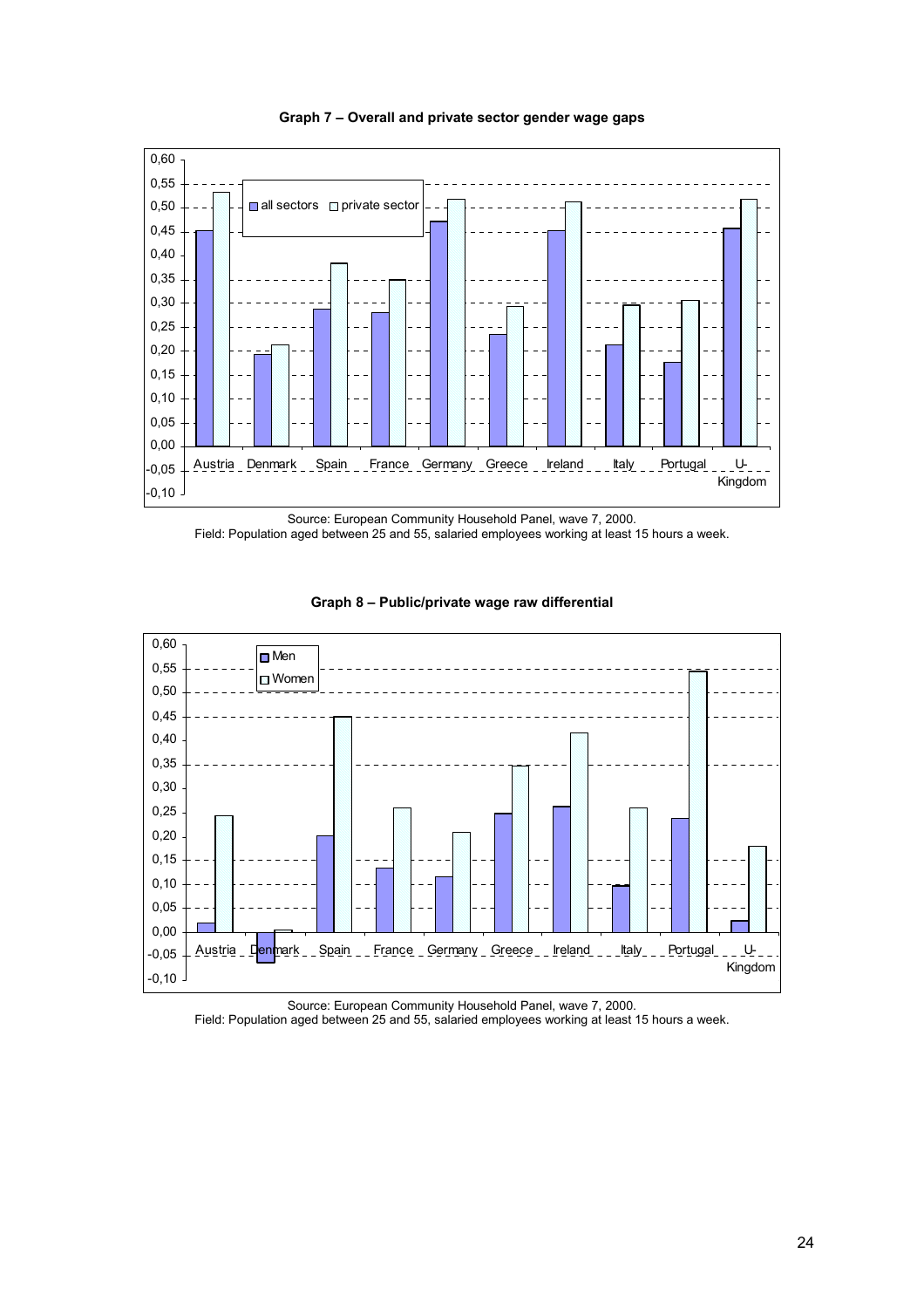|                           | Austria | Denmark | Spain   | France  | Germany | Greece  | Ireland | Italy   | Portugal | U-K     |
|---------------------------|---------|---------|---------|---------|---------|---------|---------|---------|----------|---------|
| <b>PRIVATE SECTOR</b>     |         |         |         |         |         |         |         |         |          |         |
| Diff. in returns          | 0,20    | 0,06    | 0,21    | 0, 10   | 0,22    | 0,24    | 0,32    | 0,13    | 0,28     | 0,23    |
| Diff. in characteristics  | 0,32    | 0,15    | 0,14    | 0,14    | 0,24    | 0.05    | 0,28    | 0.09    | 0,03     | 0,31    |
| С                         | 0,03    | 0.00    | 0.04    | 0.01    | 0.03    | 0.03    | 0.03    | 0.01    | 0.02     | 0.00    |
| S                         | 0.03    | 0.04    | $-0.01$ | 0.03    | 0.03    | $-0.03$ | 0,02    | $-0.02$ | $-0.03$  | 0.05    |
| H                         | 0,26    | 0, 11   | 0, 11   | 0.10    | 0,18    | 0.05    | 0,23    | 0,10    | 0.04     | 0,25    |
| Total gap private sector  | 0,52    | 0,21    | 0,35    | 0,24    | 0,46    | 0,28    | 0,60    | 0,22    | 0,31     | 0,53    |
| <b>MEN</b>                |         |         |         |         |         |         |         |         |          |         |
| Diff. in returns          | $-0.02$ | $-0.02$ | 0,00    | 0,01    | 0,02    | 0,02    | 0,04    | 0,01    | 0,02     | 0,01    |
| Diff. in characteristics  | 0,02    | 0,00    | 0.04    | 0,03    | 0,01    | 0,07    | 0,03    | 0,02    | 0,03     | 0,00    |
| C                         | 0.01    | 0.01    | 0.02    | 0.03    | 0.01    | 0.07    | 0.04    | 0.03    | 0.02     | 0.00    |
| S                         | 0.05    | 0.02    | 0.14    | 0,06    | 0.03    | 0.07    | 0.04    | 0.06    | 0.10     | 0,02    |
| Н                         | $-0.02$ | $-0.04$ | $-0.07$ | $-0.06$ | $-0.03$ | $-0.09$ | -0.07   | $-0.08$ | $-0.06$  | $-0.06$ |
| Total men' gap            | 0,01    | $-0,02$ | 0,04    | 0,04    | 0,02    | 0.09    | 0,07    | 0,03    | 0,05     | 0,00    |
| <b>WOMEN</b>              |         |         |         |         |         |         |         |         |          |         |
| Diff. in returns          | $-0.02$ | $-0.02$ | 0,02    | 0,00    | 0,02    | 0,02    | 0,11    | 0,02    | 0.06     | 0,04    |
| Diff. in characteristics  | 0.08    | 0.03    | 0,09    | 0,07    | 0,04    | 0,09    | 0,07    | 0.08    | 0,11     | 0,04    |
| С                         | 0.02    | 0.01    | 0.04    | 0,05    | 0,02    | 0.09    | 0,04    | 0,05    | 0.07     | 0,01    |
| S                         | 0.11    | 0,03    | 0,20    | 0,09    | 0,05    | 0,08    | 0, 11   | 0, 12   | 0, 19    | 0,06    |
| Н                         | 0.05    | 0.00    | $-0,01$ | $-0.02$ | 0.00    | -0.09   | $-0.02$ | $-0.06$ | $-0.06$  | 0.01    |
| Total women's gap         | 0,05    | 0,00    | 0,11    | 0,08    | 0,06    | 0,11    | 0,18    | 0,09    | 0,17     | 0,08    |
| Selectivity               | $-0,02$ | 0,00    | 0,01    | 0,08    | 0,04    | $-0,03$ | $-0,05$ | 0,06    | $-0,01$  | $-0,01$ |
| Total wage gap (PPA, log) | 0,45    | 0, 19   | 0,29    | 0,28    | 0,47    | 0,23    | 0,45    | 0,21    | 0,18     | 0,46    |
| <b>Total returns</b>      | 0,20    | 0,07    | 0,20    | 0,10    | 0,21    | 0,23    | 0,25    | 0,12    | 0,24     | 0,19    |
| Total characteristics     | 0.25    | 0,12    | 0.09    | 0,18    | 0,26    | 0,00    | 0,20    | 0.09    | $-0.06$  | 0,26    |

**Table 4 – Public/private composition of the monthly wage gap** 

Source: European Community Household Panel, wave 7, 2000.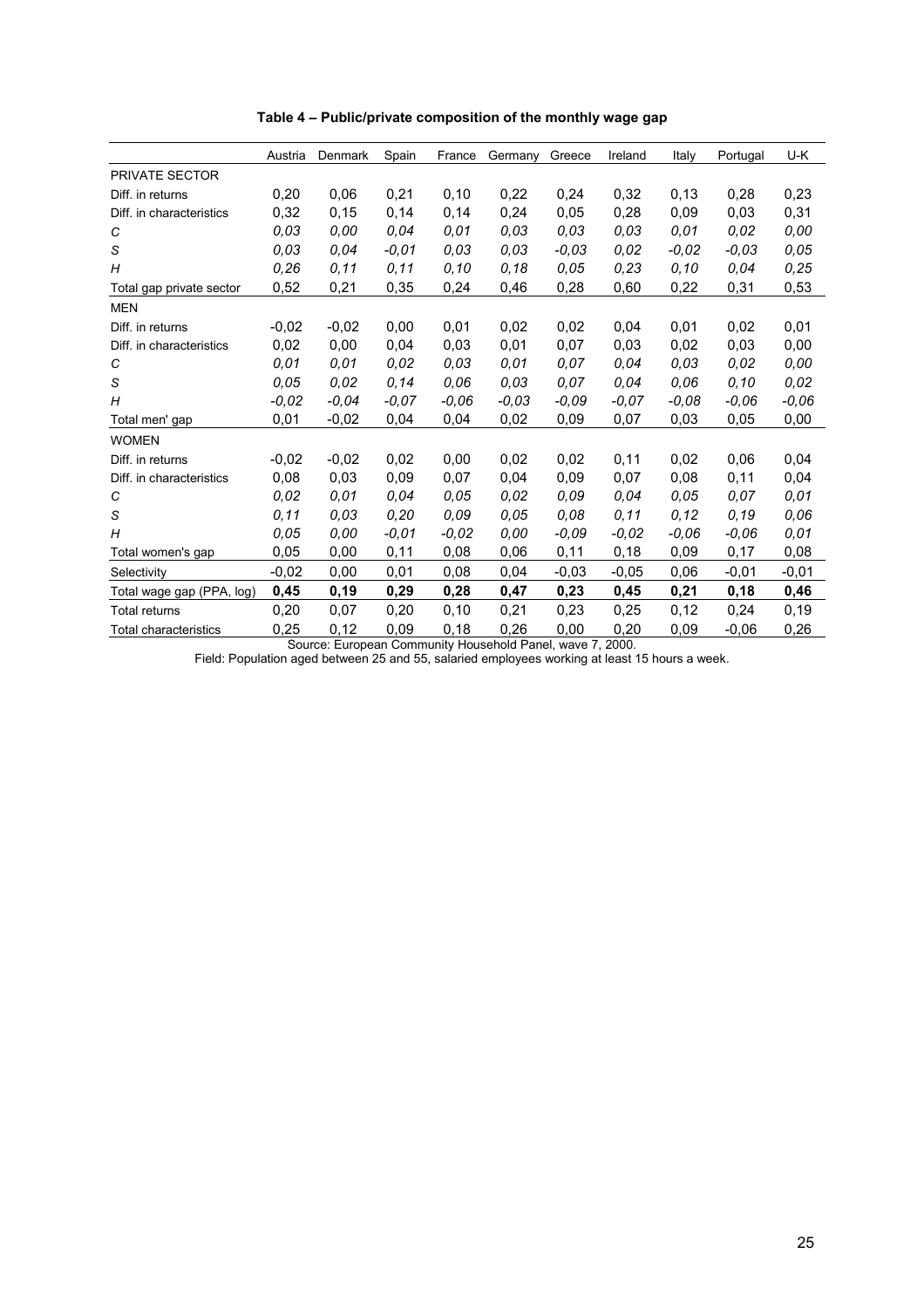## **APPENDIX**

## **1 –Probit model of selection in salaried employment**

|                            | Germany  | Austria  | Spain     | France    | Greece   | Ireland  | Italy     | Portugal | U-K      |
|----------------------------|----------|----------|-----------|-----------|----------|----------|-----------|----------|----------|
| Variable                   | Coeff.   | Coeff.   | Coeff.    | Coeff.    | Coeff.   | Coeff.   | Coeff.    | Coeff.   | Coeff.   |
|                            | $Chi-2$  | $Chi-2$  | $Chi-2$   | $Chi-2$   | $Chi-2$  | $Chi-2$  | $Chi-2$   | $Chi-2$  | $Chi-2$  |
| Intercept                  | $-2,063$ | 0,757    | $-0,070$  | $-1,988$  | $-2,402$ | $-1,688$ | $-2,521$  | $-0,811$ | $-1,304$ |
|                            | 5,191    | 0,399    | 0.007     | 5,328     | 6,390    | 2,073    | 10,265    | 0.839    | 2,454    |
| age                        | 0,194    | 0,070    | 0,072     | 0,160     | 0,126    | 0,156    | 0,115     | 0,121    | 0,137    |
|                            | 16,630   | 1,387    | 3,344     | 13,446    | 7,609    | 7,320    | 10,538    | 7,582    | 10,551   |
| age2                       | $-0,002$ | $-0,001$ | $-0,001$  | $-0,002$  | $-0,002$ | $-0,002$ | $-0,001$  | $-0,002$ | $-0,002$ |
|                            | 16,900   | 3,350    | 6,532     | 14,673    | 9,367    | 8,772    | 10,839    | 13,598   | 9,567    |
| Education                  |          |          |           |           |          |          |           |          |          |
| Isced 0-2                  | réf.     | réf.     | réf.      | réf.      | réf.     | réf.     | réf.      | réf.     | réf.     |
| Isced 3                    | 0,348    | 0,469    | 0,522     | 0,534     | 0,700    | 0,557    | 0,948     | 0,963    | 0,343    |
|                            | 13,346   | 22,649   | 43,576    | 49,021    | 72,307   | 32,051   | 284,915   | 51,418   | 17,783   |
| Isced 4-7                  | 1,003    | 0,943    | 1,332     | 1,148     | 1,707    | 1,267    | 1,838     | 1,805    | 0,448    |
|                            | 54,726   | 26,533   | 289,178   | 142,225   | 224,168  | 72,468   | 269,586   | 81,244   | 20,901   |
| Family class (cf. table 3) |          |          |           |           |          |          |           |          |          |
| class 1                    | réf.     | réf.     | réf.      | réf.      | réf.     | réf.     | réf.      | réf.     | réf.     |
| class 2                    | $-1,056$ | $-0,688$ | $-0,437$  | $-0,145$  | $-0,373$ | $-0,923$ | $-0,880$  | 0,160    | $-1,619$ |
|                            | 21,276   | 7,163    | 7,478     | 0,605     | 3,586    | 17,074   | 27,021    | 0,775    | 62,114   |
| class 3                    | 0,241    | $-0,370$ | $-0,411$  | $-0,192$  | $-0,521$ | $-0,286$ | $-0,263$  | $-0,017$ | $-0,367$ |
|                            | 1,041    | 1,731    | 4,156     | 1,300     | 1,527    | 0,644    | 1,681     | 0,005    | 2,882    |
| class 4                    | $-1,055$ | $-1,228$ | $-1,154$  | $-0,745$  | $-0,809$ | $-0,706$ | $-0,741$  | $-0,360$ | $-1,496$ |
|                            | 17,233   | 14,423   | 29,986    | 17,945    | 3,326    | 4,243    | 12,643    | 2,019    | 43,980   |
| class 5                    | $-0,738$ | $-1,272$ | $-1,161$  | $-0,445$  | $-0,717$ | $-0,860$ | $-0,819$  | $-0,399$ | $-1,391$ |
|                            | 8,647    | 18,713   | 29,148    | 5,688     | 2,665    | 5,769    | 14,887    | 2,424    | 38,973   |
| class 6                    | $-0,007$ | $-0,824$ | $-0,776$  | $-0,327$  | $-0,499$ | $-0,674$ | $-0,662$  | $-0,208$ | $-0,923$ |
|                            | 0,001    | 8,419    | 13,969    | 3,657     | 1,326    | 3,745    | 10,442    | 0,736    | 17,656   |
| class 7                    | $-0,859$ | $-1,456$ | $-0,919$  | $-1,066$  | $-0,657$ | $-1,018$ | $-0,816$  | $-0,797$ | $-1,708$ |
|                            | 10,963   | 22,979   | 18,119    | 36,223    | 2,230    | 9,062    | 14,384    | 9,992    | 58,089   |
| married                    | $-0,830$ | $-0,333$ | $-0,480$  | $-0,170$  | $-0,509$ | $-0,453$ | $-0,708$  | $-0,153$ | $-0,211$ |
|                            | 28,823   | 3,323    | 8,045     | 2,850     | 1,512    | 2,626    | 16,083    | 0,578    | 3,733    |
| Hsld income (*1000)        | $-0,024$ | 0,000    | $-0,008$  | $-0,015$  | $-0,018$ | $-0,006$ | $-0,012$  | $-0,011$ | $-0,005$ |
| (women wages excluded)     | 78,974   | 0,001    | 21,377    | 42,594    | 27,939   | 3,332    | 35,272    | 10,611   | 7,562    |
| National                   | 0,291    | 0,168    | 0,088     | 0,487     | 0,673    | 0,057    | 1,491     | 0,392    | 0,479    |
|                            | 8,300    | 0,783    | 0,065     | 10,191    | 3,901    | 0,034    | 17,138    | 3,618    | 7,530    |
| Log-L                      | $-888,9$ | $-558,2$ | $-1215,4$ | $-1011,6$ | $-866,4$ | $-524,3$ | $-1534,6$ | $-900,8$ | $-933,1$ |
| N                          | 2359     | 1130     | 2461      | 2257      | 1645     | 975      | 3069      | 2044     | 2092     |
| In which salaried workers  | 537      | 305      | 1180      | 529       | 892      | 364      | 1468      | 531      | 453      |

Source: European Community Household Panel, wave 7, 2000. Field: Women aged between 25 and 55.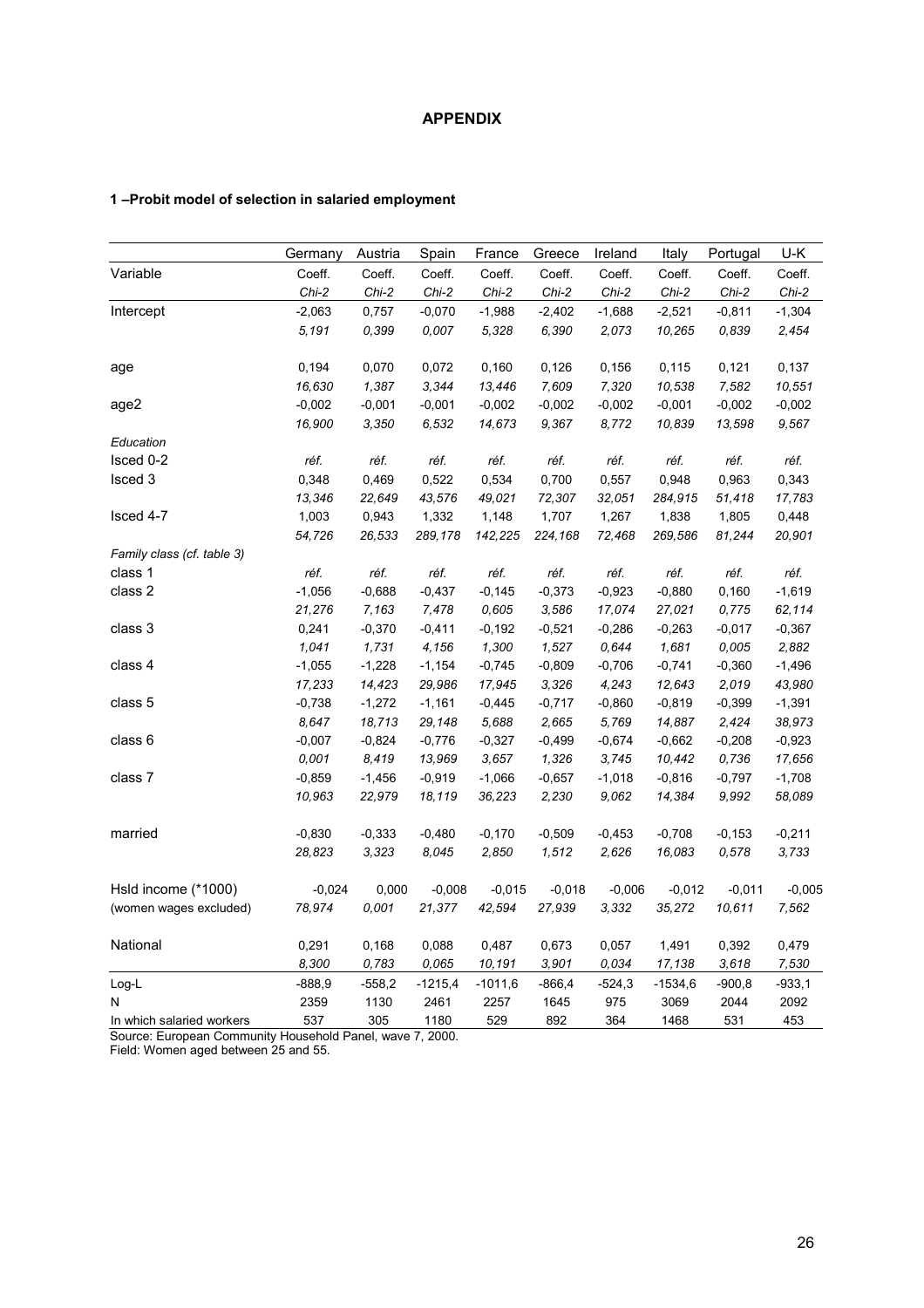# **2 – Wage equation, first decomposition**

|                                 |          | Germany(1)<br>Austria |          | Denmark  |          | Spain    |                | France   |          |          |
|---------------------------------|----------|-----------------------|----------|----------|----------|----------|----------------|----------|----------|----------|
|                                 | F        | М                     | F        | М        | F        | М        | F              | M        | F        | М        |
| Variable                        | Coeff.   | Coeff.                | Coeff.   | Coeff.   | Coeff.   | Coeff.   | Coeff.         | Coeff.   | Coeff.   | Coeff.   |
|                                 | t Value  | t Value               | t Value  | t Value  | t Value  | t Value  | t Value        | t Value  | t Value  | t Value  |
| intercept                       | 3,842    | 5,037                 | 3,503    | 4,420    | 4,472    | 4,723    | 4,062          | 5,286    | 4,472    | 4,943    |
|                                 | 30, 13   | 33,98                 | 21,91    | 21,28    | 33,5     | 21,17    | 28,44          | 32,26    | 32,88    | 31,41    |
| Isced <sub>3</sub>              | $-0,014$ | 0,039                 | 0,097    | 0,070    | 0,056    | 0,079    | 0,065          | 0,124    | 0,027    | 0,061    |
|                                 | $-0,47$  | 1,71                  | 3,05     | 2,69     | 2,31     | 2,81     | 2,14           | 6,14     | 0,95     | 3,12     |
| Isced 4-7                       | 0,050    | 0,196                 | 0,174    | 0,310    | 0,126    | 0,130    | 0,134          | 0,176    | 0,098    | 0,260    |
|                                 | 1,29     | 7,04                  | 3,52     | 7,64     | 4,47     | 3,7      | 3,47           | 8,01     | 2,67     | 10,03    |
| exper                           | 0,006    | 0,012                 | 0,020    | 0,011    | 0,005    | 0,014    | 0,015          | 0,014    | 0,000    | 0,009    |
|                                 | 1,85     | 4,55                  | 3,72     | 2,92     | 1,32     | 2,86     | 4,32           | 4,67     | $-0,29$  | 5,43     |
| exper2(*1000)                   | $-0,117$ | $-0,221$              | $-0,408$ | $-0,133$ | $-0,100$ | $-0,239$ | $-0,310$       | $-0,173$ | 0,049    | $-0,077$ |
|                                 | $-1, 8$  | $-4,03$               | $-3,33$  | $-1,76$  | $-1,23$  | $-2,35$  | $-3,58$        | $-2,5$   | 1,79     | $-2,93$  |
| N child                         | $-0,006$ | 0,059                 | $-0,046$ | 0,006    | 0,007    | $-0,005$ | 0,007          | 0,020    | 0,034    | 0,023    |
|                                 | $-0,6$   | 9,04                  | $-3$     | 0,77     | 1,02     | $-0,55$  | 0,61           | 2,45     | 3,56     | 3,31     |
| sen0                            | $-0,233$ | $-0,138$              | $-0,118$ | $-0,031$ | 0,053    | $-0,268$ | $-0,347$       | $-0,289$ | $-0,291$ | $-0,107$ |
|                                 | $-6,59$  | $-4,53$               | $-2,37$  | $-0,63$  | 0,99     | $-3,04$  | $-7,7$         | $-6,83$  | $-8, 11$ | $-2,44$  |
| sen1                            | $-0,231$ | $-0,231$              | $-0,192$ | $-0,107$ | $-0,089$ | $-0,036$ | $-0,300$       | $-0,224$ | $-0,371$ | $-0,326$ |
|                                 | $-9,04$  | $-11,5$               | -6       | $-4,46$  | $-4,66$  | $-1,39$  | $-10,4$        | $-10,7$  | $-13,7$  | $-14$    |
| sen2                            | $-0,158$ | $-0,113$              | $-0,104$ | $-0,085$ | $-0,040$ | 0,012    | $-0,159$       | $-0,146$ | $-0,200$ | $-0,162$ |
|                                 | $-6,35$  | $-5,83$               | $-3,31$  | $-3,64$  | $-2, 12$ | 0,53     | $-4,97$        | $-6,37$  | $-7,5$   | $-7,12$  |
| sen3                            | $-0,080$ | $-0,051$              | $-0,083$ | $-0,033$ | 0,005    | 0,055    | $-0,101$       | $-0,084$ | $-0,164$ | $-0,106$ |
|                                 | $-2,86$  | $-2,34$               | $-2,48$  | $-1,27$  | 0,19     | 1,73     | $-2,96$        | $-3,03$  | $-5,85$  | $-4,28$  |
| réf: sen>=10 years              |          |                       |          |          |          |          |                |          |          |          |
| Prof1                           | 0,447    | 0,276                 | 0,419    | 0,413    | 0,246    | 0,222    | 0,662          | 0,558    | 0,620    | 0,540    |
|                                 | 12,32    | 11,49                 | 8,4      | 13,53    | 7,59     | 7,09     | 16,75          | 19,09    | 15,77    | 18,77    |
| Prof <sub>2</sub>               | 0,272    | 0,196                 | 0,358    | 0,286    | 0,183    | 0,144    | 0,348          | 0,246    | 0,456    | 0,226    |
|                                 | 8,84     | 8,18                  | 8,49     | 10, 17   | 6,19     | 4,73     | 8,26           | 8,97     | 13,21    | 9,09     |
| Prof3                           | 0,179    | 0,098                 | 0,221    | 0,174    | 0,066    | $-0,062$ | 0,252          | 0,153    | 0,235    | 0,075    |
|                                 | 6, 17    | 3, 5                  | 5,84     | 5,65     | 2,23     | $-1,53$  | 7,18           | 4,94     | 7,65     | 2,36     |
| Prof4                           | 0,034    | 0,018                 | 0,069    | 0,098    | 0,035    | $-0,002$ | 0,169          | 0,084    | 0,120    | 0,084    |
|                                 | 1,07     | 0,56                  | 1,78     | 2,81     | 1,14     | $-0,05$  | 5,09           | 2,84     | 3,65     | 2,4      |
| Prof <sub>5</sub>               | 0,019    | 0,043                 | 0,035    | 0,082    | 0,080    | $-0,003$ | 0,042          | 0,045    | 0,130    | 0,024    |
|                                 | 0,43     | 2,3                   | 0,58     | 3,39     | 1,37     | $-0, 1$  | 0,86           | 2,27     | 1,93     | 1,04     |
| réf:prof6 (unskilled)           |          |                       |          |          |          |          |                |          |          |          |
| agriculture                     |          |                       | $-0,150$ | $-0,157$ | $-0,153$ | 0,161    | 0,023          | $-0,159$ | $-0,136$ | $-0,046$ |
|                                 |          |                       | $-1,31$  | $-2,43$  | $-1,77$  | 2,78     | 0,32           | $-3,94$  | $-1,24$  | $-0,71$  |
| industry                        |          |                       | 0,011    | 0,070    | $-0,009$ | 0,100    | 0,144          | 0,152    | 0,085    | 0,225    |
|                                 |          |                       | 0,28     | 2,31     | $-0,32$  | 3,08     | 3,71           | 5,25     | 2,69     | 8,42     |
| construction                    |          |                       | 0,087    | 0,078    | $-0,096$ | 0,100    | $-0,059$       | 0,148    | 0,111    | 0,114    |
|                                 |          |                       | 1,25     | 2,21     | $-1,82$  | 2,54     | $-0,76$        | 4,61     | 1,36     | 3,23     |
| trade                           |          |                       | $-0,003$ | 0,031    | $-0,088$ | 0,008    | 0,008          | 0,001    | $-0,033$ | 0,105    |
|                                 |          |                       | $-0,08$  | 0,88     | $-3,15$  | 0,21     | 0,26           | 0,05     | $-1,18$  | 3,54     |
| communic., finance, real estate |          |                       | 0,085    | 0,075    | 0,038    | 0,126    | 0,168          | 0,175    | 0,112    | 0,188    |
|                                 |          |                       | 2,11     | 2,73     | 1,6      | 4,25     | 5,48           | 6,17     | 4,49     | 7,6      |
| Réf : other services            |          |                       |          |          |          |          |                |          |          |          |
| land                            | $-0,198$ | $-0,307$              |          |          |          |          |                |          |          |          |
|                                 | $-9,87$  | $-19.6$               |          |          |          |          |                |          |          |          |
| Public sector                   | 0,071    | 0,055                 | 0,028    | $-0,041$ | $-0,068$ | $-0,040$ | 0,184          | 0,044    | 0,093    | 0,114    |
|                                 | 3,84     | 3,13                  | 0,91     | $-1,64$  | $-3,53$  | $-1,5$   | $\overline{7}$ | 1,74     | 4,26     | 4,99     |
| Log hours/week                  | 0,847    | 0,561                 | 0,851    | 0,655    | 0,702    | 0,608    | 0,680          | 0,397    | 0,663    | 0,509    |
|                                 | 28,13    | 14,46                 | 23,74    | 12,2     | 20, 13   | 10,5     | 18,61          | 9,08     | 18,65    | 11,99    |
| imr                             | $-0,168$ | 0                     | 0,044    | 0        | 0        | 0        | $-0,019$       | 0        | $-0,256$ | 0        |
|                                 | $-4, 21$ |                       | 0,61     |          |          |          | $-0,52$        |          | $-5,09$  |          |
| N obs                           | 1745     | 2380                  | 789      | 1045     | 655      | 680      | 1237           | 1938     | 1588     | 1734     |
| Adj-R2                          | 0,551    | 0,415                 | 0,649    | 0,41     | 0,576    | 0,407    | 0,645          | 0,489    | 0,558    | 0,57     |
|                                 |          |                       |          |          |          |          |                |          |          |          |

(1) the sector of industry cannot be taken into account for Germany : the information is missing.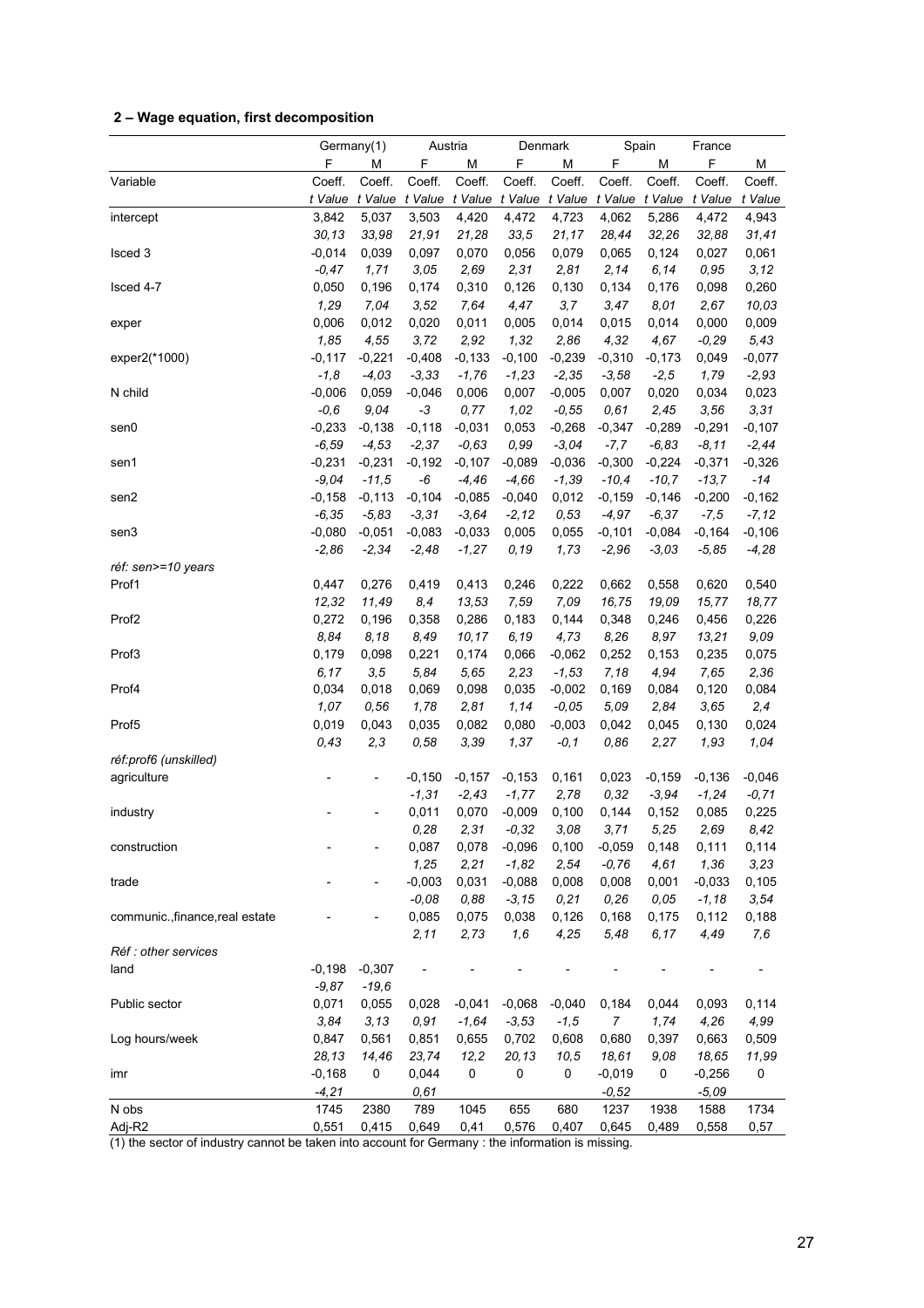(contd)

| F<br>F<br>М<br>F<br>F<br>М<br>М<br>F.<br>М<br>М<br>Coeff.<br>Coeff.<br>Coeff.<br>Coeff.<br>Coeff.<br>Coeff.<br>Coeff.<br>Coeff.<br>Coeff.<br>Coeff.<br>Variable<br>t Value<br>t Value<br>t Value<br>t Value t Value<br>t Value t Value t Value<br>t Value<br>t Value<br>4,260<br>4,312<br>4,360<br>3,759<br>4,694<br>4,510<br>3,796<br>4,612<br>3,557<br>4,084<br>intercept<br>17,39<br>25,81<br>20,4<br>30,02<br>21,91<br>23,23<br>22,98<br>43,38<br>36,46<br>24,83<br>0,111<br>0,136<br>0,096<br>0,051<br>0,002<br>0,074<br>0,154<br>0,142<br>0,034<br>0,052<br>Isced 3<br>2,7<br>5,42<br>1,68<br>0,08<br>5,21<br>5,05<br>1,33<br>2,12<br>2,56<br>5,01<br>0,358<br>0,312<br>0,325<br>0,227<br>0,141<br>0,289<br>0,536<br>0,538<br>0,138<br>0,170<br>Isced 4-7<br>6,07<br>9,01<br>4,22<br>5,69<br>5,69<br>5,45<br>11,46<br>13,6<br>11,95<br>4,2<br>0,009<br>0,012<br>0,025<br>0,005<br>0,026<br>0,017<br>0,020<br>0,028<br>0,013<br>0,018<br>exper<br>3,07<br>2,58<br>5,48<br>1,01<br>4,31<br>$\overline{7}$<br>5,97<br>7,42<br>4,18<br>5,82<br>$-0,273$<br>$-0,512$<br>$-0,207$<br>$-0,338$<br>$-0,150$<br>$-0,435$<br>$-0,143$<br>$-0,386$<br>$-0,264$<br>$-0,287$<br>exper2(*1000)<br>$-1,63$<br>$-3, 15$<br>$-3, 12$<br>$-1,9$<br>$-4,56$<br>$-4,73$<br>$-6,05$<br>$-4,26$<br>$-4,3$<br>$-1,17$<br>N child<br>0,043<br>0,047<br>$-0,012$<br>0,031<br>0,013<br>0,038<br>$-0,005$<br>$-0,001$<br>$-0,022$<br>0,023<br>3,4<br>4,28<br>$-0,99$<br>3,17<br>1,41<br>5,62<br>$-0,57$<br>$-0,09$<br>$-1,84$<br>2,8<br>$-0,245$<br>$-0,143$<br>$-0,334$<br>$-0,125$<br>$-0,061$<br>$-0,052$<br>$-0,141$<br>$-0,092$<br>$-0,040$<br>0,050<br>sen0<br>$-1,87$<br>$-3,76$<br>$-2,25$<br>$-5,8$<br>$-1,46$<br>$-2, 34$<br>$-2$<br>$-3,76$<br>$-1,07$<br>1,53<br>$-0,303$<br>$-0,117$<br>$-0,253$<br>$-0,157$<br>$-0,138$<br>$-0,122$<br>$-0,184$<br>$-0,095$<br>$-0,011$<br>0,052<br>sen1<br>$-6,86$<br>$-5,22$<br>$-9,32$<br>$-3,8$<br>$-5,48$<br>$-6,48$<br>$-7,27$<br>$-3,84$<br>$-0,3$<br>1,58<br>$-0,100$<br>$-0,107$<br>$-0,149$<br>$-0,134$<br>$-0,059$<br>$-0,089$<br>$-0,143$<br>$-0,050$<br>$-0,009$<br>0,061<br>sen2<br>$-2$<br>$-2,75$<br>$-3,78$<br>$-4,26$<br>$-3,45$<br>$-2,75$<br>$-5, 13$<br>$-5,85$<br>$-0,25$<br>1,87<br>$-0,062$<br>$-0,073$<br>$-0,120$<br>$-0,022$<br>$-0,017$<br>$-0,057$<br>$-0,042$<br>0,006<br>0,071<br>$-0,093$<br>sen3<br>$-1,5$<br>$-2,02$<br>$-2, 19$<br>$-2,69$<br>$-0,95$<br>$-0,83$<br>$-2,23$<br>$-1,52$<br>0, 13<br>1,73<br>réf: sen>=10 years<br>Prof1<br>0,405<br>0,216<br>0,329<br>0,365<br>0,374<br>0,332<br>0,559<br>0,479<br>0,557<br>0,472<br>7,64<br>5,73<br>11,93<br>12,1<br>10,39<br>15,54<br>18,22<br>6,7<br>8,5<br>14,43<br>Prof <sub>2</sub><br>0,160<br>0,202<br>0,159<br>0,253<br>0,262<br>0,153<br>0,476<br>0,360<br>0,460<br>0,370<br>3,06<br>4,75<br>3,19<br>5,28<br>8,73<br>7,03<br>13,64<br>9,38<br>12,37<br>10,72<br>0,182<br>0,013<br>0,053<br>0,098<br>0,170<br>0,093<br>0,279<br>0,217<br>0,263<br>0,074<br>Prof3<br>4,03<br>0,37<br>1,18<br>1,86<br>6,56<br>4,79<br>9,75<br>6,37<br>7,67<br>2,14<br>0,123<br>0,052<br>$-0,001$<br>0,182<br>0,044<br>0,068<br>0,064<br>0,146<br>0,113<br>0,075<br>Prof4<br>2,57<br>1,42<br>$-0,01$<br>3,42<br>1,42<br>2,81<br>2,42<br>4,51<br>3,09<br>1,86<br>Prof <sub>5</sub><br>$-0,007$<br>$-0,075$<br>0,092<br>0,124<br>0,039<br>$-0,009$<br>$-0,111$<br>0,045<br>0,203<br>0,182<br>1,27<br>2,07<br>$-0, 12$<br>$-2,47$<br>0,99<br>3,27<br>$-0,52$<br>$-3,4$<br>3,03<br>6,4<br>réf:prof6 (unskilled)<br>$-0,318$<br>0,446<br>$-0,430$<br>$-0,177$<br>$-0,130$<br>$-0,048$<br>$-0,150$<br>$-0,065$<br>$-0,147$<br>agriculture<br>0,019<br>0, 15<br>$-3,82$<br>1,67<br>$-6,05$<br>$-3,41$<br>$-3,94$<br>$-0,92$<br>$-2,98$<br>$-0,45$<br>$-1,75$<br>0,153<br>0,077<br>0,083<br>0,099<br>0,055<br>0,052<br>0,056<br>0,091<br>0,058<br>0,094<br>industry<br>3,19<br>2,27<br>1,87<br>2,15<br>2,14<br>2,62<br>1,87<br>2,39<br>1,64<br>2,63<br>0,035<br>0,087<br>construction<br>0,046<br>0,097<br>0,170<br>0,033<br>0,019<br>0,113<br>0,040<br>0,081<br>1,06<br>0,39<br>0,3<br>0,72<br>3,2<br>0,72<br>1,03<br>0,9<br>2,01<br>1,44<br>0,111<br>$-0,022$<br>$-0,001$<br>$-0,109$<br>0,055<br>$-0,023$<br>0,063<br>0,011<br>$-0,140$<br>$-0,086$<br>trade<br>2,75<br>$-0,59$<br>$-0,04$<br>$-2,02$<br>1,99<br>$-0.94$<br>2,35<br>0,27<br>$-4,82$<br>$-2,27$<br>communic., finance, real estate<br>0,146<br>0,158<br>0,074<br>0,084<br>0,088<br>0,101<br>0,135<br>0,241<br>0,051<br>0,134<br>3,84<br>4,95<br>2,08<br>2,07<br>3,66<br>5,26<br>4,39<br>6,58<br>1,83<br>4,05<br>Réf : other services<br>land<br>Public sector<br>0,213<br>0,106<br>0,233<br>0,211<br>0,083<br>0,066<br>0,165<br>0,142<br>0,032<br>0,132<br>6,82<br>3,87<br>1,88<br>3,92<br>2,05<br>7,27<br>4,37<br>7,46<br>9,21<br>3, 4<br>0,547<br>0,538<br>Log hours/week<br>0,512<br>0,858<br>0,664<br>0,606<br>0,599<br>0,405<br>0,843<br>0,708<br>10,5<br>11,24<br>23,23<br>19,68<br>18,5<br>15,04<br>6,71<br>31,36<br>10,74<br>17,11<br>0,035<br>0<br>0,079<br>0<br>$-0,090$<br>0<br>0,015<br>0<br>0,010<br>0<br>imr<br>0,78<br>1,01<br>$-3,55$<br>0,32<br>0, 18<br>N obs<br>717<br>1055<br>571<br>655<br>1416<br>2052<br>1464<br>1732<br>1537<br>1553 |        | Greece |      | Ireland |       | Italy |      |       | Portugal |       | U-Kingdom |
|-------------------------------------------------------------------------------------------------------------------------------------------------------------------------------------------------------------------------------------------------------------------------------------------------------------------------------------------------------------------------------------------------------------------------------------------------------------------------------------------------------------------------------------------------------------------------------------------------------------------------------------------------------------------------------------------------------------------------------------------------------------------------------------------------------------------------------------------------------------------------------------------------------------------------------------------------------------------------------------------------------------------------------------------------------------------------------------------------------------------------------------------------------------------------------------------------------------------------------------------------------------------------------------------------------------------------------------------------------------------------------------------------------------------------------------------------------------------------------------------------------------------------------------------------------------------------------------------------------------------------------------------------------------------------------------------------------------------------------------------------------------------------------------------------------------------------------------------------------------------------------------------------------------------------------------------------------------------------------------------------------------------------------------------------------------------------------------------------------------------------------------------------------------------------------------------------------------------------------------------------------------------------------------------------------------------------------------------------------------------------------------------------------------------------------------------------------------------------------------------------------------------------------------------------------------------------------------------------------------------------------------------------------------------------------------------------------------------------------------------------------------------------------------------------------------------------------------------------------------------------------------------------------------------------------------------------------------------------------------------------------------------------------------------------------------------------------------------------------------------------------------------------------------------------------------------------------------------------------------------------------------------------------------------------------------------------------------------------------------------------------------------------------------------------------------------------------------------------------------------------------------------------------------------------------------------------------------------------------------------------------------------------------------------------------------------------------------------------------------------------------------------------------------------------------------------------------------------------------------------------------------------------------------------------------------------------------------------------------------------------------------------------------------------------------------------------------------------------------------------------------------------------------------------------------------------------------------------------------------------------------------------------------------------------------------------------------------------------------------------------------------------------------------------------------------------------------------------------------------------------------------------------------------------------------------------------------------------------------------------------------------------------------------------------------------------------------------------------------------------------------------------------------------------------------------------------------------------------------------------------------------------------------------------------------------------------------------------------------------------------------------------------------------------------------------------------------------------------------------------------------------------------------------------------------------------------------------------------|--------|--------|------|---------|-------|-------|------|-------|----------|-------|-----------|
|                                                                                                                                                                                                                                                                                                                                                                                                                                                                                                                                                                                                                                                                                                                                                                                                                                                                                                                                                                                                                                                                                                                                                                                                                                                                                                                                                                                                                                                                                                                                                                                                                                                                                                                                                                                                                                                                                                                                                                                                                                                                                                                                                                                                                                                                                                                                                                                                                                                                                                                                                                                                                                                                                                                                                                                                                                                                                                                                                                                                                                                                                                                                                                                                                                                                                                                                                                                                                                                                                                                                                                                                                                                                                                                                                                                                                                                                                                                                                                                                                                                                                                                                                                                                                                                                                                                                                                                                                                                                                                                                                                                                                                                                                                                                                                                                                                                                                                                                                                                                                                                                                                                                                                                                                         |        |        |      |         |       |       |      |       |          |       |           |
|                                                                                                                                                                                                                                                                                                                                                                                                                                                                                                                                                                                                                                                                                                                                                                                                                                                                                                                                                                                                                                                                                                                                                                                                                                                                                                                                                                                                                                                                                                                                                                                                                                                                                                                                                                                                                                                                                                                                                                                                                                                                                                                                                                                                                                                                                                                                                                                                                                                                                                                                                                                                                                                                                                                                                                                                                                                                                                                                                                                                                                                                                                                                                                                                                                                                                                                                                                                                                                                                                                                                                                                                                                                                                                                                                                                                                                                                                                                                                                                                                                                                                                                                                                                                                                                                                                                                                                                                                                                                                                                                                                                                                                                                                                                                                                                                                                                                                                                                                                                                                                                                                                                                                                                                                         |        |        |      |         |       |       |      |       |          |       |           |
|                                                                                                                                                                                                                                                                                                                                                                                                                                                                                                                                                                                                                                                                                                                                                                                                                                                                                                                                                                                                                                                                                                                                                                                                                                                                                                                                                                                                                                                                                                                                                                                                                                                                                                                                                                                                                                                                                                                                                                                                                                                                                                                                                                                                                                                                                                                                                                                                                                                                                                                                                                                                                                                                                                                                                                                                                                                                                                                                                                                                                                                                                                                                                                                                                                                                                                                                                                                                                                                                                                                                                                                                                                                                                                                                                                                                                                                                                                                                                                                                                                                                                                                                                                                                                                                                                                                                                                                                                                                                                                                                                                                                                                                                                                                                                                                                                                                                                                                                                                                                                                                                                                                                                                                                                         |        |        |      |         |       |       |      |       |          |       |           |
|                                                                                                                                                                                                                                                                                                                                                                                                                                                                                                                                                                                                                                                                                                                                                                                                                                                                                                                                                                                                                                                                                                                                                                                                                                                                                                                                                                                                                                                                                                                                                                                                                                                                                                                                                                                                                                                                                                                                                                                                                                                                                                                                                                                                                                                                                                                                                                                                                                                                                                                                                                                                                                                                                                                                                                                                                                                                                                                                                                                                                                                                                                                                                                                                                                                                                                                                                                                                                                                                                                                                                                                                                                                                                                                                                                                                                                                                                                                                                                                                                                                                                                                                                                                                                                                                                                                                                                                                                                                                                                                                                                                                                                                                                                                                                                                                                                                                                                                                                                                                                                                                                                                                                                                                                         |        |        |      |         |       |       |      |       |          |       |           |
|                                                                                                                                                                                                                                                                                                                                                                                                                                                                                                                                                                                                                                                                                                                                                                                                                                                                                                                                                                                                                                                                                                                                                                                                                                                                                                                                                                                                                                                                                                                                                                                                                                                                                                                                                                                                                                                                                                                                                                                                                                                                                                                                                                                                                                                                                                                                                                                                                                                                                                                                                                                                                                                                                                                                                                                                                                                                                                                                                                                                                                                                                                                                                                                                                                                                                                                                                                                                                                                                                                                                                                                                                                                                                                                                                                                                                                                                                                                                                                                                                                                                                                                                                                                                                                                                                                                                                                                                                                                                                                                                                                                                                                                                                                                                                                                                                                                                                                                                                                                                                                                                                                                                                                                                                         |        |        |      |         |       |       |      |       |          |       |           |
|                                                                                                                                                                                                                                                                                                                                                                                                                                                                                                                                                                                                                                                                                                                                                                                                                                                                                                                                                                                                                                                                                                                                                                                                                                                                                                                                                                                                                                                                                                                                                                                                                                                                                                                                                                                                                                                                                                                                                                                                                                                                                                                                                                                                                                                                                                                                                                                                                                                                                                                                                                                                                                                                                                                                                                                                                                                                                                                                                                                                                                                                                                                                                                                                                                                                                                                                                                                                                                                                                                                                                                                                                                                                                                                                                                                                                                                                                                                                                                                                                                                                                                                                                                                                                                                                                                                                                                                                                                                                                                                                                                                                                                                                                                                                                                                                                                                                                                                                                                                                                                                                                                                                                                                                                         |        |        |      |         |       |       |      |       |          |       |           |
|                                                                                                                                                                                                                                                                                                                                                                                                                                                                                                                                                                                                                                                                                                                                                                                                                                                                                                                                                                                                                                                                                                                                                                                                                                                                                                                                                                                                                                                                                                                                                                                                                                                                                                                                                                                                                                                                                                                                                                                                                                                                                                                                                                                                                                                                                                                                                                                                                                                                                                                                                                                                                                                                                                                                                                                                                                                                                                                                                                                                                                                                                                                                                                                                                                                                                                                                                                                                                                                                                                                                                                                                                                                                                                                                                                                                                                                                                                                                                                                                                                                                                                                                                                                                                                                                                                                                                                                                                                                                                                                                                                                                                                                                                                                                                                                                                                                                                                                                                                                                                                                                                                                                                                                                                         |        |        |      |         |       |       |      |       |          |       |           |
|                                                                                                                                                                                                                                                                                                                                                                                                                                                                                                                                                                                                                                                                                                                                                                                                                                                                                                                                                                                                                                                                                                                                                                                                                                                                                                                                                                                                                                                                                                                                                                                                                                                                                                                                                                                                                                                                                                                                                                                                                                                                                                                                                                                                                                                                                                                                                                                                                                                                                                                                                                                                                                                                                                                                                                                                                                                                                                                                                                                                                                                                                                                                                                                                                                                                                                                                                                                                                                                                                                                                                                                                                                                                                                                                                                                                                                                                                                                                                                                                                                                                                                                                                                                                                                                                                                                                                                                                                                                                                                                                                                                                                                                                                                                                                                                                                                                                                                                                                                                                                                                                                                                                                                                                                         |        |        |      |         |       |       |      |       |          |       |           |
|                                                                                                                                                                                                                                                                                                                                                                                                                                                                                                                                                                                                                                                                                                                                                                                                                                                                                                                                                                                                                                                                                                                                                                                                                                                                                                                                                                                                                                                                                                                                                                                                                                                                                                                                                                                                                                                                                                                                                                                                                                                                                                                                                                                                                                                                                                                                                                                                                                                                                                                                                                                                                                                                                                                                                                                                                                                                                                                                                                                                                                                                                                                                                                                                                                                                                                                                                                                                                                                                                                                                                                                                                                                                                                                                                                                                                                                                                                                                                                                                                                                                                                                                                                                                                                                                                                                                                                                                                                                                                                                                                                                                                                                                                                                                                                                                                                                                                                                                                                                                                                                                                                                                                                                                                         |        |        |      |         |       |       |      |       |          |       |           |
|                                                                                                                                                                                                                                                                                                                                                                                                                                                                                                                                                                                                                                                                                                                                                                                                                                                                                                                                                                                                                                                                                                                                                                                                                                                                                                                                                                                                                                                                                                                                                                                                                                                                                                                                                                                                                                                                                                                                                                                                                                                                                                                                                                                                                                                                                                                                                                                                                                                                                                                                                                                                                                                                                                                                                                                                                                                                                                                                                                                                                                                                                                                                                                                                                                                                                                                                                                                                                                                                                                                                                                                                                                                                                                                                                                                                                                                                                                                                                                                                                                                                                                                                                                                                                                                                                                                                                                                                                                                                                                                                                                                                                                                                                                                                                                                                                                                                                                                                                                                                                                                                                                                                                                                                                         |        |        |      |         |       |       |      |       |          |       |           |
|                                                                                                                                                                                                                                                                                                                                                                                                                                                                                                                                                                                                                                                                                                                                                                                                                                                                                                                                                                                                                                                                                                                                                                                                                                                                                                                                                                                                                                                                                                                                                                                                                                                                                                                                                                                                                                                                                                                                                                                                                                                                                                                                                                                                                                                                                                                                                                                                                                                                                                                                                                                                                                                                                                                                                                                                                                                                                                                                                                                                                                                                                                                                                                                                                                                                                                                                                                                                                                                                                                                                                                                                                                                                                                                                                                                                                                                                                                                                                                                                                                                                                                                                                                                                                                                                                                                                                                                                                                                                                                                                                                                                                                                                                                                                                                                                                                                                                                                                                                                                                                                                                                                                                                                                                         |        |        |      |         |       |       |      |       |          |       |           |
|                                                                                                                                                                                                                                                                                                                                                                                                                                                                                                                                                                                                                                                                                                                                                                                                                                                                                                                                                                                                                                                                                                                                                                                                                                                                                                                                                                                                                                                                                                                                                                                                                                                                                                                                                                                                                                                                                                                                                                                                                                                                                                                                                                                                                                                                                                                                                                                                                                                                                                                                                                                                                                                                                                                                                                                                                                                                                                                                                                                                                                                                                                                                                                                                                                                                                                                                                                                                                                                                                                                                                                                                                                                                                                                                                                                                                                                                                                                                                                                                                                                                                                                                                                                                                                                                                                                                                                                                                                                                                                                                                                                                                                                                                                                                                                                                                                                                                                                                                                                                                                                                                                                                                                                                                         |        |        |      |         |       |       |      |       |          |       |           |
|                                                                                                                                                                                                                                                                                                                                                                                                                                                                                                                                                                                                                                                                                                                                                                                                                                                                                                                                                                                                                                                                                                                                                                                                                                                                                                                                                                                                                                                                                                                                                                                                                                                                                                                                                                                                                                                                                                                                                                                                                                                                                                                                                                                                                                                                                                                                                                                                                                                                                                                                                                                                                                                                                                                                                                                                                                                                                                                                                                                                                                                                                                                                                                                                                                                                                                                                                                                                                                                                                                                                                                                                                                                                                                                                                                                                                                                                                                                                                                                                                                                                                                                                                                                                                                                                                                                                                                                                                                                                                                                                                                                                                                                                                                                                                                                                                                                                                                                                                                                                                                                                                                                                                                                                                         |        |        |      |         |       |       |      |       |          |       |           |
|                                                                                                                                                                                                                                                                                                                                                                                                                                                                                                                                                                                                                                                                                                                                                                                                                                                                                                                                                                                                                                                                                                                                                                                                                                                                                                                                                                                                                                                                                                                                                                                                                                                                                                                                                                                                                                                                                                                                                                                                                                                                                                                                                                                                                                                                                                                                                                                                                                                                                                                                                                                                                                                                                                                                                                                                                                                                                                                                                                                                                                                                                                                                                                                                                                                                                                                                                                                                                                                                                                                                                                                                                                                                                                                                                                                                                                                                                                                                                                                                                                                                                                                                                                                                                                                                                                                                                                                                                                                                                                                                                                                                                                                                                                                                                                                                                                                                                                                                                                                                                                                                                                                                                                                                                         |        |        |      |         |       |       |      |       |          |       |           |
|                                                                                                                                                                                                                                                                                                                                                                                                                                                                                                                                                                                                                                                                                                                                                                                                                                                                                                                                                                                                                                                                                                                                                                                                                                                                                                                                                                                                                                                                                                                                                                                                                                                                                                                                                                                                                                                                                                                                                                                                                                                                                                                                                                                                                                                                                                                                                                                                                                                                                                                                                                                                                                                                                                                                                                                                                                                                                                                                                                                                                                                                                                                                                                                                                                                                                                                                                                                                                                                                                                                                                                                                                                                                                                                                                                                                                                                                                                                                                                                                                                                                                                                                                                                                                                                                                                                                                                                                                                                                                                                                                                                                                                                                                                                                                                                                                                                                                                                                                                                                                                                                                                                                                                                                                         |        |        |      |         |       |       |      |       |          |       |           |
|                                                                                                                                                                                                                                                                                                                                                                                                                                                                                                                                                                                                                                                                                                                                                                                                                                                                                                                                                                                                                                                                                                                                                                                                                                                                                                                                                                                                                                                                                                                                                                                                                                                                                                                                                                                                                                                                                                                                                                                                                                                                                                                                                                                                                                                                                                                                                                                                                                                                                                                                                                                                                                                                                                                                                                                                                                                                                                                                                                                                                                                                                                                                                                                                                                                                                                                                                                                                                                                                                                                                                                                                                                                                                                                                                                                                                                                                                                                                                                                                                                                                                                                                                                                                                                                                                                                                                                                                                                                                                                                                                                                                                                                                                                                                                                                                                                                                                                                                                                                                                                                                                                                                                                                                                         |        |        |      |         |       |       |      |       |          |       |           |
|                                                                                                                                                                                                                                                                                                                                                                                                                                                                                                                                                                                                                                                                                                                                                                                                                                                                                                                                                                                                                                                                                                                                                                                                                                                                                                                                                                                                                                                                                                                                                                                                                                                                                                                                                                                                                                                                                                                                                                                                                                                                                                                                                                                                                                                                                                                                                                                                                                                                                                                                                                                                                                                                                                                                                                                                                                                                                                                                                                                                                                                                                                                                                                                                                                                                                                                                                                                                                                                                                                                                                                                                                                                                                                                                                                                                                                                                                                                                                                                                                                                                                                                                                                                                                                                                                                                                                                                                                                                                                                                                                                                                                                                                                                                                                                                                                                                                                                                                                                                                                                                                                                                                                                                                                         |        |        |      |         |       |       |      |       |          |       |           |
|                                                                                                                                                                                                                                                                                                                                                                                                                                                                                                                                                                                                                                                                                                                                                                                                                                                                                                                                                                                                                                                                                                                                                                                                                                                                                                                                                                                                                                                                                                                                                                                                                                                                                                                                                                                                                                                                                                                                                                                                                                                                                                                                                                                                                                                                                                                                                                                                                                                                                                                                                                                                                                                                                                                                                                                                                                                                                                                                                                                                                                                                                                                                                                                                                                                                                                                                                                                                                                                                                                                                                                                                                                                                                                                                                                                                                                                                                                                                                                                                                                                                                                                                                                                                                                                                                                                                                                                                                                                                                                                                                                                                                                                                                                                                                                                                                                                                                                                                                                                                                                                                                                                                                                                                                         |        |        |      |         |       |       |      |       |          |       |           |
|                                                                                                                                                                                                                                                                                                                                                                                                                                                                                                                                                                                                                                                                                                                                                                                                                                                                                                                                                                                                                                                                                                                                                                                                                                                                                                                                                                                                                                                                                                                                                                                                                                                                                                                                                                                                                                                                                                                                                                                                                                                                                                                                                                                                                                                                                                                                                                                                                                                                                                                                                                                                                                                                                                                                                                                                                                                                                                                                                                                                                                                                                                                                                                                                                                                                                                                                                                                                                                                                                                                                                                                                                                                                                                                                                                                                                                                                                                                                                                                                                                                                                                                                                                                                                                                                                                                                                                                                                                                                                                                                                                                                                                                                                                                                                                                                                                                                                                                                                                                                                                                                                                                                                                                                                         |        |        |      |         |       |       |      |       |          |       |           |
|                                                                                                                                                                                                                                                                                                                                                                                                                                                                                                                                                                                                                                                                                                                                                                                                                                                                                                                                                                                                                                                                                                                                                                                                                                                                                                                                                                                                                                                                                                                                                                                                                                                                                                                                                                                                                                                                                                                                                                                                                                                                                                                                                                                                                                                                                                                                                                                                                                                                                                                                                                                                                                                                                                                                                                                                                                                                                                                                                                                                                                                                                                                                                                                                                                                                                                                                                                                                                                                                                                                                                                                                                                                                                                                                                                                                                                                                                                                                                                                                                                                                                                                                                                                                                                                                                                                                                                                                                                                                                                                                                                                                                                                                                                                                                                                                                                                                                                                                                                                                                                                                                                                                                                                                                         |        |        |      |         |       |       |      |       |          |       |           |
|                                                                                                                                                                                                                                                                                                                                                                                                                                                                                                                                                                                                                                                                                                                                                                                                                                                                                                                                                                                                                                                                                                                                                                                                                                                                                                                                                                                                                                                                                                                                                                                                                                                                                                                                                                                                                                                                                                                                                                                                                                                                                                                                                                                                                                                                                                                                                                                                                                                                                                                                                                                                                                                                                                                                                                                                                                                                                                                                                                                                                                                                                                                                                                                                                                                                                                                                                                                                                                                                                                                                                                                                                                                                                                                                                                                                                                                                                                                                                                                                                                                                                                                                                                                                                                                                                                                                                                                                                                                                                                                                                                                                                                                                                                                                                                                                                                                                                                                                                                                                                                                                                                                                                                                                                         |        |        |      |         |       |       |      |       |          |       |           |
|                                                                                                                                                                                                                                                                                                                                                                                                                                                                                                                                                                                                                                                                                                                                                                                                                                                                                                                                                                                                                                                                                                                                                                                                                                                                                                                                                                                                                                                                                                                                                                                                                                                                                                                                                                                                                                                                                                                                                                                                                                                                                                                                                                                                                                                                                                                                                                                                                                                                                                                                                                                                                                                                                                                                                                                                                                                                                                                                                                                                                                                                                                                                                                                                                                                                                                                                                                                                                                                                                                                                                                                                                                                                                                                                                                                                                                                                                                                                                                                                                                                                                                                                                                                                                                                                                                                                                                                                                                                                                                                                                                                                                                                                                                                                                                                                                                                                                                                                                                                                                                                                                                                                                                                                                         |        |        |      |         |       |       |      |       |          |       |           |
|                                                                                                                                                                                                                                                                                                                                                                                                                                                                                                                                                                                                                                                                                                                                                                                                                                                                                                                                                                                                                                                                                                                                                                                                                                                                                                                                                                                                                                                                                                                                                                                                                                                                                                                                                                                                                                                                                                                                                                                                                                                                                                                                                                                                                                                                                                                                                                                                                                                                                                                                                                                                                                                                                                                                                                                                                                                                                                                                                                                                                                                                                                                                                                                                                                                                                                                                                                                                                                                                                                                                                                                                                                                                                                                                                                                                                                                                                                                                                                                                                                                                                                                                                                                                                                                                                                                                                                                                                                                                                                                                                                                                                                                                                                                                                                                                                                                                                                                                                                                                                                                                                                                                                                                                                         |        |        |      |         |       |       |      |       |          |       |           |
|                                                                                                                                                                                                                                                                                                                                                                                                                                                                                                                                                                                                                                                                                                                                                                                                                                                                                                                                                                                                                                                                                                                                                                                                                                                                                                                                                                                                                                                                                                                                                                                                                                                                                                                                                                                                                                                                                                                                                                                                                                                                                                                                                                                                                                                                                                                                                                                                                                                                                                                                                                                                                                                                                                                                                                                                                                                                                                                                                                                                                                                                                                                                                                                                                                                                                                                                                                                                                                                                                                                                                                                                                                                                                                                                                                                                                                                                                                                                                                                                                                                                                                                                                                                                                                                                                                                                                                                                                                                                                                                                                                                                                                                                                                                                                                                                                                                                                                                                                                                                                                                                                                                                                                                                                         |        |        |      |         |       |       |      |       |          |       |           |
|                                                                                                                                                                                                                                                                                                                                                                                                                                                                                                                                                                                                                                                                                                                                                                                                                                                                                                                                                                                                                                                                                                                                                                                                                                                                                                                                                                                                                                                                                                                                                                                                                                                                                                                                                                                                                                                                                                                                                                                                                                                                                                                                                                                                                                                                                                                                                                                                                                                                                                                                                                                                                                                                                                                                                                                                                                                                                                                                                                                                                                                                                                                                                                                                                                                                                                                                                                                                                                                                                                                                                                                                                                                                                                                                                                                                                                                                                                                                                                                                                                                                                                                                                                                                                                                                                                                                                                                                                                                                                                                                                                                                                                                                                                                                                                                                                                                                                                                                                                                                                                                                                                                                                                                                                         |        |        |      |         |       |       |      |       |          |       |           |
|                                                                                                                                                                                                                                                                                                                                                                                                                                                                                                                                                                                                                                                                                                                                                                                                                                                                                                                                                                                                                                                                                                                                                                                                                                                                                                                                                                                                                                                                                                                                                                                                                                                                                                                                                                                                                                                                                                                                                                                                                                                                                                                                                                                                                                                                                                                                                                                                                                                                                                                                                                                                                                                                                                                                                                                                                                                                                                                                                                                                                                                                                                                                                                                                                                                                                                                                                                                                                                                                                                                                                                                                                                                                                                                                                                                                                                                                                                                                                                                                                                                                                                                                                                                                                                                                                                                                                                                                                                                                                                                                                                                                                                                                                                                                                                                                                                                                                                                                                                                                                                                                                                                                                                                                                         |        |        |      |         |       |       |      |       |          |       |           |
|                                                                                                                                                                                                                                                                                                                                                                                                                                                                                                                                                                                                                                                                                                                                                                                                                                                                                                                                                                                                                                                                                                                                                                                                                                                                                                                                                                                                                                                                                                                                                                                                                                                                                                                                                                                                                                                                                                                                                                                                                                                                                                                                                                                                                                                                                                                                                                                                                                                                                                                                                                                                                                                                                                                                                                                                                                                                                                                                                                                                                                                                                                                                                                                                                                                                                                                                                                                                                                                                                                                                                                                                                                                                                                                                                                                                                                                                                                                                                                                                                                                                                                                                                                                                                                                                                                                                                                                                                                                                                                                                                                                                                                                                                                                                                                                                                                                                                                                                                                                                                                                                                                                                                                                                                         |        |        |      |         |       |       |      |       |          |       |           |
|                                                                                                                                                                                                                                                                                                                                                                                                                                                                                                                                                                                                                                                                                                                                                                                                                                                                                                                                                                                                                                                                                                                                                                                                                                                                                                                                                                                                                                                                                                                                                                                                                                                                                                                                                                                                                                                                                                                                                                                                                                                                                                                                                                                                                                                                                                                                                                                                                                                                                                                                                                                                                                                                                                                                                                                                                                                                                                                                                                                                                                                                                                                                                                                                                                                                                                                                                                                                                                                                                                                                                                                                                                                                                                                                                                                                                                                                                                                                                                                                                                                                                                                                                                                                                                                                                                                                                                                                                                                                                                                                                                                                                                                                                                                                                                                                                                                                                                                                                                                                                                                                                                                                                                                                                         |        |        |      |         |       |       |      |       |          |       |           |
|                                                                                                                                                                                                                                                                                                                                                                                                                                                                                                                                                                                                                                                                                                                                                                                                                                                                                                                                                                                                                                                                                                                                                                                                                                                                                                                                                                                                                                                                                                                                                                                                                                                                                                                                                                                                                                                                                                                                                                                                                                                                                                                                                                                                                                                                                                                                                                                                                                                                                                                                                                                                                                                                                                                                                                                                                                                                                                                                                                                                                                                                                                                                                                                                                                                                                                                                                                                                                                                                                                                                                                                                                                                                                                                                                                                                                                                                                                                                                                                                                                                                                                                                                                                                                                                                                                                                                                                                                                                                                                                                                                                                                                                                                                                                                                                                                                                                                                                                                                                                                                                                                                                                                                                                                         |        |        |      |         |       |       |      |       |          |       |           |
|                                                                                                                                                                                                                                                                                                                                                                                                                                                                                                                                                                                                                                                                                                                                                                                                                                                                                                                                                                                                                                                                                                                                                                                                                                                                                                                                                                                                                                                                                                                                                                                                                                                                                                                                                                                                                                                                                                                                                                                                                                                                                                                                                                                                                                                                                                                                                                                                                                                                                                                                                                                                                                                                                                                                                                                                                                                                                                                                                                                                                                                                                                                                                                                                                                                                                                                                                                                                                                                                                                                                                                                                                                                                                                                                                                                                                                                                                                                                                                                                                                                                                                                                                                                                                                                                                                                                                                                                                                                                                                                                                                                                                                                                                                                                                                                                                                                                                                                                                                                                                                                                                                                                                                                                                         |        |        |      |         |       |       |      |       |          |       |           |
|                                                                                                                                                                                                                                                                                                                                                                                                                                                                                                                                                                                                                                                                                                                                                                                                                                                                                                                                                                                                                                                                                                                                                                                                                                                                                                                                                                                                                                                                                                                                                                                                                                                                                                                                                                                                                                                                                                                                                                                                                                                                                                                                                                                                                                                                                                                                                                                                                                                                                                                                                                                                                                                                                                                                                                                                                                                                                                                                                                                                                                                                                                                                                                                                                                                                                                                                                                                                                                                                                                                                                                                                                                                                                                                                                                                                                                                                                                                                                                                                                                                                                                                                                                                                                                                                                                                                                                                                                                                                                                                                                                                                                                                                                                                                                                                                                                                                                                                                                                                                                                                                                                                                                                                                                         |        |        |      |         |       |       |      |       |          |       |           |
|                                                                                                                                                                                                                                                                                                                                                                                                                                                                                                                                                                                                                                                                                                                                                                                                                                                                                                                                                                                                                                                                                                                                                                                                                                                                                                                                                                                                                                                                                                                                                                                                                                                                                                                                                                                                                                                                                                                                                                                                                                                                                                                                                                                                                                                                                                                                                                                                                                                                                                                                                                                                                                                                                                                                                                                                                                                                                                                                                                                                                                                                                                                                                                                                                                                                                                                                                                                                                                                                                                                                                                                                                                                                                                                                                                                                                                                                                                                                                                                                                                                                                                                                                                                                                                                                                                                                                                                                                                                                                                                                                                                                                                                                                                                                                                                                                                                                                                                                                                                                                                                                                                                                                                                                                         |        |        |      |         |       |       |      |       |          |       |           |
|                                                                                                                                                                                                                                                                                                                                                                                                                                                                                                                                                                                                                                                                                                                                                                                                                                                                                                                                                                                                                                                                                                                                                                                                                                                                                                                                                                                                                                                                                                                                                                                                                                                                                                                                                                                                                                                                                                                                                                                                                                                                                                                                                                                                                                                                                                                                                                                                                                                                                                                                                                                                                                                                                                                                                                                                                                                                                                                                                                                                                                                                                                                                                                                                                                                                                                                                                                                                                                                                                                                                                                                                                                                                                                                                                                                                                                                                                                                                                                                                                                                                                                                                                                                                                                                                                                                                                                                                                                                                                                                                                                                                                                                                                                                                                                                                                                                                                                                                                                                                                                                                                                                                                                                                                         |        |        |      |         |       |       |      |       |          |       |           |
|                                                                                                                                                                                                                                                                                                                                                                                                                                                                                                                                                                                                                                                                                                                                                                                                                                                                                                                                                                                                                                                                                                                                                                                                                                                                                                                                                                                                                                                                                                                                                                                                                                                                                                                                                                                                                                                                                                                                                                                                                                                                                                                                                                                                                                                                                                                                                                                                                                                                                                                                                                                                                                                                                                                                                                                                                                                                                                                                                                                                                                                                                                                                                                                                                                                                                                                                                                                                                                                                                                                                                                                                                                                                                                                                                                                                                                                                                                                                                                                                                                                                                                                                                                                                                                                                                                                                                                                                                                                                                                                                                                                                                                                                                                                                                                                                                                                                                                                                                                                                                                                                                                                                                                                                                         |        |        |      |         |       |       |      |       |          |       |           |
|                                                                                                                                                                                                                                                                                                                                                                                                                                                                                                                                                                                                                                                                                                                                                                                                                                                                                                                                                                                                                                                                                                                                                                                                                                                                                                                                                                                                                                                                                                                                                                                                                                                                                                                                                                                                                                                                                                                                                                                                                                                                                                                                                                                                                                                                                                                                                                                                                                                                                                                                                                                                                                                                                                                                                                                                                                                                                                                                                                                                                                                                                                                                                                                                                                                                                                                                                                                                                                                                                                                                                                                                                                                                                                                                                                                                                                                                                                                                                                                                                                                                                                                                                                                                                                                                                                                                                                                                                                                                                                                                                                                                                                                                                                                                                                                                                                                                                                                                                                                                                                                                                                                                                                                                                         |        |        |      |         |       |       |      |       |          |       |           |
|                                                                                                                                                                                                                                                                                                                                                                                                                                                                                                                                                                                                                                                                                                                                                                                                                                                                                                                                                                                                                                                                                                                                                                                                                                                                                                                                                                                                                                                                                                                                                                                                                                                                                                                                                                                                                                                                                                                                                                                                                                                                                                                                                                                                                                                                                                                                                                                                                                                                                                                                                                                                                                                                                                                                                                                                                                                                                                                                                                                                                                                                                                                                                                                                                                                                                                                                                                                                                                                                                                                                                                                                                                                                                                                                                                                                                                                                                                                                                                                                                                                                                                                                                                                                                                                                                                                                                                                                                                                                                                                                                                                                                                                                                                                                                                                                                                                                                                                                                                                                                                                                                                                                                                                                                         |        |        |      |         |       |       |      |       |          |       |           |
|                                                                                                                                                                                                                                                                                                                                                                                                                                                                                                                                                                                                                                                                                                                                                                                                                                                                                                                                                                                                                                                                                                                                                                                                                                                                                                                                                                                                                                                                                                                                                                                                                                                                                                                                                                                                                                                                                                                                                                                                                                                                                                                                                                                                                                                                                                                                                                                                                                                                                                                                                                                                                                                                                                                                                                                                                                                                                                                                                                                                                                                                                                                                                                                                                                                                                                                                                                                                                                                                                                                                                                                                                                                                                                                                                                                                                                                                                                                                                                                                                                                                                                                                                                                                                                                                                                                                                                                                                                                                                                                                                                                                                                                                                                                                                                                                                                                                                                                                                                                                                                                                                                                                                                                                                         |        |        |      |         |       |       |      |       |          |       |           |
|                                                                                                                                                                                                                                                                                                                                                                                                                                                                                                                                                                                                                                                                                                                                                                                                                                                                                                                                                                                                                                                                                                                                                                                                                                                                                                                                                                                                                                                                                                                                                                                                                                                                                                                                                                                                                                                                                                                                                                                                                                                                                                                                                                                                                                                                                                                                                                                                                                                                                                                                                                                                                                                                                                                                                                                                                                                                                                                                                                                                                                                                                                                                                                                                                                                                                                                                                                                                                                                                                                                                                                                                                                                                                                                                                                                                                                                                                                                                                                                                                                                                                                                                                                                                                                                                                                                                                                                                                                                                                                                                                                                                                                                                                                                                                                                                                                                                                                                                                                                                                                                                                                                                                                                                                         |        |        |      |         |       |       |      |       |          |       |           |
|                                                                                                                                                                                                                                                                                                                                                                                                                                                                                                                                                                                                                                                                                                                                                                                                                                                                                                                                                                                                                                                                                                                                                                                                                                                                                                                                                                                                                                                                                                                                                                                                                                                                                                                                                                                                                                                                                                                                                                                                                                                                                                                                                                                                                                                                                                                                                                                                                                                                                                                                                                                                                                                                                                                                                                                                                                                                                                                                                                                                                                                                                                                                                                                                                                                                                                                                                                                                                                                                                                                                                                                                                                                                                                                                                                                                                                                                                                                                                                                                                                                                                                                                                                                                                                                                                                                                                                                                                                                                                                                                                                                                                                                                                                                                                                                                                                                                                                                                                                                                                                                                                                                                                                                                                         |        |        |      |         |       |       |      |       |          |       |           |
|                                                                                                                                                                                                                                                                                                                                                                                                                                                                                                                                                                                                                                                                                                                                                                                                                                                                                                                                                                                                                                                                                                                                                                                                                                                                                                                                                                                                                                                                                                                                                                                                                                                                                                                                                                                                                                                                                                                                                                                                                                                                                                                                                                                                                                                                                                                                                                                                                                                                                                                                                                                                                                                                                                                                                                                                                                                                                                                                                                                                                                                                                                                                                                                                                                                                                                                                                                                                                                                                                                                                                                                                                                                                                                                                                                                                                                                                                                                                                                                                                                                                                                                                                                                                                                                                                                                                                                                                                                                                                                                                                                                                                                                                                                                                                                                                                                                                                                                                                                                                                                                                                                                                                                                                                         |        |        |      |         |       |       |      |       |          |       |           |
|                                                                                                                                                                                                                                                                                                                                                                                                                                                                                                                                                                                                                                                                                                                                                                                                                                                                                                                                                                                                                                                                                                                                                                                                                                                                                                                                                                                                                                                                                                                                                                                                                                                                                                                                                                                                                                                                                                                                                                                                                                                                                                                                                                                                                                                                                                                                                                                                                                                                                                                                                                                                                                                                                                                                                                                                                                                                                                                                                                                                                                                                                                                                                                                                                                                                                                                                                                                                                                                                                                                                                                                                                                                                                                                                                                                                                                                                                                                                                                                                                                                                                                                                                                                                                                                                                                                                                                                                                                                                                                                                                                                                                                                                                                                                                                                                                                                                                                                                                                                                                                                                                                                                                                                                                         |        |        |      |         |       |       |      |       |          |       |           |
|                                                                                                                                                                                                                                                                                                                                                                                                                                                                                                                                                                                                                                                                                                                                                                                                                                                                                                                                                                                                                                                                                                                                                                                                                                                                                                                                                                                                                                                                                                                                                                                                                                                                                                                                                                                                                                                                                                                                                                                                                                                                                                                                                                                                                                                                                                                                                                                                                                                                                                                                                                                                                                                                                                                                                                                                                                                                                                                                                                                                                                                                                                                                                                                                                                                                                                                                                                                                                                                                                                                                                                                                                                                                                                                                                                                                                                                                                                                                                                                                                                                                                                                                                                                                                                                                                                                                                                                                                                                                                                                                                                                                                                                                                                                                                                                                                                                                                                                                                                                                                                                                                                                                                                                                                         |        |        |      |         |       |       |      |       |          |       |           |
|                                                                                                                                                                                                                                                                                                                                                                                                                                                                                                                                                                                                                                                                                                                                                                                                                                                                                                                                                                                                                                                                                                                                                                                                                                                                                                                                                                                                                                                                                                                                                                                                                                                                                                                                                                                                                                                                                                                                                                                                                                                                                                                                                                                                                                                                                                                                                                                                                                                                                                                                                                                                                                                                                                                                                                                                                                                                                                                                                                                                                                                                                                                                                                                                                                                                                                                                                                                                                                                                                                                                                                                                                                                                                                                                                                                                                                                                                                                                                                                                                                                                                                                                                                                                                                                                                                                                                                                                                                                                                                                                                                                                                                                                                                                                                                                                                                                                                                                                                                                                                                                                                                                                                                                                                         |        |        |      |         |       |       |      |       |          |       |           |
|                                                                                                                                                                                                                                                                                                                                                                                                                                                                                                                                                                                                                                                                                                                                                                                                                                                                                                                                                                                                                                                                                                                                                                                                                                                                                                                                                                                                                                                                                                                                                                                                                                                                                                                                                                                                                                                                                                                                                                                                                                                                                                                                                                                                                                                                                                                                                                                                                                                                                                                                                                                                                                                                                                                                                                                                                                                                                                                                                                                                                                                                                                                                                                                                                                                                                                                                                                                                                                                                                                                                                                                                                                                                                                                                                                                                                                                                                                                                                                                                                                                                                                                                                                                                                                                                                                                                                                                                                                                                                                                                                                                                                                                                                                                                                                                                                                                                                                                                                                                                                                                                                                                                                                                                                         |        |        |      |         |       |       |      |       |          |       |           |
|                                                                                                                                                                                                                                                                                                                                                                                                                                                                                                                                                                                                                                                                                                                                                                                                                                                                                                                                                                                                                                                                                                                                                                                                                                                                                                                                                                                                                                                                                                                                                                                                                                                                                                                                                                                                                                                                                                                                                                                                                                                                                                                                                                                                                                                                                                                                                                                                                                                                                                                                                                                                                                                                                                                                                                                                                                                                                                                                                                                                                                                                                                                                                                                                                                                                                                                                                                                                                                                                                                                                                                                                                                                                                                                                                                                                                                                                                                                                                                                                                                                                                                                                                                                                                                                                                                                                                                                                                                                                                                                                                                                                                                                                                                                                                                                                                                                                                                                                                                                                                                                                                                                                                                                                                         |        |        |      |         |       |       |      |       |          |       |           |
|                                                                                                                                                                                                                                                                                                                                                                                                                                                                                                                                                                                                                                                                                                                                                                                                                                                                                                                                                                                                                                                                                                                                                                                                                                                                                                                                                                                                                                                                                                                                                                                                                                                                                                                                                                                                                                                                                                                                                                                                                                                                                                                                                                                                                                                                                                                                                                                                                                                                                                                                                                                                                                                                                                                                                                                                                                                                                                                                                                                                                                                                                                                                                                                                                                                                                                                                                                                                                                                                                                                                                                                                                                                                                                                                                                                                                                                                                                                                                                                                                                                                                                                                                                                                                                                                                                                                                                                                                                                                                                                                                                                                                                                                                                                                                                                                                                                                                                                                                                                                                                                                                                                                                                                                                         |        |        |      |         |       |       |      |       |          |       |           |
|                                                                                                                                                                                                                                                                                                                                                                                                                                                                                                                                                                                                                                                                                                                                                                                                                                                                                                                                                                                                                                                                                                                                                                                                                                                                                                                                                                                                                                                                                                                                                                                                                                                                                                                                                                                                                                                                                                                                                                                                                                                                                                                                                                                                                                                                                                                                                                                                                                                                                                                                                                                                                                                                                                                                                                                                                                                                                                                                                                                                                                                                                                                                                                                                                                                                                                                                                                                                                                                                                                                                                                                                                                                                                                                                                                                                                                                                                                                                                                                                                                                                                                                                                                                                                                                                                                                                                                                                                                                                                                                                                                                                                                                                                                                                                                                                                                                                                                                                                                                                                                                                                                                                                                                                                         |        |        |      |         |       |       |      |       |          |       |           |
|                                                                                                                                                                                                                                                                                                                                                                                                                                                                                                                                                                                                                                                                                                                                                                                                                                                                                                                                                                                                                                                                                                                                                                                                                                                                                                                                                                                                                                                                                                                                                                                                                                                                                                                                                                                                                                                                                                                                                                                                                                                                                                                                                                                                                                                                                                                                                                                                                                                                                                                                                                                                                                                                                                                                                                                                                                                                                                                                                                                                                                                                                                                                                                                                                                                                                                                                                                                                                                                                                                                                                                                                                                                                                                                                                                                                                                                                                                                                                                                                                                                                                                                                                                                                                                                                                                                                                                                                                                                                                                                                                                                                                                                                                                                                                                                                                                                                                                                                                                                                                                                                                                                                                                                                                         |        |        |      |         |       |       |      |       |          |       |           |
|                                                                                                                                                                                                                                                                                                                                                                                                                                                                                                                                                                                                                                                                                                                                                                                                                                                                                                                                                                                                                                                                                                                                                                                                                                                                                                                                                                                                                                                                                                                                                                                                                                                                                                                                                                                                                                                                                                                                                                                                                                                                                                                                                                                                                                                                                                                                                                                                                                                                                                                                                                                                                                                                                                                                                                                                                                                                                                                                                                                                                                                                                                                                                                                                                                                                                                                                                                                                                                                                                                                                                                                                                                                                                                                                                                                                                                                                                                                                                                                                                                                                                                                                                                                                                                                                                                                                                                                                                                                                                                                                                                                                                                                                                                                                                                                                                                                                                                                                                                                                                                                                                                                                                                                                                         |        |        |      |         |       |       |      |       |          |       |           |
|                                                                                                                                                                                                                                                                                                                                                                                                                                                                                                                                                                                                                                                                                                                                                                                                                                                                                                                                                                                                                                                                                                                                                                                                                                                                                                                                                                                                                                                                                                                                                                                                                                                                                                                                                                                                                                                                                                                                                                                                                                                                                                                                                                                                                                                                                                                                                                                                                                                                                                                                                                                                                                                                                                                                                                                                                                                                                                                                                                                                                                                                                                                                                                                                                                                                                                                                                                                                                                                                                                                                                                                                                                                                                                                                                                                                                                                                                                                                                                                                                                                                                                                                                                                                                                                                                                                                                                                                                                                                                                                                                                                                                                                                                                                                                                                                                                                                                                                                                                                                                                                                                                                                                                                                                         |        |        |      |         |       |       |      |       |          |       |           |
|                                                                                                                                                                                                                                                                                                                                                                                                                                                                                                                                                                                                                                                                                                                                                                                                                                                                                                                                                                                                                                                                                                                                                                                                                                                                                                                                                                                                                                                                                                                                                                                                                                                                                                                                                                                                                                                                                                                                                                                                                                                                                                                                                                                                                                                                                                                                                                                                                                                                                                                                                                                                                                                                                                                                                                                                                                                                                                                                                                                                                                                                                                                                                                                                                                                                                                                                                                                                                                                                                                                                                                                                                                                                                                                                                                                                                                                                                                                                                                                                                                                                                                                                                                                                                                                                                                                                                                                                                                                                                                                                                                                                                                                                                                                                                                                                                                                                                                                                                                                                                                                                                                                                                                                                                         |        |        |      |         |       |       |      |       |          |       |           |
|                                                                                                                                                                                                                                                                                                                                                                                                                                                                                                                                                                                                                                                                                                                                                                                                                                                                                                                                                                                                                                                                                                                                                                                                                                                                                                                                                                                                                                                                                                                                                                                                                                                                                                                                                                                                                                                                                                                                                                                                                                                                                                                                                                                                                                                                                                                                                                                                                                                                                                                                                                                                                                                                                                                                                                                                                                                                                                                                                                                                                                                                                                                                                                                                                                                                                                                                                                                                                                                                                                                                                                                                                                                                                                                                                                                                                                                                                                                                                                                                                                                                                                                                                                                                                                                                                                                                                                                                                                                                                                                                                                                                                                                                                                                                                                                                                                                                                                                                                                                                                                                                                                                                                                                                                         |        |        |      |         |       |       |      |       |          |       |           |
|                                                                                                                                                                                                                                                                                                                                                                                                                                                                                                                                                                                                                                                                                                                                                                                                                                                                                                                                                                                                                                                                                                                                                                                                                                                                                                                                                                                                                                                                                                                                                                                                                                                                                                                                                                                                                                                                                                                                                                                                                                                                                                                                                                                                                                                                                                                                                                                                                                                                                                                                                                                                                                                                                                                                                                                                                                                                                                                                                                                                                                                                                                                                                                                                                                                                                                                                                                                                                                                                                                                                                                                                                                                                                                                                                                                                                                                                                                                                                                                                                                                                                                                                                                                                                                                                                                                                                                                                                                                                                                                                                                                                                                                                                                                                                                                                                                                                                                                                                                                                                                                                                                                                                                                                                         |        |        |      |         |       |       |      |       |          |       |           |
|                                                                                                                                                                                                                                                                                                                                                                                                                                                                                                                                                                                                                                                                                                                                                                                                                                                                                                                                                                                                                                                                                                                                                                                                                                                                                                                                                                                                                                                                                                                                                                                                                                                                                                                                                                                                                                                                                                                                                                                                                                                                                                                                                                                                                                                                                                                                                                                                                                                                                                                                                                                                                                                                                                                                                                                                                                                                                                                                                                                                                                                                                                                                                                                                                                                                                                                                                                                                                                                                                                                                                                                                                                                                                                                                                                                                                                                                                                                                                                                                                                                                                                                                                                                                                                                                                                                                                                                                                                                                                                                                                                                                                                                                                                                                                                                                                                                                                                                                                                                                                                                                                                                                                                                                                         |        |        |      |         |       |       |      |       |          |       |           |
|                                                                                                                                                                                                                                                                                                                                                                                                                                                                                                                                                                                                                                                                                                                                                                                                                                                                                                                                                                                                                                                                                                                                                                                                                                                                                                                                                                                                                                                                                                                                                                                                                                                                                                                                                                                                                                                                                                                                                                                                                                                                                                                                                                                                                                                                                                                                                                                                                                                                                                                                                                                                                                                                                                                                                                                                                                                                                                                                                                                                                                                                                                                                                                                                                                                                                                                                                                                                                                                                                                                                                                                                                                                                                                                                                                                                                                                                                                                                                                                                                                                                                                                                                                                                                                                                                                                                                                                                                                                                                                                                                                                                                                                                                                                                                                                                                                                                                                                                                                                                                                                                                                                                                                                                                         |        |        |      |         |       |       |      |       |          |       |           |
|                                                                                                                                                                                                                                                                                                                                                                                                                                                                                                                                                                                                                                                                                                                                                                                                                                                                                                                                                                                                                                                                                                                                                                                                                                                                                                                                                                                                                                                                                                                                                                                                                                                                                                                                                                                                                                                                                                                                                                                                                                                                                                                                                                                                                                                                                                                                                                                                                                                                                                                                                                                                                                                                                                                                                                                                                                                                                                                                                                                                                                                                                                                                                                                                                                                                                                                                                                                                                                                                                                                                                                                                                                                                                                                                                                                                                                                                                                                                                                                                                                                                                                                                                                                                                                                                                                                                                                                                                                                                                                                                                                                                                                                                                                                                                                                                                                                                                                                                                                                                                                                                                                                                                                                                                         | Adj-R2 | 0,538  | 0,48 | 0,765   | 0,502 | 0,481 | 0,43 | 0,712 | 0,44     | 0,657 | 0,415     |

Source: European Community Household Panel, wave 7, 2000.

Field: Population aged between 25 and 55, salaried employees working at least 15 hours a week.

Dependant : Log monthly wage (PPP)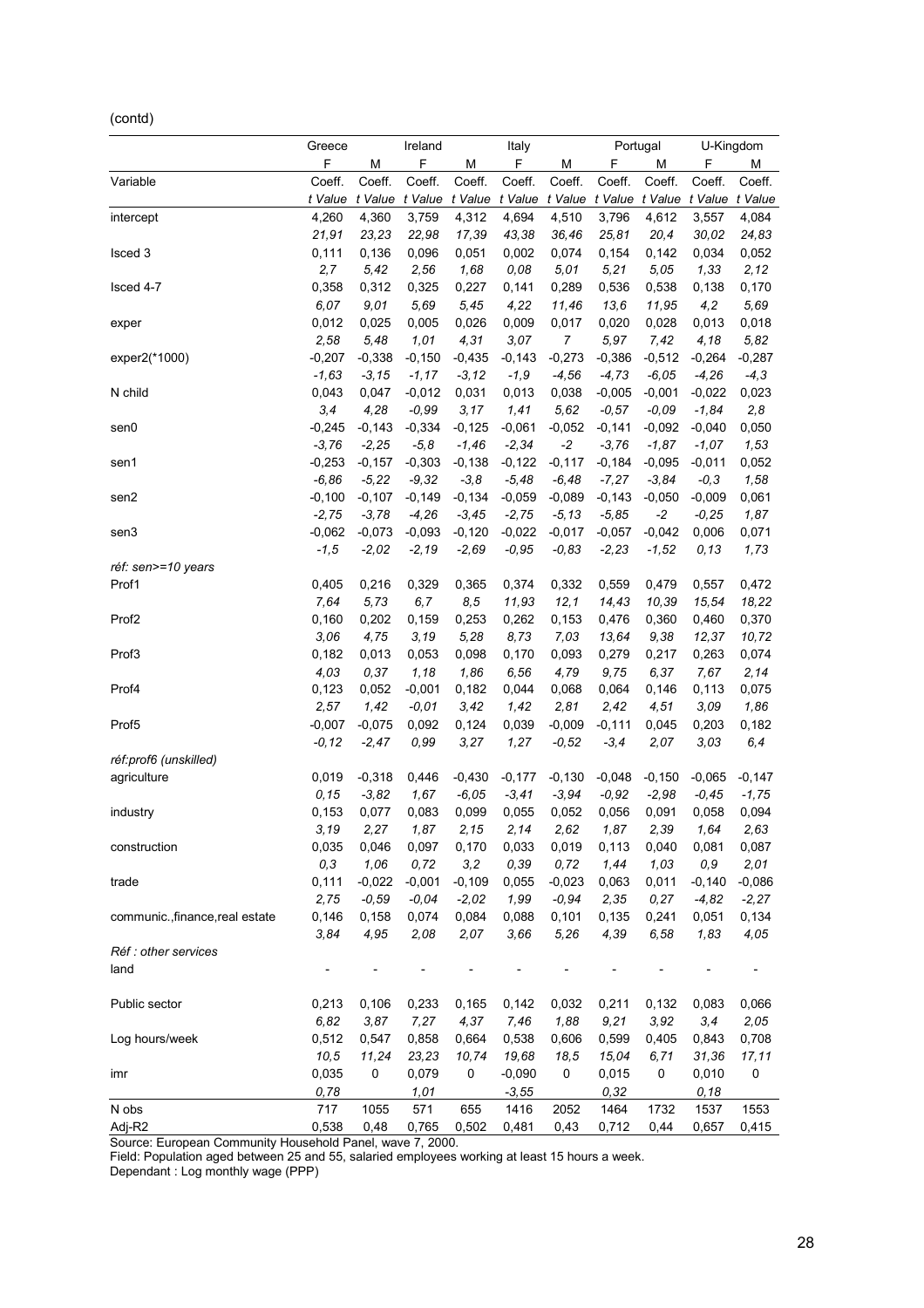## **3 – Composition of the gender wage gap - decomposition 1**

|           |              | <b>Returns</b> |            |              |          | <b>Characteristics</b> |            |          | Selection |       |
|-----------|--------------|----------------|------------|--------------|----------|------------------------|------------|----------|-----------|-------|
| Country   | <b>Total</b> | Advtage        | Desadvtage | <b>Total</b> | Human    | Hours                  | Sector/    | Public   |           | Total |
|           | dont         | men            | women      | dont         | capital  |                        | profession | sector   |           | gap   |
|           |              | value          | value      |              | value    | value                  | value      | value    | value     |       |
|           |              | sdt            | sdt        |              | sdt      | sdt                    | sdt        | sdt      | sdt       |       |
| Germany   | 0.214        | 0.047          | 0.167      | 0.211        | 0.015    | 0.180                  | 0.024      | $-0.008$ | 0.045     | 0.470 |
|           |              | 0.009          | 0.016      |              | 0.001    | 0.005                  | 0.005      | 0.002    | 0.021     |       |
| Austria   | 0.184        | 0.021          | 0.163      | 0.282        | 0.027    | 0.231                  | 0.024      | 0.001    | $-0.017$  | 0.449 |
|           |              | 0.011          | 0.032      |              | 0.004    | 0.008                  | 0.008      | 0.002    | 0.044     |       |
| Denmark   | 0.053        | 0.026          | 0.027      | 0.150        | $-0.001$ | 0.092                  | 0.041      | 0.017    | 0.000     | 0.202 |
|           |              | 0.011          | 0.009      |              | 0.002    | 0.004                  | 0.007      | 0.005    |           |       |
| Spain     | 0.178        | 0.025          | 0.153      | 0.099        | 0.029    | 0.093                  | $-0.011$   | $-0.013$ | 0.010     | 0.287 |
|           |              | 0.010          | 0.023      |              | 0.004    | 0.004                  | 0.006      | 0.002    | 0.027     |       |
| France    | 0.074        | 0.018          | 0.056      | 0.109        | $-0.004$ | 0.086                  | 0.041      | $-0.013$ | 0.083     | 0.267 |
|           |              | 0.010          | 0.020      |              | 0.002    | 0.004                  | 0.007      | 0.002    | 0.029     |       |
| Greece    | 0.207        | 0.018          | 0.189      | 0.049        | 0.010    | 0.058                  | $-0.009$   | $-0.010$ | $-0.023$  | 0.233 |
|           |              | 0.013          | 0.033      |              | 0.005    | 0.004                  | 0.006      | 0.001    | 0.036     |       |
| Ireland   | 0.229        | 0.013          | 0.216      | 0.260        | 0.023    | 0.224                  | 0.022      | $-0.009$ | $-0.039$  | 0.451 |
|           |              | 0.016          | 0.043      |              | 0.005    | 0.009                  | 0.010      | 0.001    | 0.055     |       |
| Italy     | 0.120        | 0.021          | 0.100      | 0.038        | $-0.008$ | 0.097                  | $-0.040$   | $-0.011$ | 0.048     | 0.206 |
|           |              | 0.008          | 0.016      |              | 0.002    | 0.003                  | 0.005      | 0.002    | 0.018     |       |
| Portugal  | 0.202        | 0.038          | 0.165      | $-0.025$     | $-0.026$ | 0.057                  | $-0.030$   | $-0.025$ | $-0.005$  | 0.172 |
|           |              | 0.011          | 0.019      |              | 0.004    | 0.003                  | 0.007      | 0.002    | 0.027     |       |
| U-Kingdom | 0.181        | 0.030          | 0.152      | 0.286        | $-0.004$ | 0.247                  | 0.058      | $-0.015$ | $-0.003$  | 0.464 |
|           |              | 0.011          | 0.022      |              | 0.002    | 0.006                  | 0.008      | 0.004    | 0.032     |       |

Source: European Community Household Panel, wave 7, 2000.